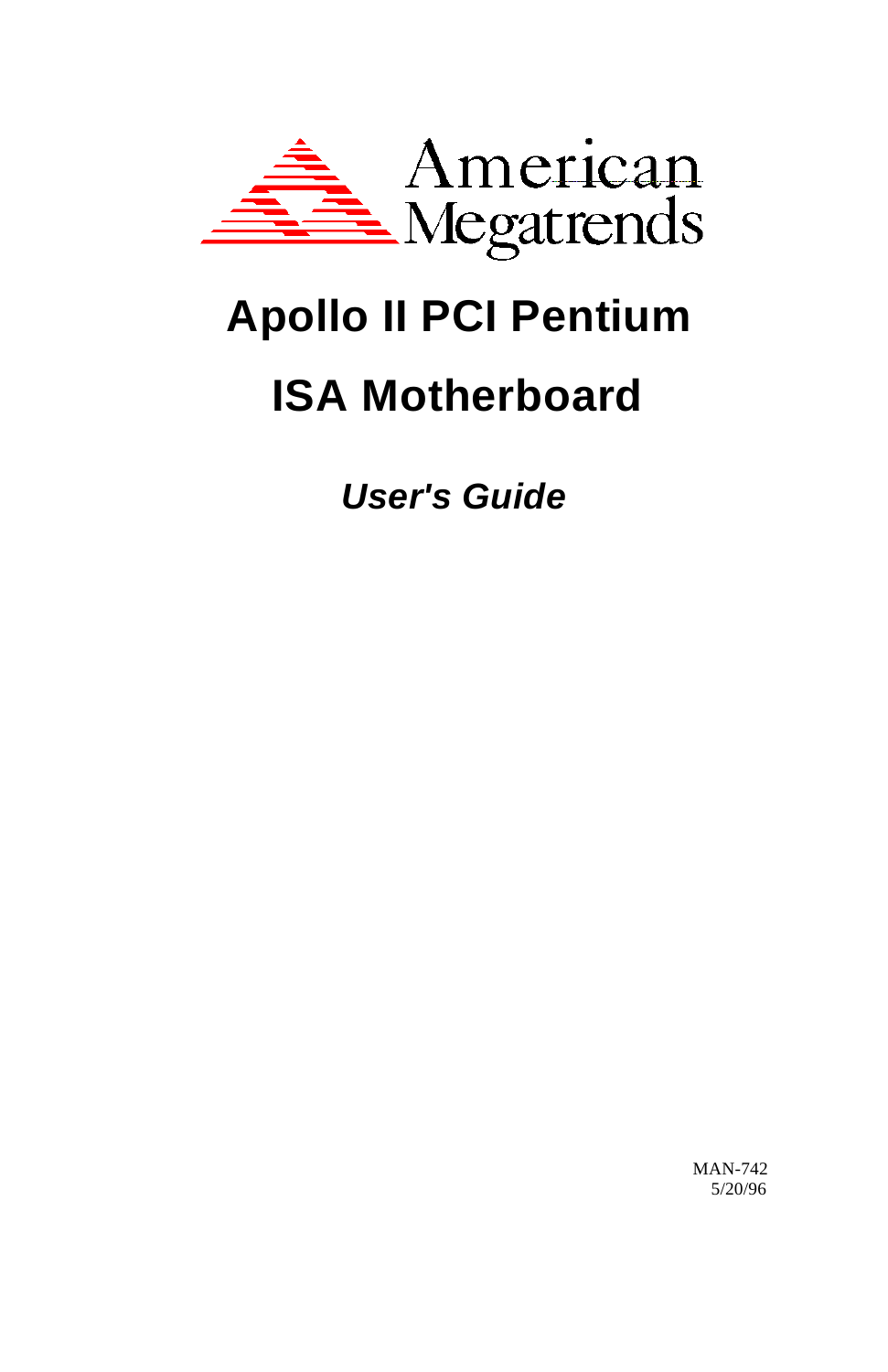© Copyright 1996 American Megatrends, Inc. All rights reserved. American Megatrends, Inc. 6145F Northbelt Parkway Norcross, GA 30071

This publication contains proprietary information which is protected by copyright. No part of this publication may be reproduced, transcribed, stored in a retrieval system, translated into any language or computer language, or transmitted in any form whatsoever without the prior written consent of the publisher, American Megatrends, Inc.

#### **Limited Warranty**

Buyer agrees if this product proves to be defective, that American Megatrends, Inc. is only obligated to replace or refund the purchase price of this product at American Megatrends' discretion according to the terms and conditions on the motherboard warranty card. American Megatrends shall not be liable in tort or contract for any loss or damage, direct, incidental or consequential. Please see the Warranty Registration Card shipped with this product for full warranty details.

#### **Limitations of Liability**

In no event shall American Megatrends be held liable for any loss, expenses, or damages of any kind whatsoever, whether direct, indirect, incidental, or consequential, arising from the design or use of this product or the support materials provided with the product.

#### **Trademarks**

Intel and Pentium are registered trademarks of Intel Corporation. MS-DOS, Microsoft Word, and Microsoft are registered trademarks of Microsoft Corporation. SMC is a registered trademark of Standard Microsystems Corporation. IBM, AT, VGA, PS/2, OS/2, and EGA are registered trademarks of International Business Machines Corporation. XT and CGA are trademarks of International Business Machines Corporation. Fujitsu is a registered trademark of Fujitsu America, Inc. Motorola is a registered trademark of Motorola Corporation. Hitachi is a registered trademark of Hitachi America, Ltd. PNY is a registered trademark of PNY Corporation. Oki is a registered trademark of Oki America, Inc. NEC is a registered trademark of NEC Corporation. Samsung is a registered trademark of Samsung Electronics Corporation. Siemens is a trademark of Siemens Corporation. Mitsubishi is a registered trademark of Mitsubishi Electronics of America. Micron is a registered trademark of Micron Corporation. SCO, UnixWare, and Unix are registered trademarks of The Santa Cruz Operation, Inc.. Toshiba is a registered trademark of Kabushiki Kaisha Toshiba. VESA is a trademark of the Video Electronics Standards Association. All other brand and product names are trademarks or registered trademarks of their respective companies.

## **Revision History**<br>3/30/96 **Initia**

Initial release.

5/20/96 Corrections to this manual.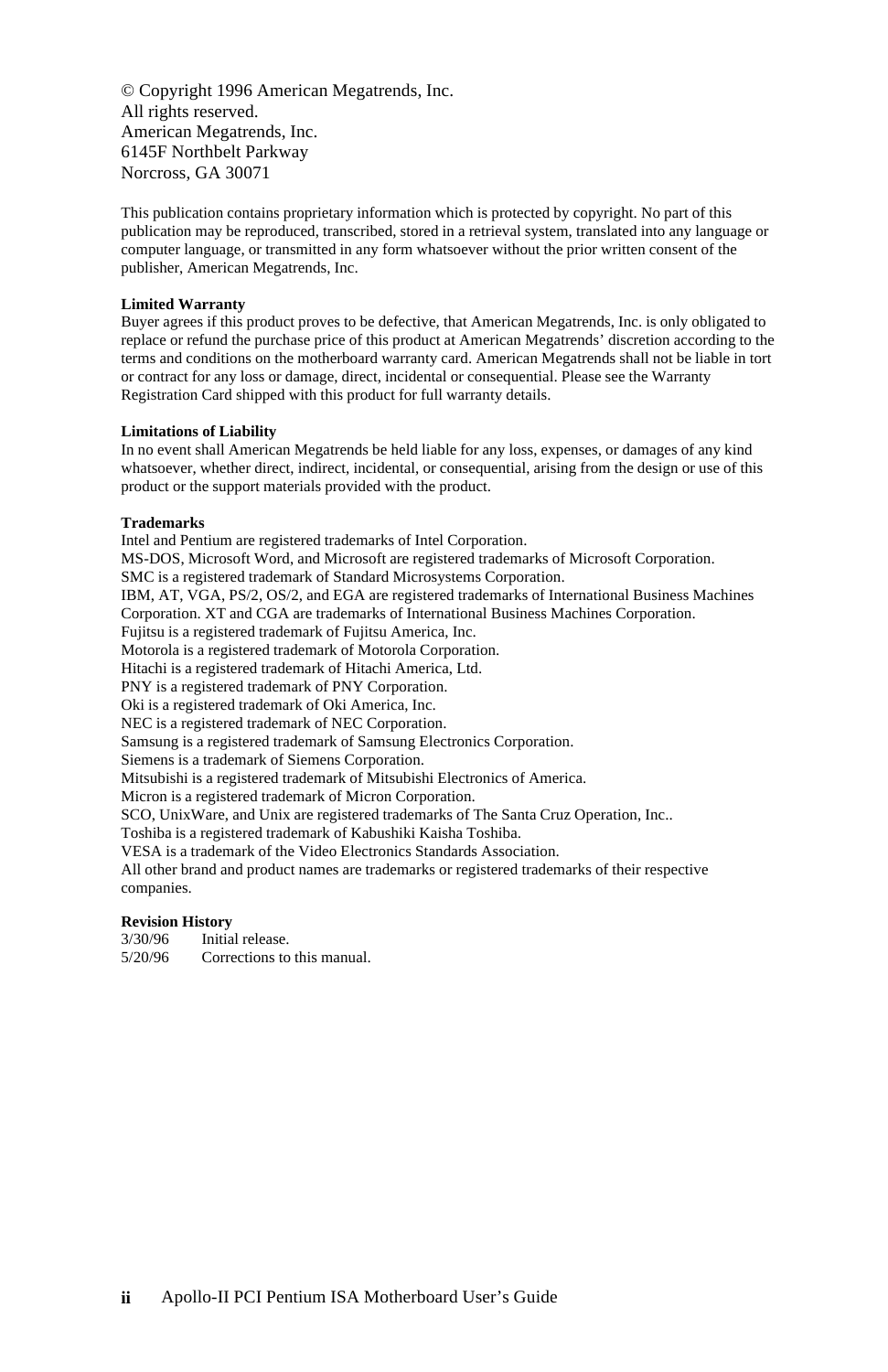| 3 Programming the Flash ROM 61 |
|--------------------------------|
|                                |
|                                |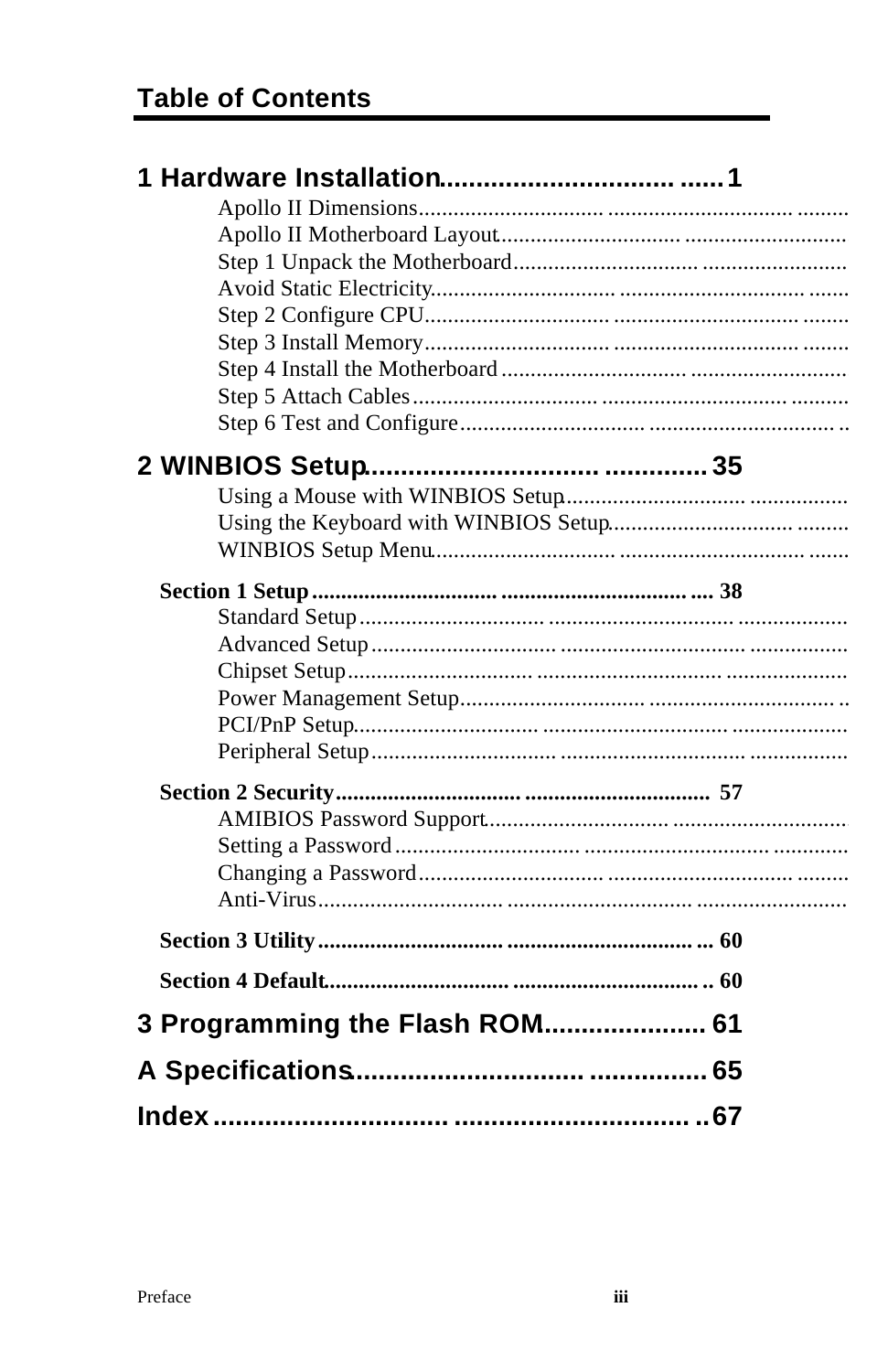**To the OEM** Thank you for purchasing the high performance American Megatrends Apollo II PCI Pentium ISA motherboard. This product is a state of the art motherboard that includes the famous AMIBIOS. It is assumed that you have also licensed the rights to use the American Megatrends documentation for the American Megatrends Apollo II motherboard This manual was written for the OEM to assist in the proper installation and operation of this motherboard. This manual describes the specifications and features of the Apollo II motherboard. It explains how to assemble a system based on the Apollo II motherboard and how to use the AMIBIOS that is specifically designed for this motherboard. This manual is not meant to be read by the computer owner who purchases a computer with this motherboard. It is assumed that you, the computer manufacturer, will use this manual as a sourcebook of information, and that parts of this manual will be included in the computer owner's

manual.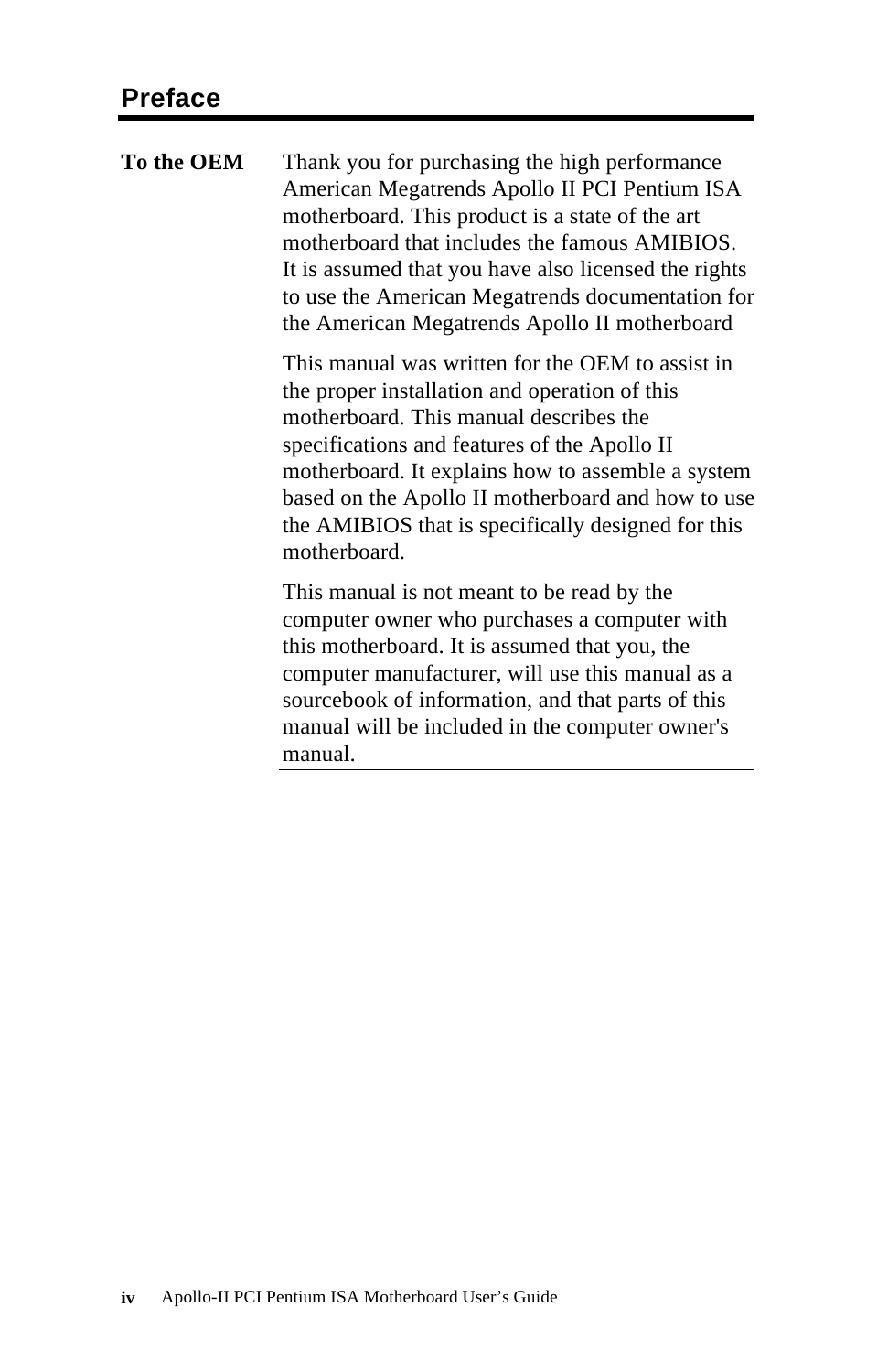You should have received the following:

- an Apollo II motherboard,
- a cache module.
- two serial cables,
- one parallel cable,
- a Warranty Card, and
- the *American Megatrends Apollo II Pentium ISA Motherboard User's Guide*.

## **Static Electricity**

The Apollo-II motherboard can easily be damaged by static electricity. Make sure you take appropriate precautions against static electric discharge:

- wear a properly-grounded wristband while handling the Apollo-II motherboard or any other electrical component,
- touch a grounded anti-static surface or a grounded metal fixture before handling the Apollo-II motherboard,
- handle system components by the mounting bracket, if possible.

**Batteries** Make sure you dispose of used batteries according to the battery manufacturer's instructions. Improper use of batteries may cause an explosion. Make sure you follow the battery manufacturer's instructions about using the battery.

Replace used batteries with the same type of battery or an equivalent recommended by the battery manufacturer.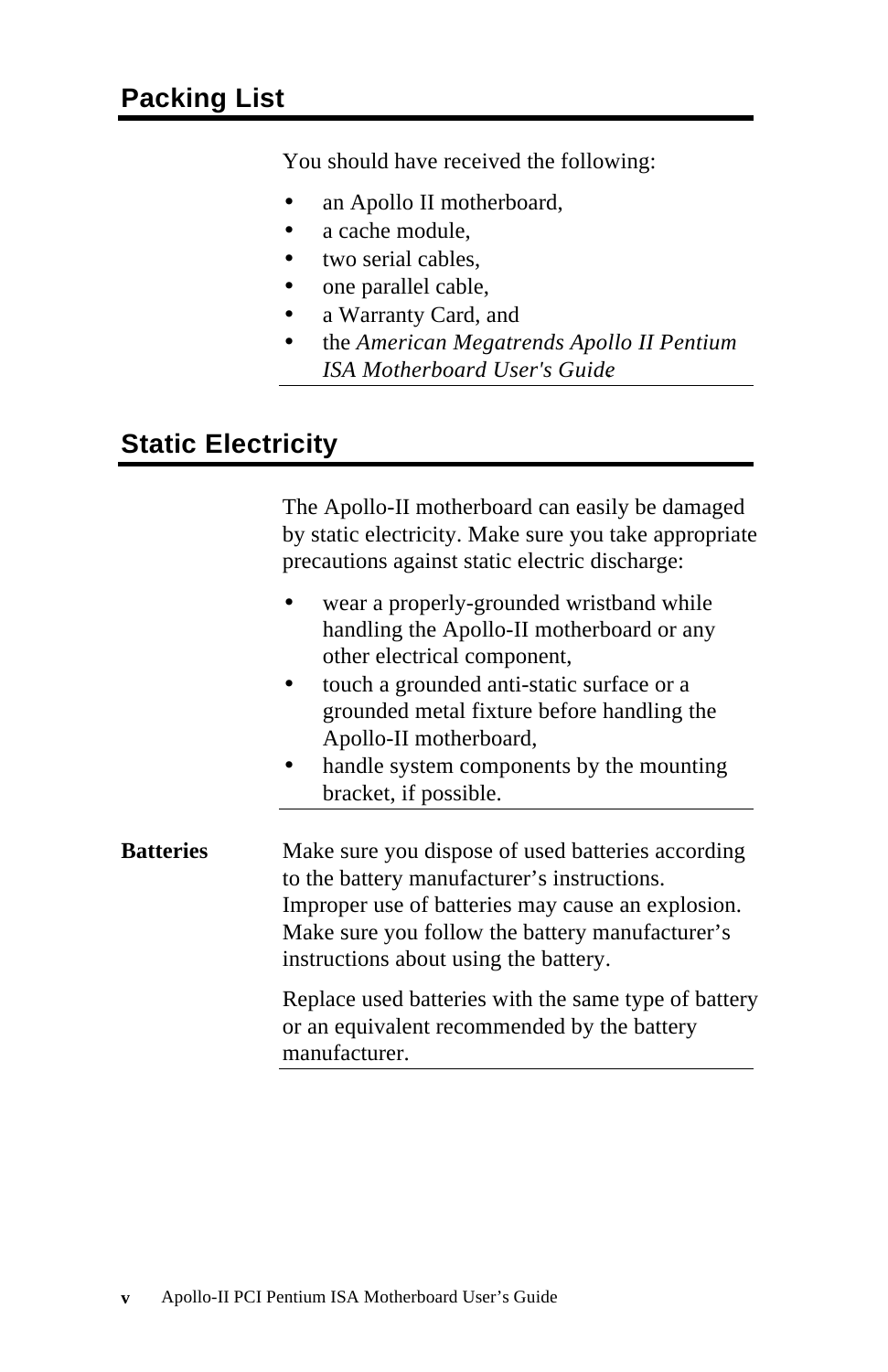# **1 Hardware Installation**

The American Megatrends Apollo II Pentium ISA PCI motherboard supports:

- an Intel Pentium CPU operating at 75, 90, 100, 120, 133, 150, 166, 180, 200 MHz, or higher speeds,
- Standard, VR, and VRE voltages.
- CPU clock speed selected through jumpers,
- optional 321-pin ZIF CPU socket,
- up to 128 MB of onboard system memory,
- PCI local bus throughput of 132 megabytes per second,
- 256 KB or 512 KB of onboard asynchronous SRAM direct-mapped write-back L2 cache memory or 256 KB or 512 KB of burst SRAM in a 160-pin IDT module,
- AMIBIOS with power management, PCI, Flash ROM, enhanced IDE, and Plug and Play support,
- three ISA expansion slots, and
- four PCI expansion slots.

The motherboard conforms to the PCI Version 2.1 specification. The PCI slots are automatically configured by the AMIBIOS. The PCI slots operate synchronously with the CPU clock, as follows:

| <b>CPU External Clock Frequency</b> | <b>PCI Expansion Slot Frequency</b> |
|-------------------------------------|-------------------------------------|
| 66 MHz                              | 33 MHz                              |
| $60 \text{ MHz}$                    | 30 MHz                              |
| 50 MHz                              | $25 \text{ MHz}$                    |

**Onboard I/O** The Apollo II Pentium ISA motherboard includes:

- two 40-pin IDE connectors on the PCI bus that support up to four IDE drives,
- a 34-pin floppy drive connector,
- two 10-pin serial port connectors (with 16550) UARTs),
- a 26-pin parallel port connector with ECP and EPP support,
- a keyboard connector, and
- a PS/2 mouse connector.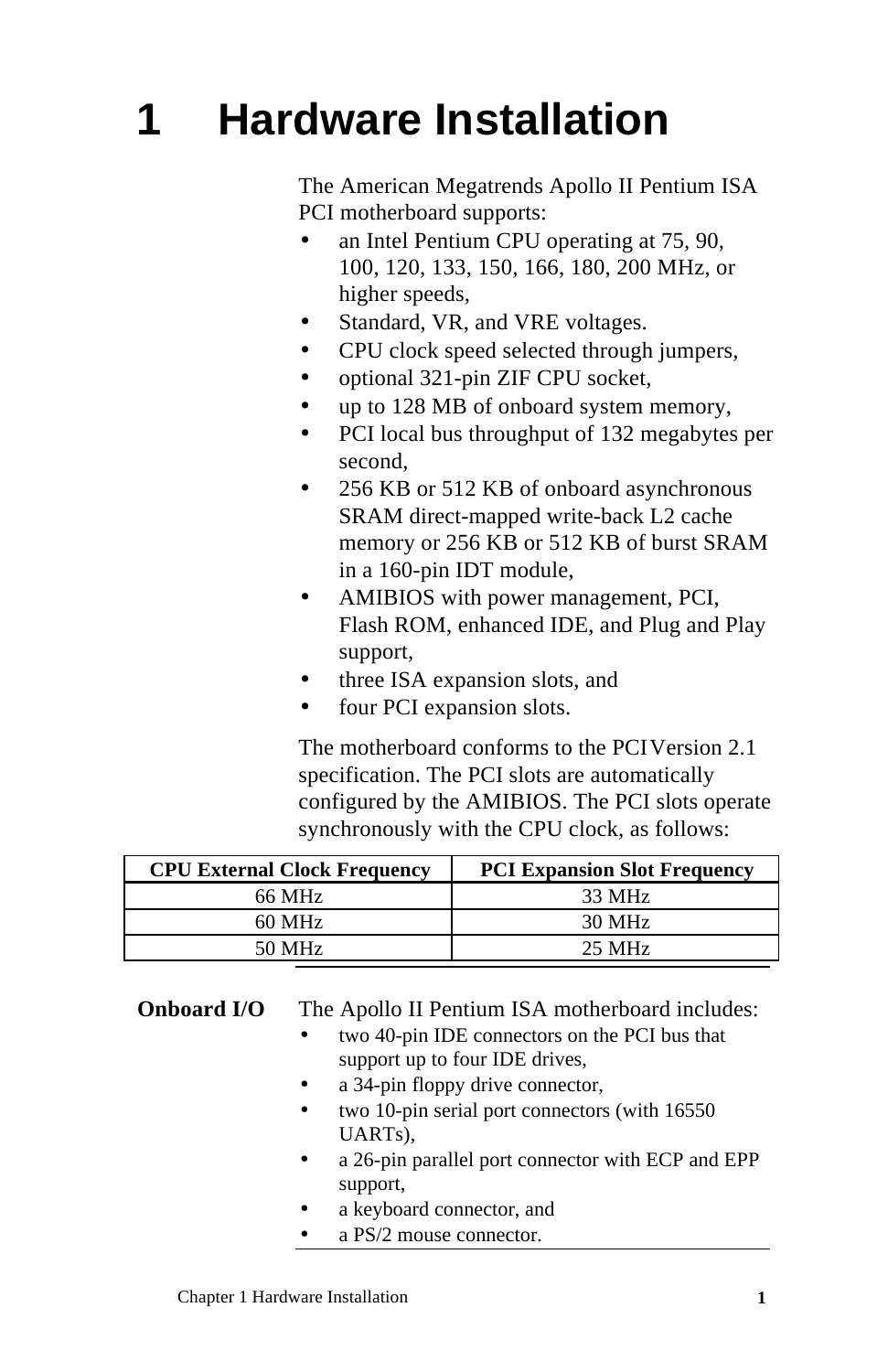

The motherboard dimensions are shown in the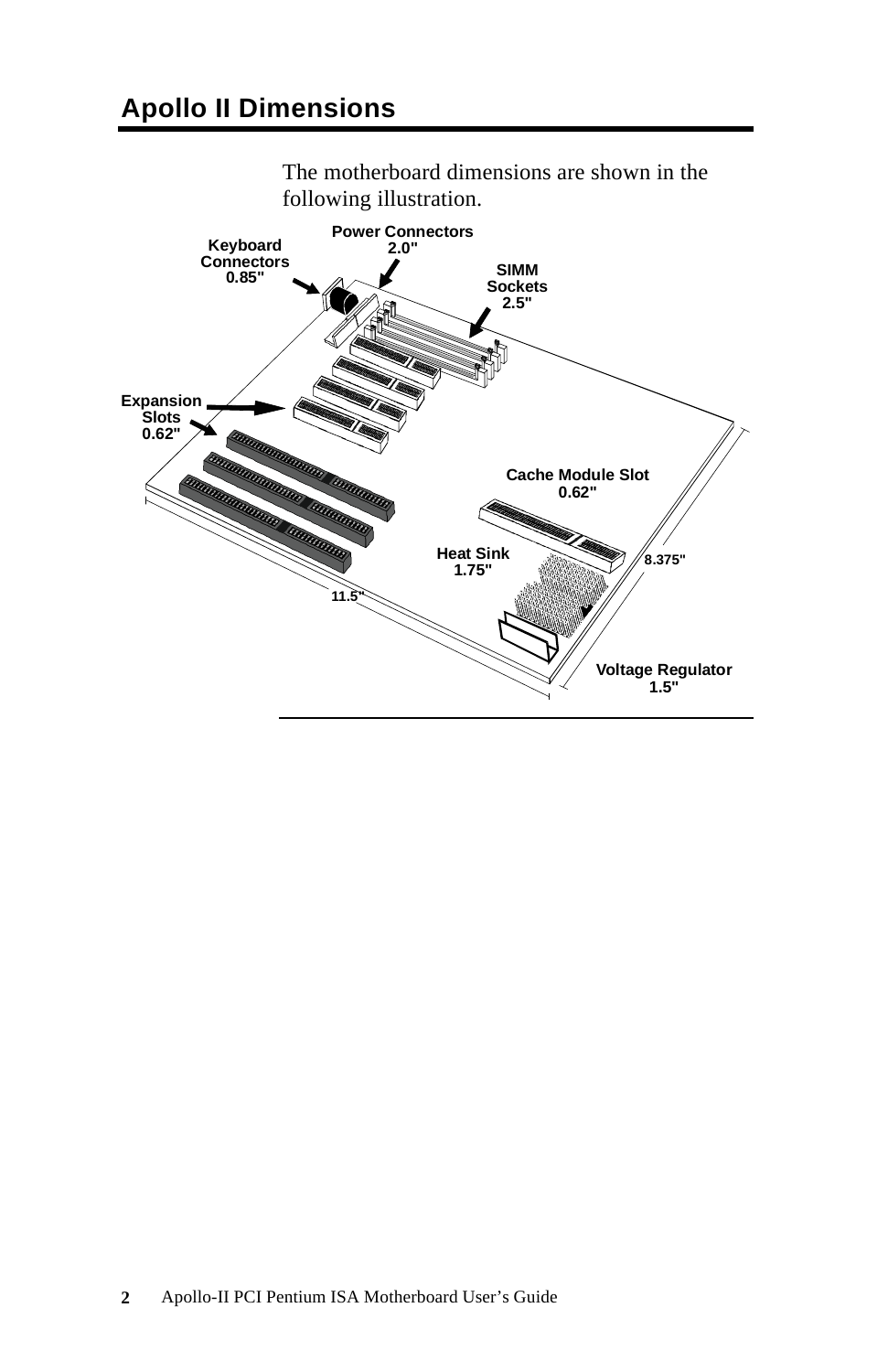# **Installation Steps**

| <b>Step</b>    | <b>Action</b>                 | Turn to |
|----------------|-------------------------------|---------|
| 1              | Unpack the motherboard.       | Page 5  |
| $\overline{2}$ | Configure the CPU.            | Page 6  |
|                | Configure the CPU.            | Page 6  |
|                | Select the CPU voltage.       | Page 6  |
|                | Select the CPU speed.         | Page 7  |
|                | Install the CPU.              | Page 8  |
| 3              | Install memory.               | Page 10 |
|                | Install system memory.        | Page 10 |
|                | Configure cache memory.       | Page 13 |
| 4              | Install the motherboard.      | Page 16 |
| 5              | Attach cables to connectors.  | Page 18 |
|                | Connect the power supply.     | Page 20 |
|                | Attach the keyboard cable.    | Page 21 |
|                | Connect the mouse cable.      | Page 22 |
|                | Attach cables.                | Page 23 |
|                | Connect onboard I/O.          | Page 26 |
|                | Connect the serial ports.     | Page 26 |
|                | Connect the parallel port.    | Page 26 |
|                | Connect floppy drive(s).      | Page 28 |
|                | Connect the IDE drive $(s)$ . | Page 30 |
| 6              | Test and configure.           | Page 34 |

**STOP** 

# *Warning*

This motherboard contains sensitive electronic components that can be easily damaged by static electricity. Follow the instructions carefully to ensure correct installation and to avoid static damage.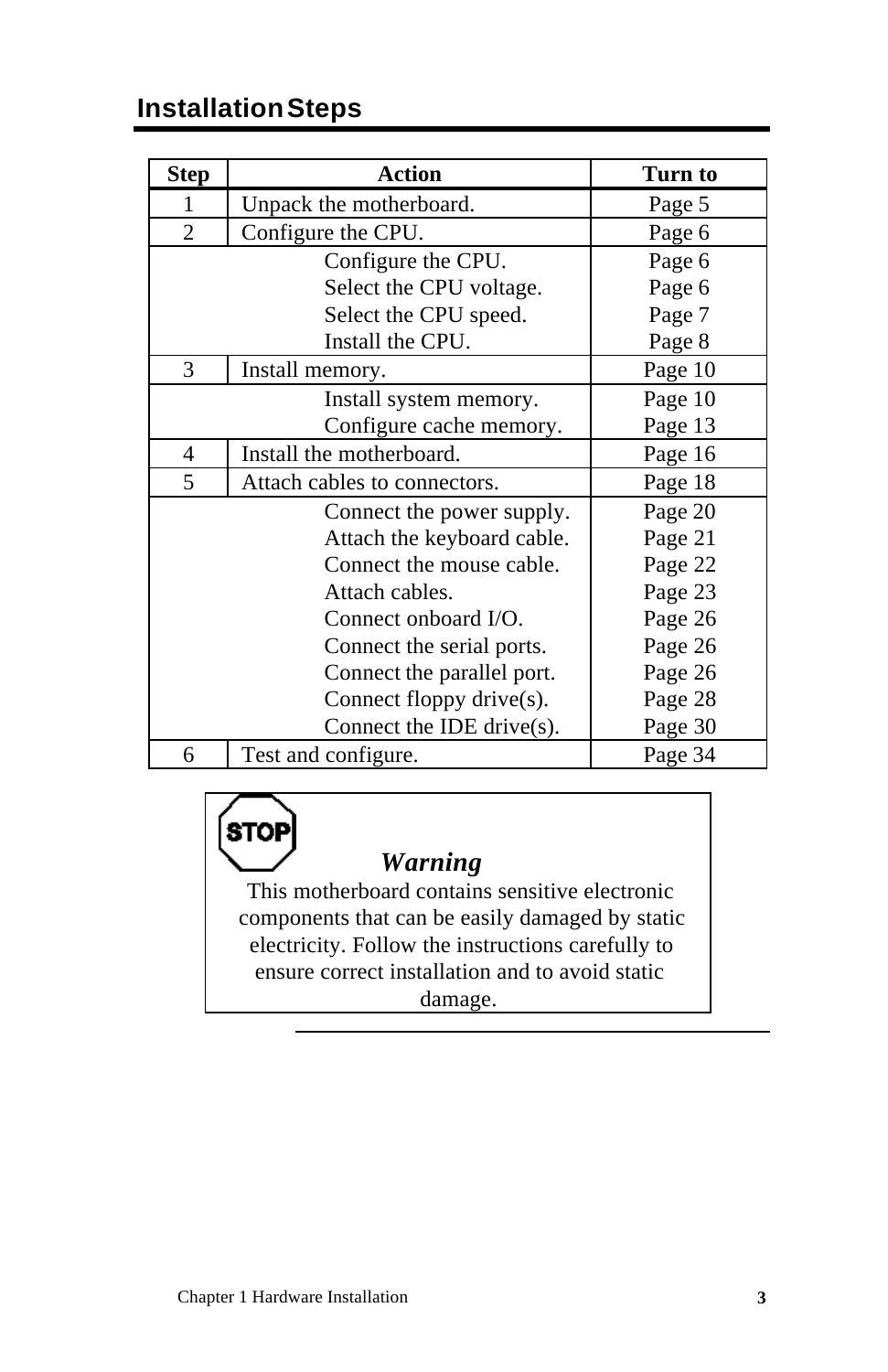

# **Apollo II Motherboard Layout**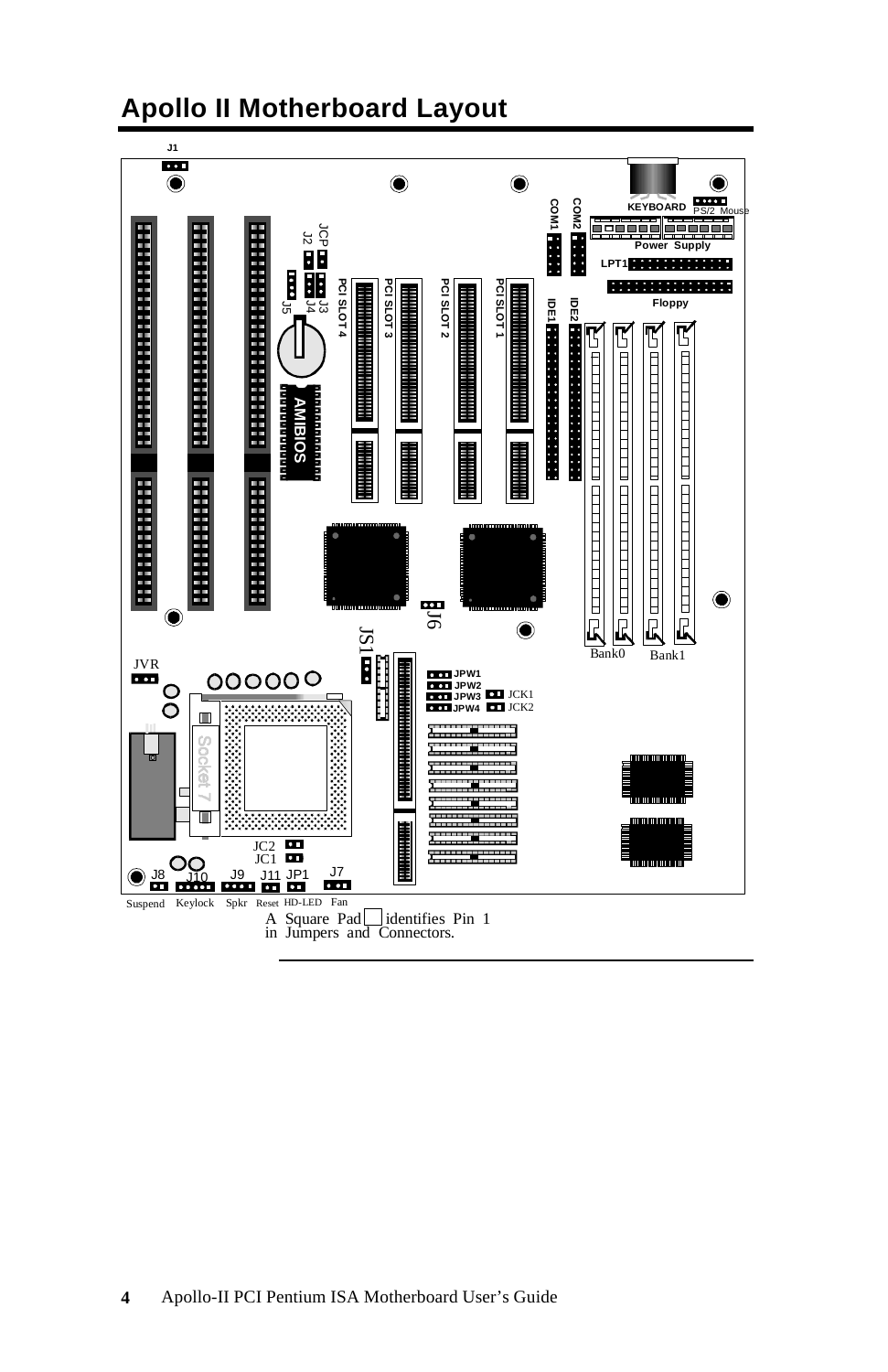# **Step 1 Unpack the Motherboard**

| <b>Step</b>    | Action                                                                                                                                                                                                                                                                                                                                                                                                                                                                     |
|----------------|----------------------------------------------------------------------------------------------------------------------------------------------------------------------------------------------------------------------------------------------------------------------------------------------------------------------------------------------------------------------------------------------------------------------------------------------------------------------------|
| 1              | Inspect the cardboard carton for obvious damage. If damaged,<br>call 770-246-8645. Leave the motherboard in its original<br>packing.                                                                                                                                                                                                                                                                                                                                       |
| 2              | Perform all unpacking and installation procedures on a ground-<br>connected anti-static mat. Wear an anti-static wristband<br>grounded at the same point as the anti-static mat. Or use a<br>sheet of conductive aluminum foil grounded through a 1<br>megohm resistor instead of the anti-static mat. Similarly, a<br>strip of conductive aluminum foil wrapped around the wrist<br>and grounded through a 1 megohm resistor serves the same<br>purpose as the wristband. |
| 3              | Inside the carton, the motherboard is packed in an anti-static<br>bag, and sandwiched between sheets of sponge. Remove the<br>sponge and the anti-static bag. Place the motherboard on a<br>grounded anti-static surface component side up. Save the<br>original packing material.                                                                                                                                                                                         |
| $\overline{4}$ | Inspect the motherboard for damage. Press down on all ICs<br>mounted in sockets to verify proper seating. Do not apply<br>power to the motherboard if it has been damaged.                                                                                                                                                                                                                                                                                                 |
| 5              | If the motherboard is undamaged, it is ready to be installed.                                                                                                                                                                                                                                                                                                                                                                                                              |

**Set Jumpers** Set all jumpers and install the CPU before placing the motherboard in the chassis.

# **Avoid Static Electricity**

Static electricity can damage the motherboard and other computer components. Keep the motherboard in the anti-static bag until it is to be installed. Wear an anti-static wrist grounding strap before handling the motherboard. Make sure you stand on an anti-static mat when handling the motherboard.

Avoid contact with any component or connector on any adapter card, printed circuit board, or memory module. Handle these components by the mounting bracket.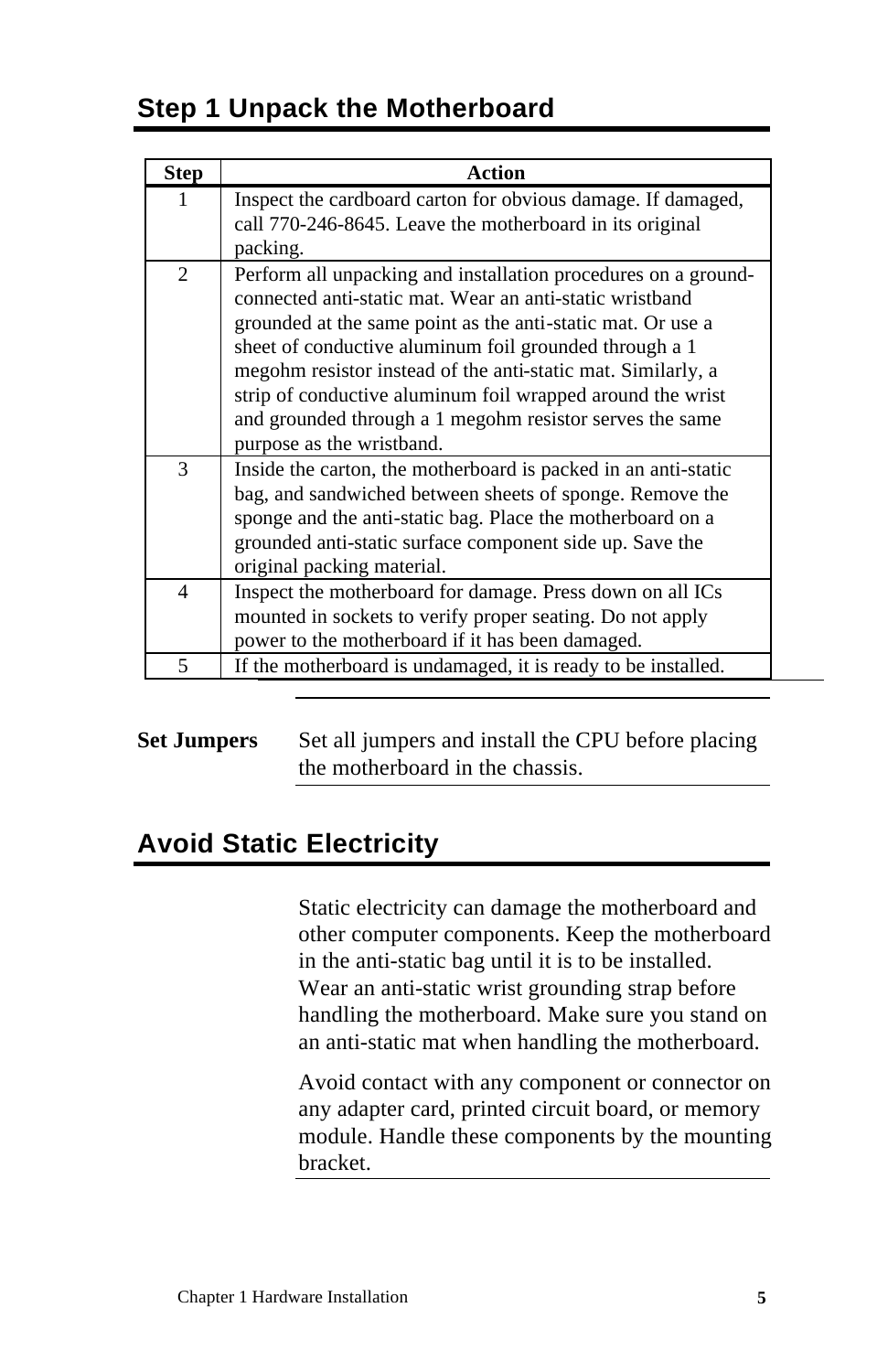See the drawing on page 4 for the jumper locations.

*Important* Perform the following steps to configure the motherboard before installing a CPU.

**CPU External and Internal Clock Ratios** JC1, JC2, and J6 set the CPU external and internal clock frequencies. JC1 and JC2 are 2-pin bergs. J6 is a 3-pin berg.

| <b>CPU</b>   | <b>CPU</b>      | JC1         | $\bf{J}C2$  | .I6            |
|--------------|-----------------|-------------|-------------|----------------|
| External     | <b>Internal</b> |             |             |                |
| <b>Speed</b> | Speed           |             |             |                |
| 50 MHz       | 75 MHz          | <b>OPEN</b> | <b>OPEN</b> | Short Pins 1-2 |
| 60 MHz       | 120 MHz         | Shorted     | <b>OPEN</b> | Short Pins 2-3 |
| 66 MHz       | 133 MHz         | Shorted     | <b>OPEN</b> | Short Pins 2-3 |
| $60$ MHz     | 90 MHz          | <b>OPEN</b> | <b>OPEN</b> | Short Pins 2-3 |
| 66 MHz       | $100$ MHz       | <b>OPEN</b> | <b>OPEN</b> | Short Pins 2-3 |
| $60$ MHz     | 180 MHz         | <b>OPEN</b> | Shorted     | Short Pins 2-3 |
| 66 MHz       | 200 MHz         | <b>OPEN</b> | Shorted     | Short Pins 2-3 |
| 60 MHz       | 150 MHz         | Shorted     | Shorted     | Short Pins 2-3 |
| 66 MHz       | 166 MHz         | Shorted     | Shorted     | Short Pins 2-3 |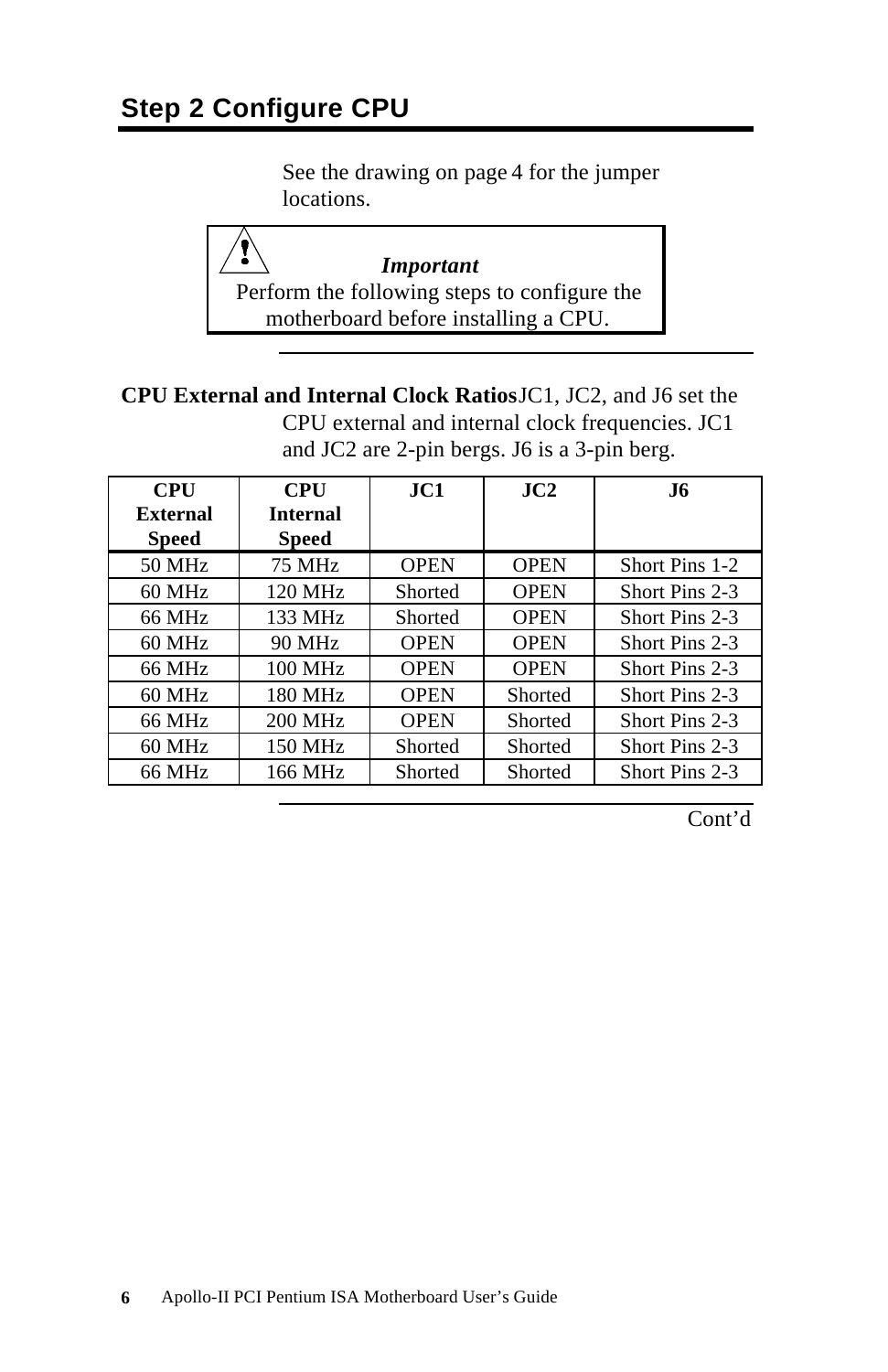**JVR Select CPU Voltage** The Apollo II motherboard supports Intel Pentium CPUs that adhere to either the standard or VRE voltage specifications. JVR is a three-pin berg that selects the CPU voltage. JVR is located near the top and to the left of the CPU socket.

**CPU Voltage - Setting JVR**



**VRE 3.5V**

**Standard (VR) 3.38V**

### *Important*

If you are not sure about the voltage specification for the CPU that will be installed in this motherboard, please call Intel and make sure that you set JVR correctly. Selecting the wrong voltage may damage the CPU.

**CPU External Clock** JCK1 and JCK2 are 2-pin bergs that set the CPU speed. JCK1 and JCK2 are located at the top of the SRAM chips.

| <b>External Clock</b> | <b>Supported Internal CPU</b> | JCK1        | ~ <sub>ICK2</sub> |
|-----------------------|-------------------------------|-------------|-------------------|
|                       | <b>Speeds</b>                 |             |                   |
| 50 MHz                | 75 MHz                        | Shorted     | Shorted           |
| 60 MHz                | 90, 120, 150, and 180 MHz     | Shorted     | <b>OPEN</b>       |
| 66 MHz                | 100, 133, 166, and 200        | <b>OPEN</b> | Shorted           |
|                       | MH <sub>z</sub>               |             |                   |

*Important* Please contact American Megatrends technical support at 770-246-8645 to support a CPU running at a higher speed.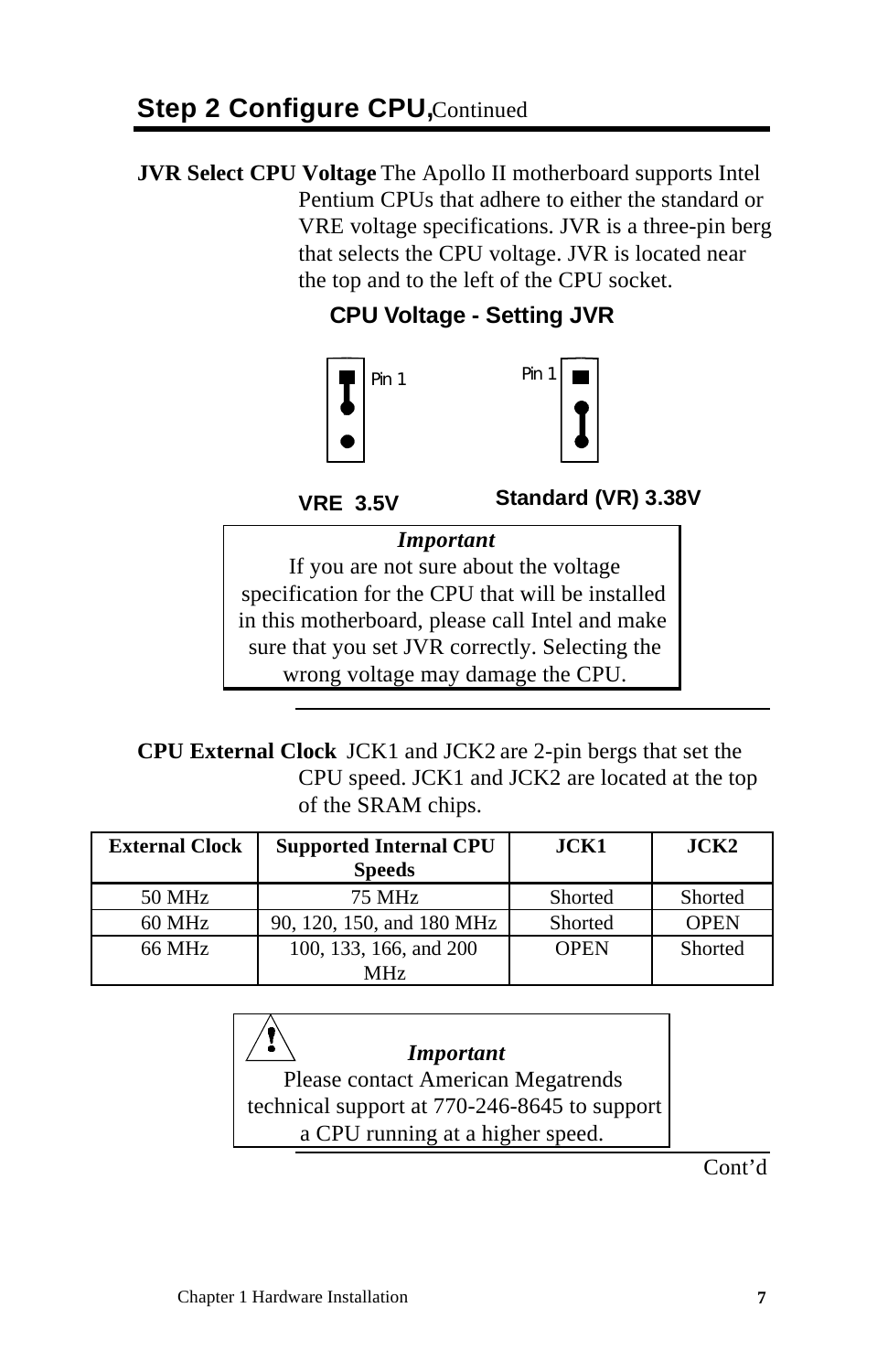**Install CPU** Install the CPU in the ZIF (zero insertion force) socket by performing the following steps. The CPU socket is near one edge of the motherboard, as shown on page 4.



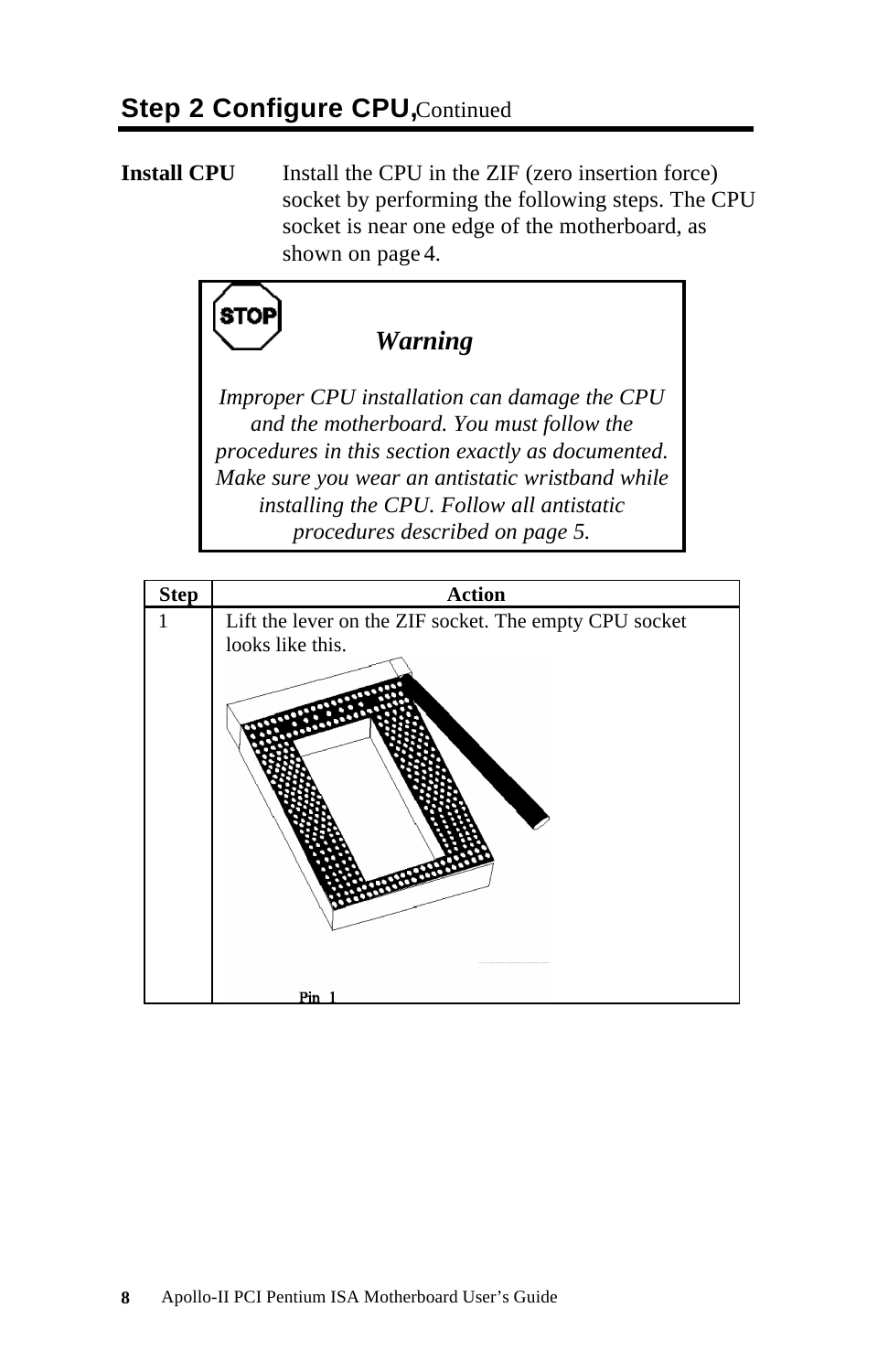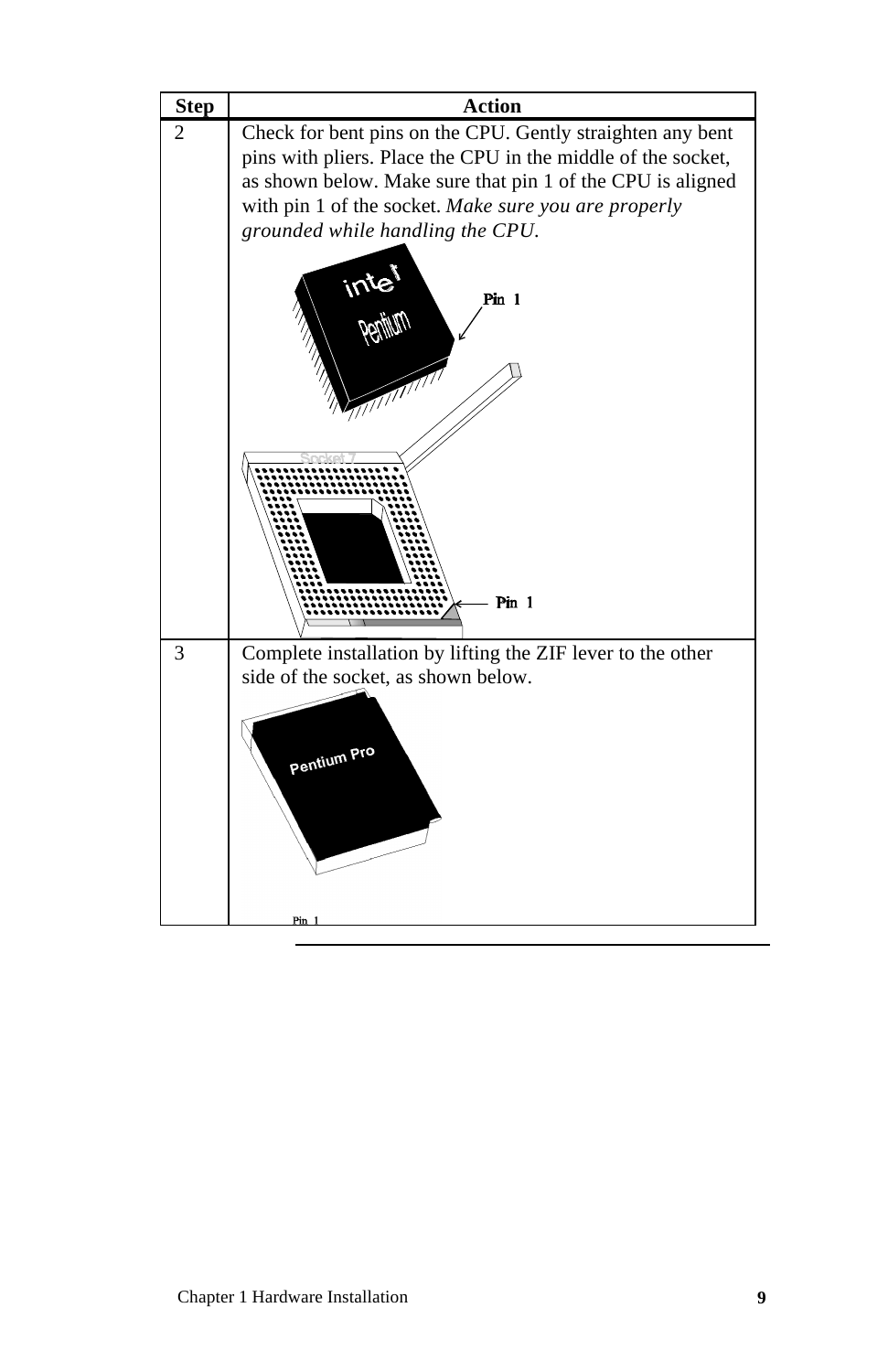**System Memory**The motherboard has four 32-bit SIMM – Single Inline Memory Module) sockets. You can use Fast Page Mode or EDO (Extended Data Out) SIMMs. Memory must be populated one bank at a time. Each bank has two sockets. Each bank must be populated with the same type of SIMM. If a 1 MB SIMM is installed in the first socket in Bank0, then the same type of 1 MB SIMM must be installed in the second Bank0 SIMM socket. Each socket can hold one SIMM. You can use:

- 1 MB x 36,
- 4 MB x 36,
- 8 MB x 36, or
- 16 MB x 36, or
- 32 MB x 36 SIMMs.

The motherboard supports banks of fast page mode and EDO (Extended Data Out) memory together operating at 60 or 70 ns (RAS access time).

**Memory Display** System memory is reported by AMIBIOS as it boots and again when the AMIBIOS System Configuration Screen is displayed just before the operating system boots. The memory displayed by AMIBIOS on the System Configuration Screen is 384 KB less than the total memory installed.

#### **Select SIMMs** SIMMs must meet the following specifications:

| <b>Specification</b> |
|----------------------|
| <b>FAST or EDO</b>   |
| CAS before RAS       |
| $\leq$ 20 ns         |
| $\leq 80$ ns         |
| $\leq$ 45 ns         |
| $70$ ns              |
| $\leq$ 45 ns         |
|                      |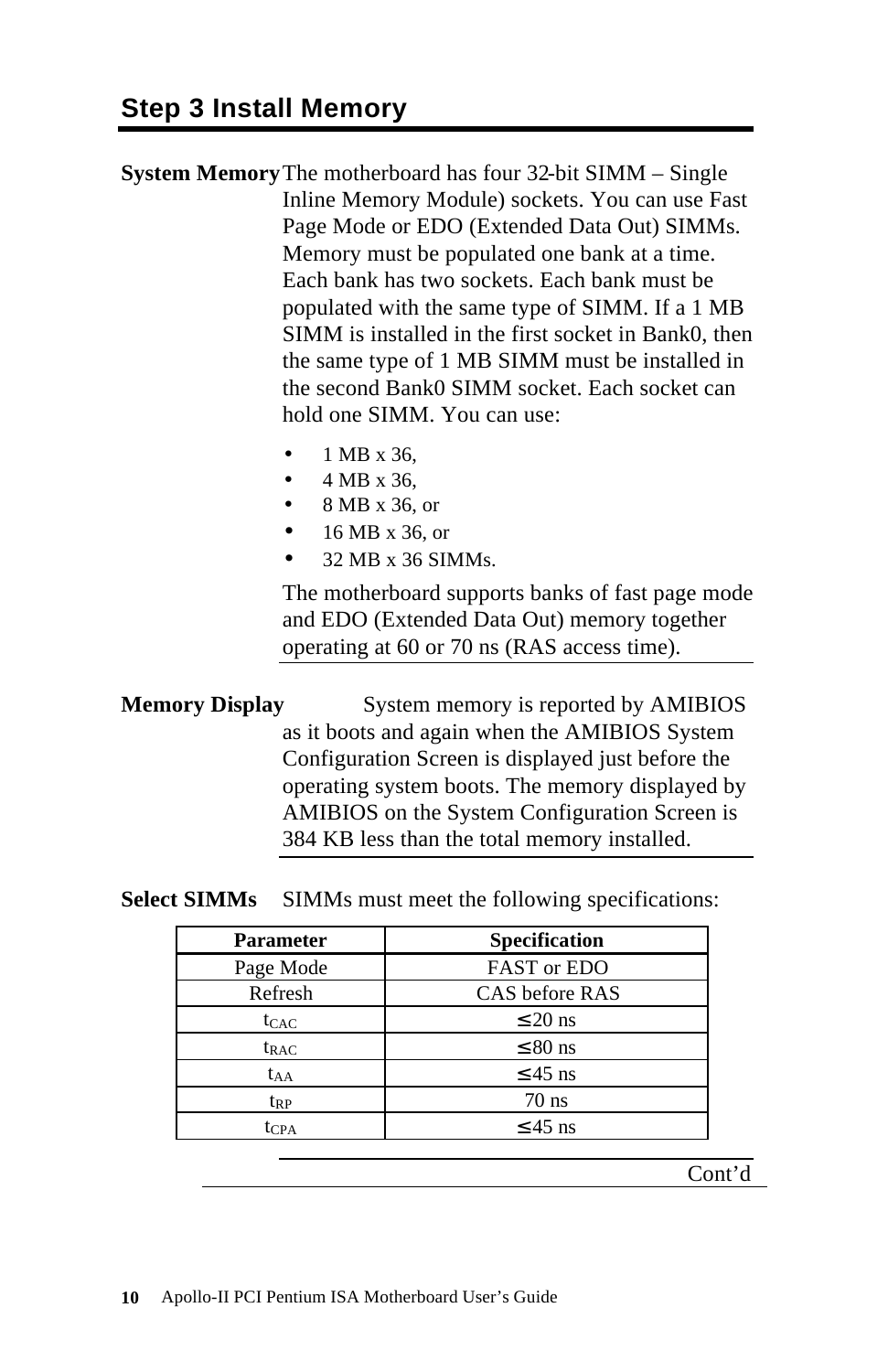| <b>Type</b> | <b>Manufacturer</b> | <b>Part Number</b> |
|-------------|---------------------|--------------------|
| 4 MB x 36   | Micron              | MT12D436M-7        |
| 66          | Mitsubishi          | MH4M36SAJ-7        |
| 66          | Motorola            | MCM36400S-70       |
| 66          | <b>PNY</b>          | P364000-70         |
| 66          | Samsung             | KMM5364100-7       |
| 8 MB x 36   | Motorola            | MCM36800S-70       |
| 66          | PNY                 | P368000-707        |
| 66          | Samsung             | KMM5368100-7       |

## **SIMM Part Numbers**

## **DRAM Configurations** Valid memory configurations include:

| <b>Total RAM</b> | <b>Bank0</b> | <b>Bank0</b> | <b>Bank1</b> | <b>Bank1</b> |
|------------------|--------------|--------------|--------------|--------------|
| 8 MB             | 4 MB         | 4 MB         | None         | None         |
| 16 MB            | 8 MB         | 8 MB         | None         | None         |
| 24 MB            | 8 MB         | 8 MB         | 4 MB         | 4 MB         |
| 32 MB            | 8 MB         | 8 MB         | 8 MB         | 8 MB         |
| 40 MB            | 16 MB        | 16 MB        | 4 MB         | 4 MB         |
| 48 MB            | 16 MB        | 16 MB        | 8 MB         | 8 MB         |
| 64 MB            | 16 MB        | 16 MB        | 16 MB        | 16 MB        |
| 64 MB            | 32 MB        | 32 MB        | None         | None         |
| 72 MB            | 32 MB        | 32 MB        | 4 MB         | 4 MB         |
| 80 MB            | 32 MB        | 32 MB        | 8 MB         | 8 MB         |
| 96 MB            | 32 MB        | 32 MB        | 16 MB        | 16 MB        |
| 128 MB           | 32 MB        | 32 MB        | 32 MB        | 32 MB        |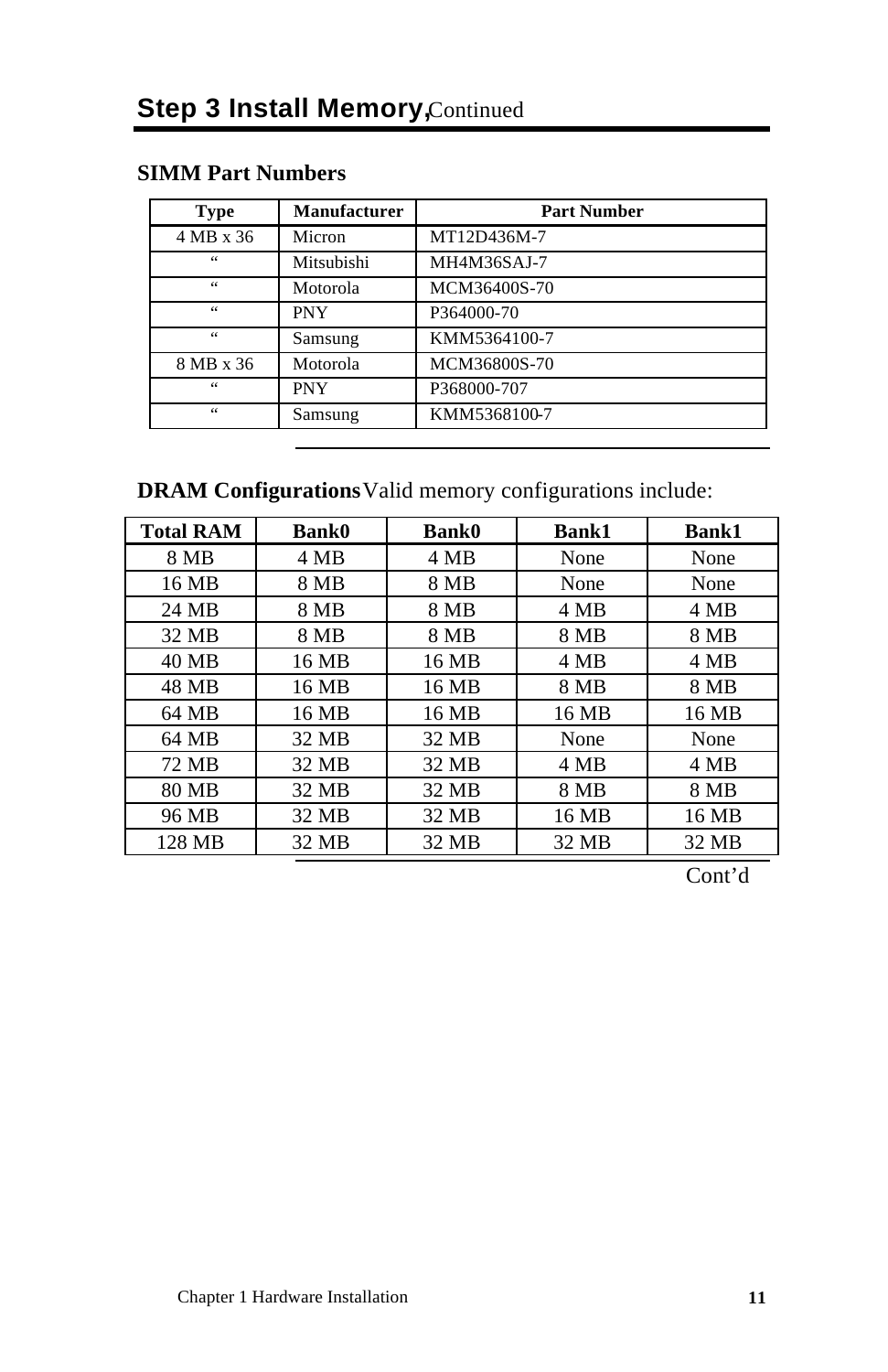**Installing SIMMs**The motherboard has four x 36 SIMM sockets. These sockets can be filled with either 4 MB x 36, 8 MB x 36, 16 MB x 36, or 32 MB x 36 SIMMs.

> Place the motherboard on an anti-static mat. With the component side of the SIMM facing you, firmly push the SIMM into the socket at an angle, then push it up. When properly inserted, the SIMM clicks into place as the latching pins engage. The SIMM installation process is shown below:



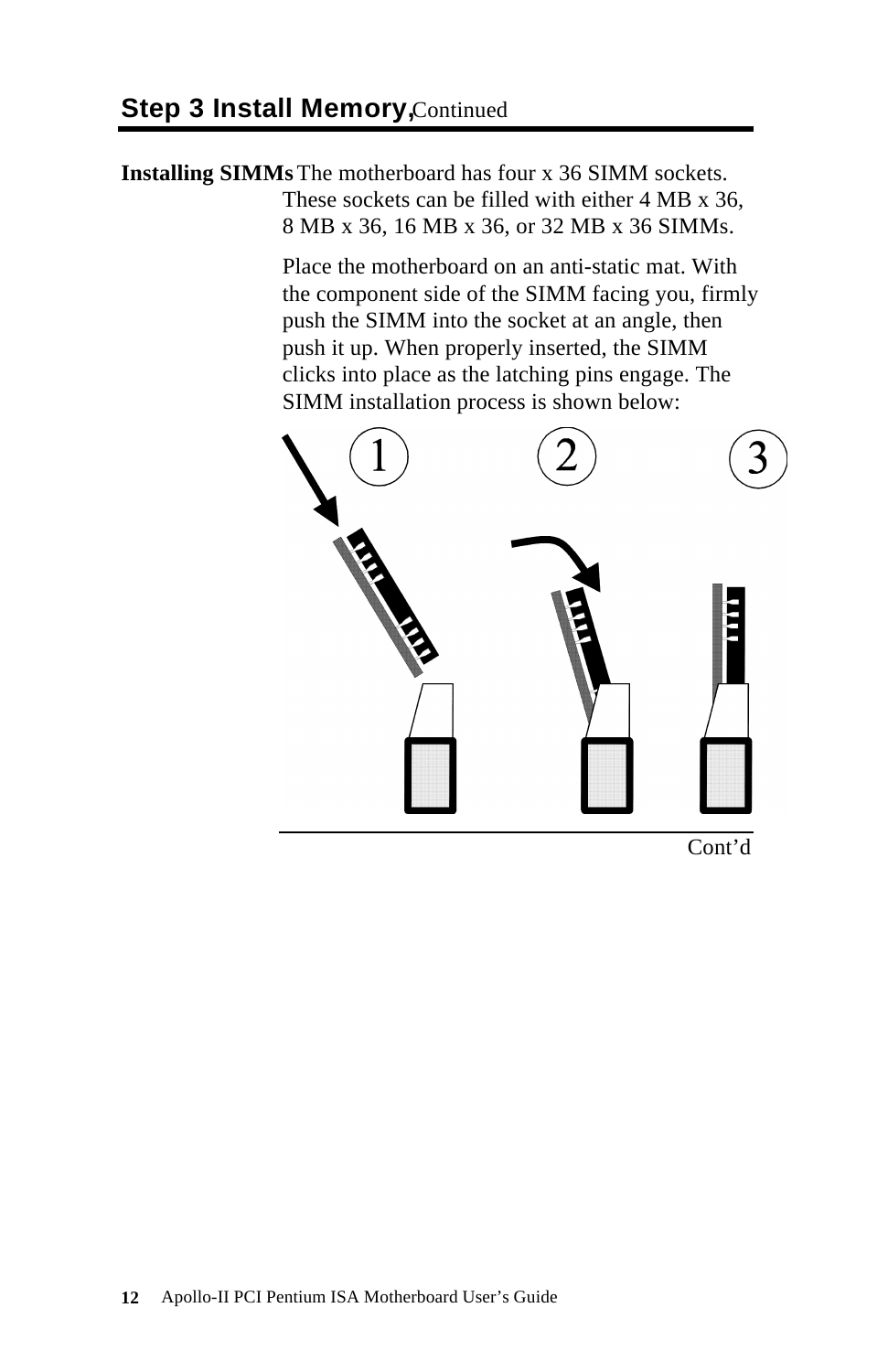**!**

**Configure Cache Memory** The motherboard supports 256 KB or 512 KB of L2 secondary cache memory. Cache memory is supplied by American Megatrends in a standard COAST-compliant cache memory module. The cache module can support pipeline burst or asynchronous SRAMs. The Apollo II is shipped with empty SRAM and tag RAM sockets.

| <b>L2 Cache Size</b> | <b>Cache DIP</b><br><b>Type</b> | <b>Tag RAM Type</b>   | <b>JS1 Setting</b> |
|----------------------|---------------------------------|-----------------------|--------------------|
| 256 KB               | 32 x 8 KB                       | 8 x 8 or<br>32 KB x 8 | Short Pins 1-2     |
| 512 KB               | 64 KB x 8                       | 32 KB x 8             | Short Pins 2-3     |
| 0 KB                 | None                            | None                  | N/A                |

*Important* The Apollo II works with either the DIP cache memory or a cache module, but not both. If the DIP cache memory is used, the cache module socket must be empty. If the cache module is used, the

SRAM DIPs must be physically removed.

The cache module used must conform to the Intel COAST Version 1.0 specification. A 160-pin cache module connector is mounted on the motherboard.

**Cache Jumpers** JS1, JPW1, JPW2, JPW3, and JPW4 are three-pin bergs that select the external cache size and type. JPW1, JPW2, JPW3, and JPW4 are to the right of the SRAM module connector. JS1 is located to the left of the SRAM connector. These jumpers do not have to be changed when the cache module is installed.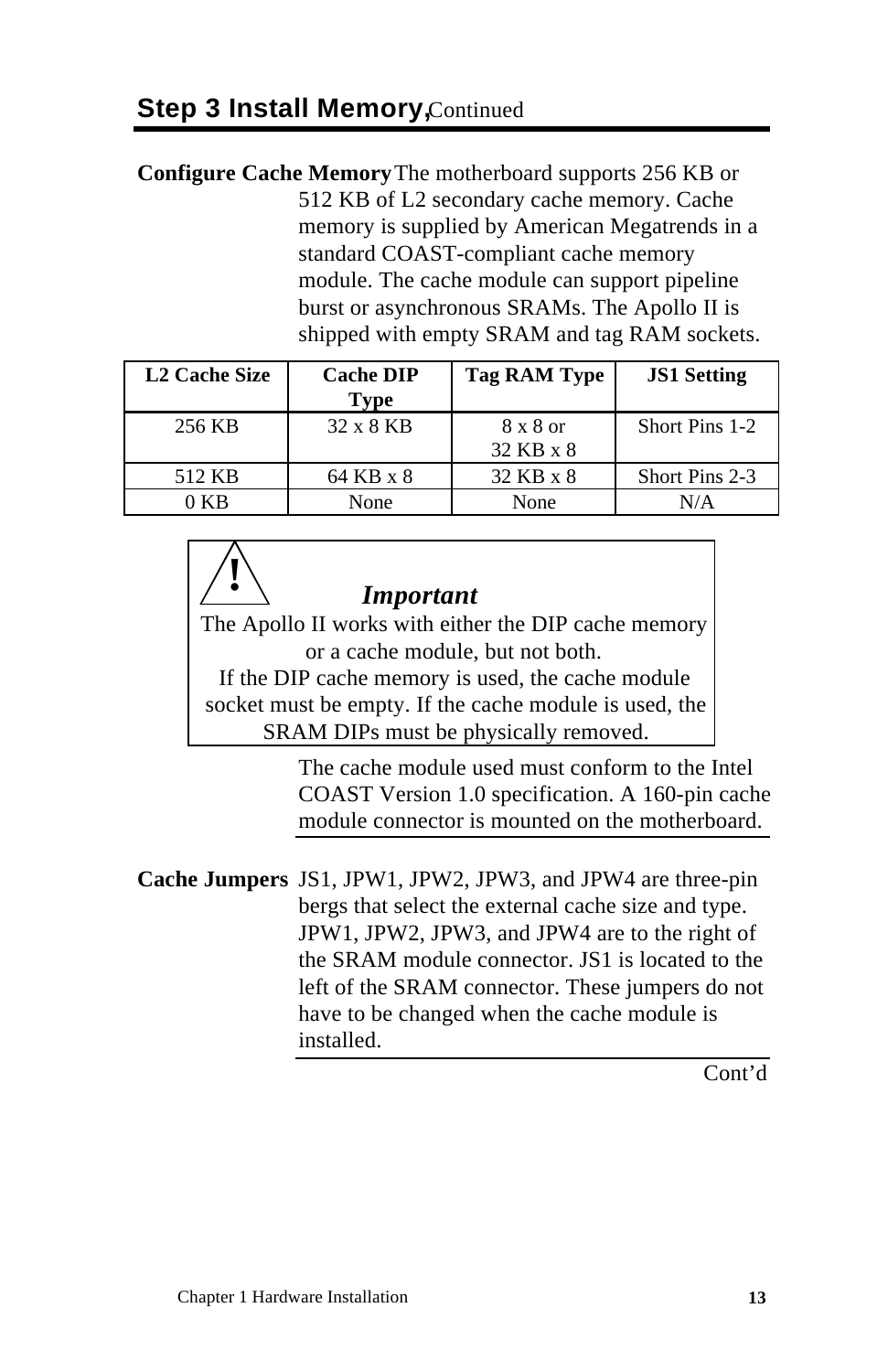Cache Size **JS1** sets the L2 secondary cache memory size, as follows:

| <b>Cache Memory Size</b> | <b>JS1 Setting</b> |
|--------------------------|--------------------|
| 256 KB (factory setting) | Short Pins 1-2     |
| 512 KB                   | Short Pins 2-3     |

**Cache Memory Type** Specify the size of L2 secondary cache memory as shown in the following chart and table:

| <b>SRAM</b><br>Voltage         | JPW1                         | JPW2                         | JPW3                         | JPW4                |
|--------------------------------|------------------------------|------------------------------|------------------------------|---------------------|
| Mixed<br>(factory)<br>setting) | <b>Short Pins</b><br>$1-2$   | <b>Short Pins</b><br>$1 - 2$ | <b>Short Pins</b><br>$1 - 2$ | Short<br>Pins $1-2$ |
| 3.3V                           | <b>Short Pins</b><br>$2 - 3$ | <b>Short Pins</b><br>$2 - 3$ | <b>Short Pins</b><br>$2 - 3$ | Short<br>Pins $2-3$ |

# **Select SRAM Type**



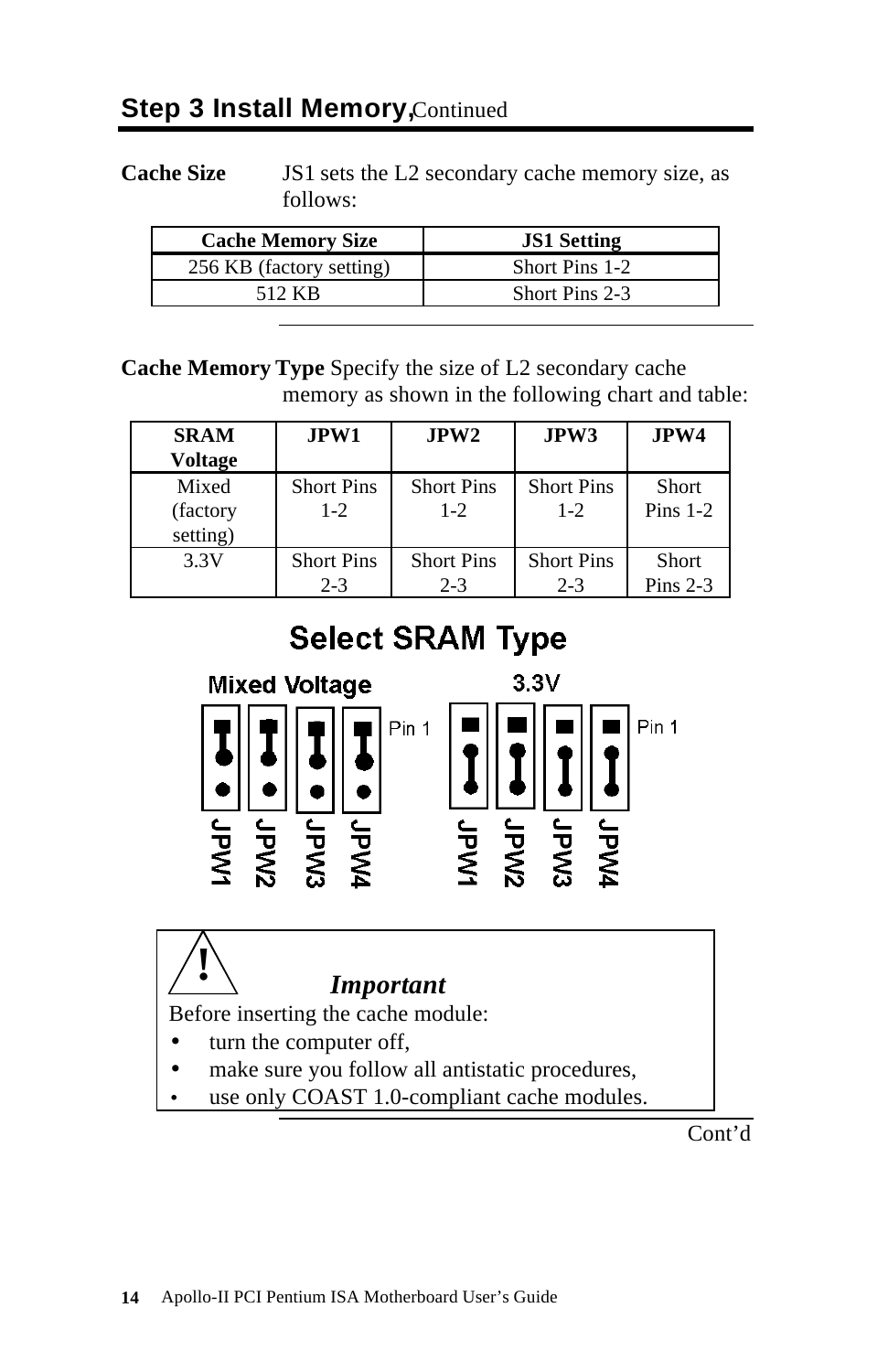**Upgrade Cache** The Apollo II motherboard is shipped with empty SRAM and Tag RAM sockets. A cache module is shipped with the Apollo II motherboard. *JPW1, JPW2, JPW3, and JPW4 do not have to be changed when installing the cache module.* The factory settings of these jumpers are correct for the cache module.

> Remove all SRAM DIP chips and Tag RAM from the motherboard before installing the cache module. AMIBIOS automatically detects and configures asynchronous and pipeline burst cache memory modules. Insert the cache module as shown below:

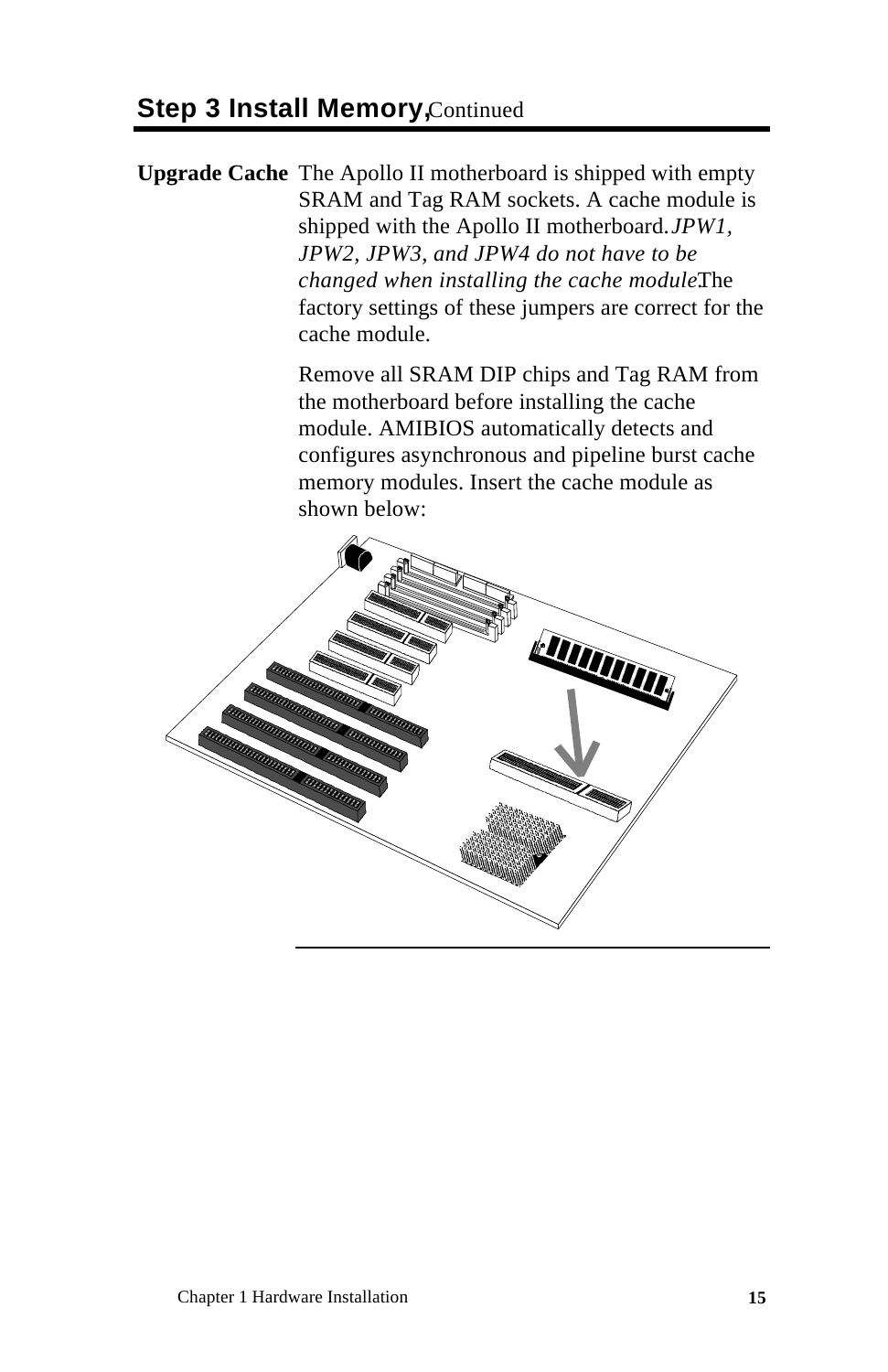The motherboard mounting hole pattern is the same as the mounting hole pattern on the standard baby AT motherboard. Standoffs and mounting screws are not supplied with the motherboard. The chassis manufacturer should supply these parts.

| <b>Step</b>    | Action                                                                  |  |  |  |  |  |
|----------------|-------------------------------------------------------------------------|--|--|--|--|--|
| 1              | Place the chassis on an anti-static mat. Connect the chassis to         |  |  |  |  |  |
|                | ground to avoid static damage during installation. Connect an           |  |  |  |  |  |
|                | alligator clip with a wire lead to any unpainted part of the chassis.   |  |  |  |  |  |
|                | Ground the other end of the lead at the same point as the mat and       |  |  |  |  |  |
|                | the wristband.                                                          |  |  |  |  |  |
| 2              | Rotate the chassis so the front is to the right, and the rear is to the |  |  |  |  |  |
|                | left. The side facing you is where the motherboard is mounted.          |  |  |  |  |  |
|                | The power supply is mounted at the far end of the chassis.              |  |  |  |  |  |
| 3              | Hold the motherboard, component-side up, with the edge with the         |  |  |  |  |  |
|                | SIMM sockets toward you and the edge with the power supply              |  |  |  |  |  |
|                | connector away from you. The keyboard, mouse, and video                 |  |  |  |  |  |
|                | connectors should be to the left.                                       |  |  |  |  |  |
| $\overline{4}$ | Carefully slide the motherboard into the chassis. Make certain the      |  |  |  |  |  |
|                | edge connectors fit the ports in the rear of the chassis. The           |  |  |  |  |  |
|                | motherboard should rest level with the chassis.                         |  |  |  |  |  |
| 5              | Place the mounting screws in the holes provided and tighten them.       |  |  |  |  |  |
|                | If necessary, shift the motherboard slightly to align the mounting      |  |  |  |  |  |
|                | holes on the motherboard with the holes on the chassis. See the         |  |  |  |  |  |
|                | drawing on the next page.                                               |  |  |  |  |  |



# *Warning*

*If using metallic screws, make sure you use them only in the plated mounting holes.*

*If using metallic screws, make sure the head of the screw fits completely inside the plated mounting holes.*

See the graphic on the following page.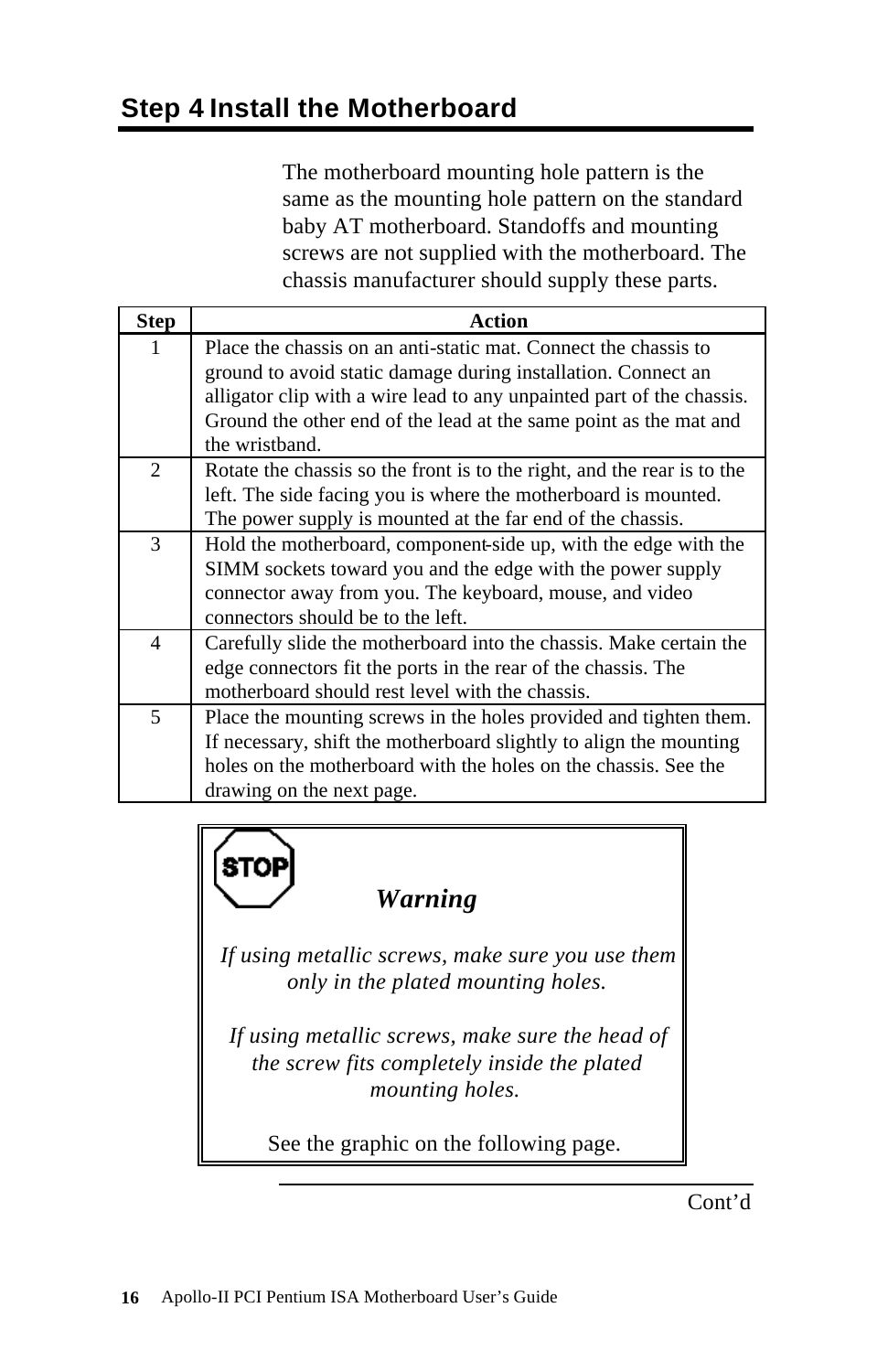

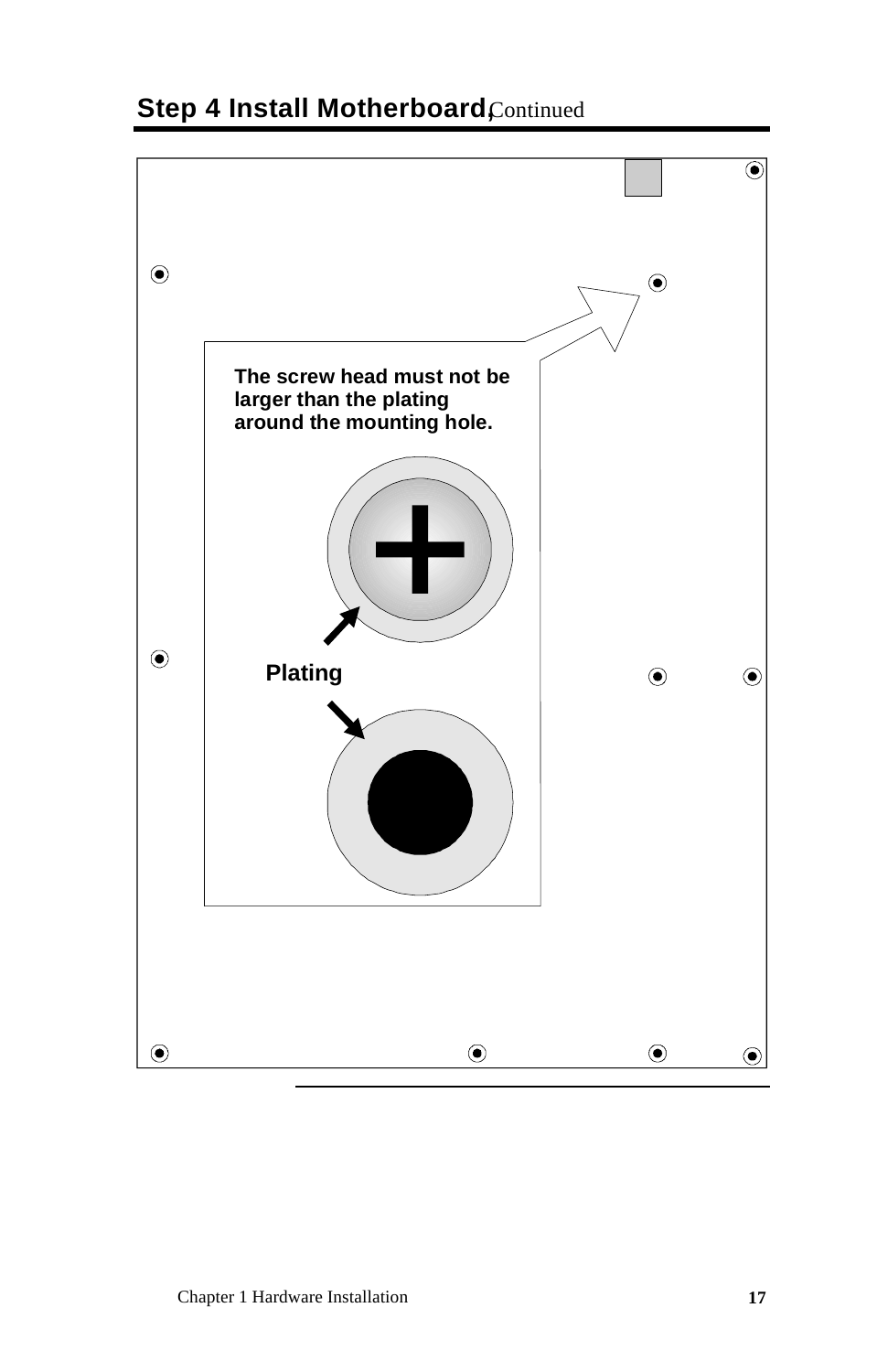**Connectors** The Apollo II motherboard includes many connectors. Connection instructions, illustrations of connectors, and pinouts are supplied in the following pages. A list of all connectors described in this section follows:

| <b>Connector</b>                   | Turn to             |
|------------------------------------|---------------------|
| JCP Clear password                 | page 19             |
| CPU Fan J7                         | page 23             |
| Power supply connector CN5         | page 19             |
| Keyboard connector CN1             | page 21             |
| Mouse connector CN4                | page 22             |
| Remote Control Power J1            | Page 24             |
| <b>External Battery J5</b>         | Page 24             |
| Reset switch J11                   | page 24             |
| Speaker J9                         | page 24             |
| Keyboard lock connector J10        | page 24             |
| <b>IDE LED</b> connector JP1       | page 24             |
| Serial port connectors CN7 and CN6 | page 26             |
| Parallel port connector CN8        | page 27             |
| Floppy connector CN9               | page 28             |
| IDE drive connectors IDE1 and IDE2 | pages 31 through 33 |

**Cable Connector Ends** When connecting chassis connectors to the motherboard, make sure to connect the correct connector end. Most connector wires are colorcoded. Match the color of the wires leaving the switch or LED to the same pin on the connector end. There may be more than one connector with the same color-coded wires. If so, follow the wire to the switch or LED. All motherboard components are outlined by a white rectangular box with a broad arrow at one end. Pin 1 is always at the arrow end of the white outlined box, as shown below:

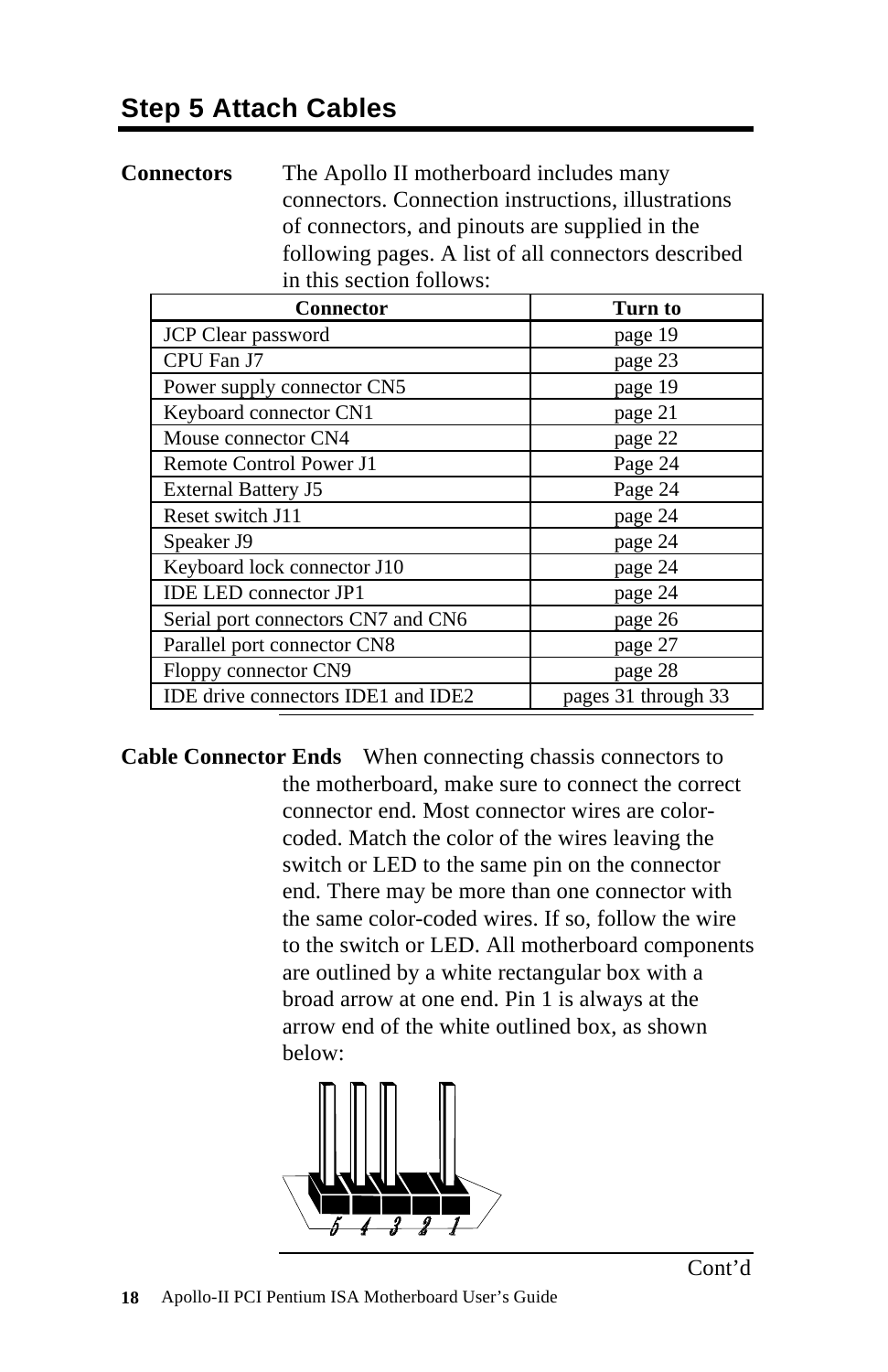**JCP Clear Password** If you forget the computer password, the only course of action is to erase the system configuration information stored in the NVRAM (Non-Volatile Random Access Memory). The computer password is stored in the system configuration data. Short the JCP pins for two seconds. All system memory will be erased. You must now turn the computer power on and run WINBIOS Setup to reset all system configuration information. *Make sure that JCP remains OPEN unless you have to erase a forgotten password.*

**Connect Power Supply** The power supply should match the physical configuration of the chassis. Make sure that the power switch is Off before assembly.

> Before attaching all components, make sure that the proper voltage has been selected. Power supplies often can run on a wide range of voltages and must be set (usually via a switch) to the proper range. Use at least a 200 watt power supply, which should have built-in filters to suppress radiated emissions.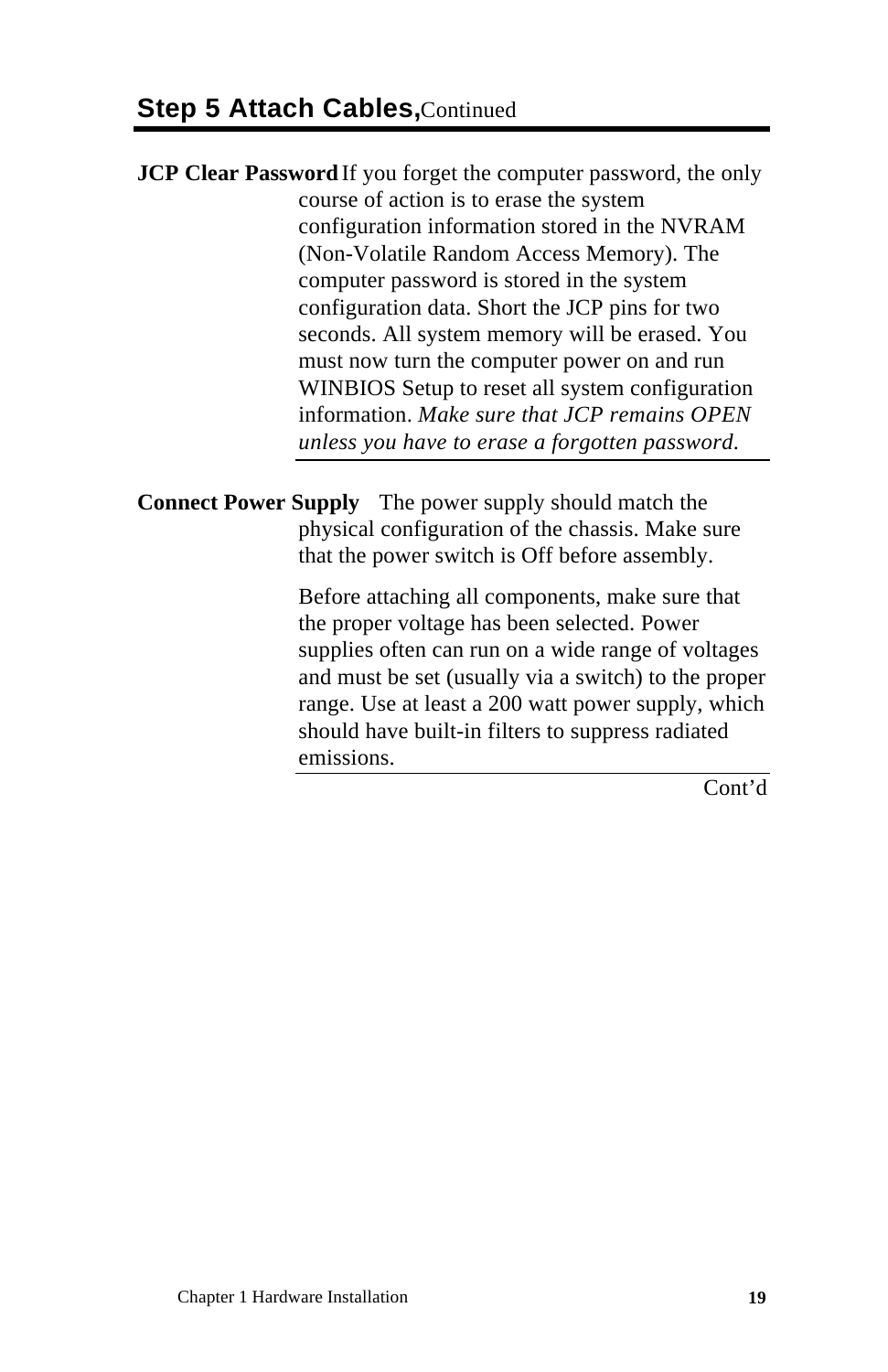**Power Cables** Attach the power supply cables to the power connector on the motherboard. AT-compatible power supplies have one twelve pin connector, as shown below.



**Pin 12**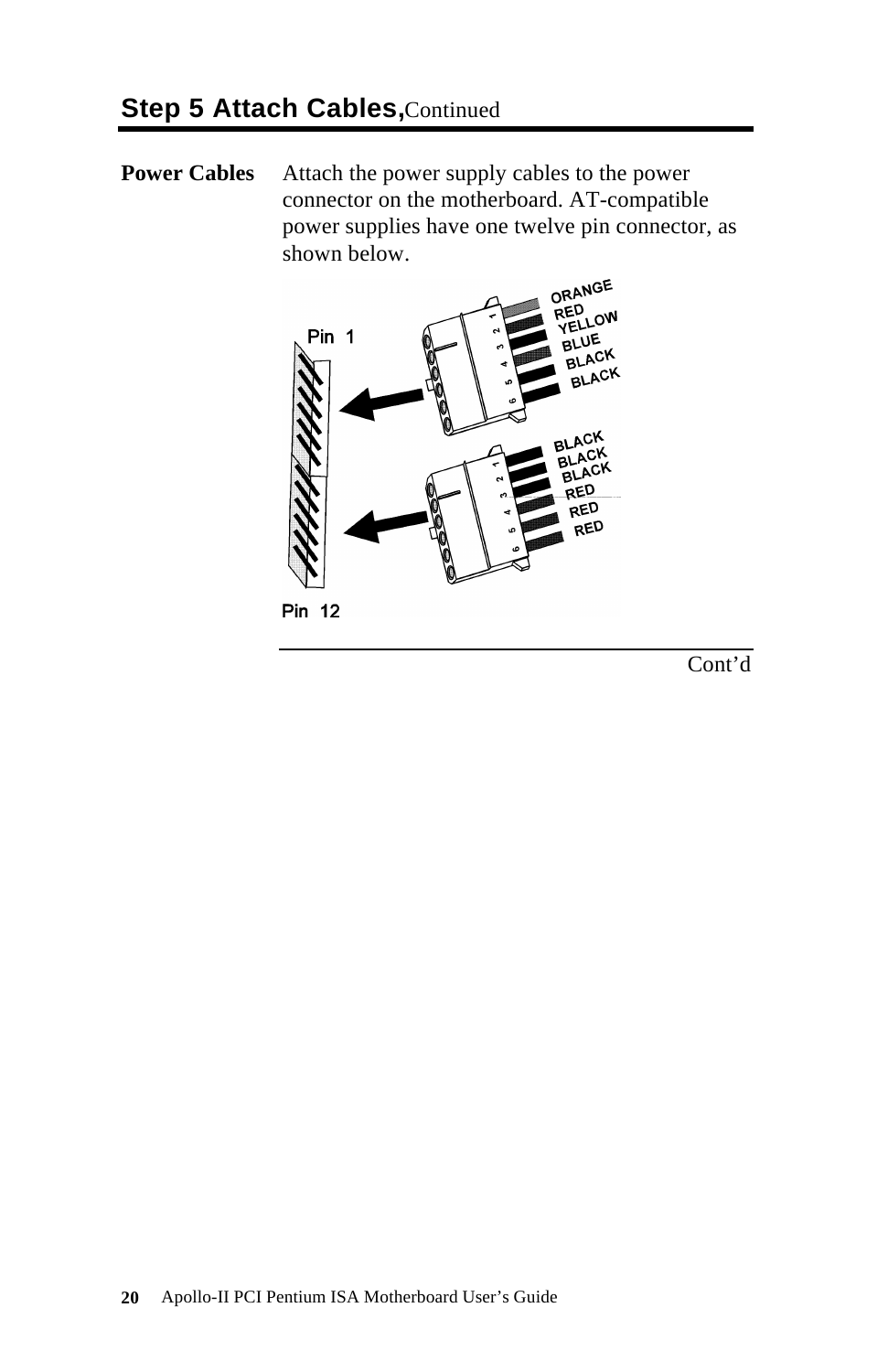**Connector Keys** The keys on the connector must be cut to fit on some power supplies, as shown below.



## **CN5 Pinout**

| Pin            | <b>Description</b>                  |
|----------------|-------------------------------------|
| 1              | Power Good (Orange wire) (Not used) |
| 2              | VCC (Red wire)                      |
| 3              | +12 Volts (Yellow wire)             |
| $\overline{4}$ | -12 Volts (Blue wire)               |
| 5              | Ground (Black wire)                 |
| 6              | Ground (Black wire)                 |
| 7              | Ground (Black wire)                 |
| 8              | Ground (Black wire)                 |
| 9              | -5 Volts (White wire)               |
| 10             | VCC (Red wire)                      |
| 11             | VCC (Red wire)                      |
| 12             | VCC (Red wire)                      |

## **Keyboard Cable**The keyboard attaches via a standard six-pin DIN keyboard connector (CN1).

| Pin | <b>Assignments</b> |  |  |
|-----|--------------------|--|--|
|     | Keyboard data      |  |  |
| 2   | N/C                |  |  |
| 3   | Ground             |  |  |
|     | Vcc                |  |  |
|     | Keyboard clock     |  |  |
|     | N/C                |  |  |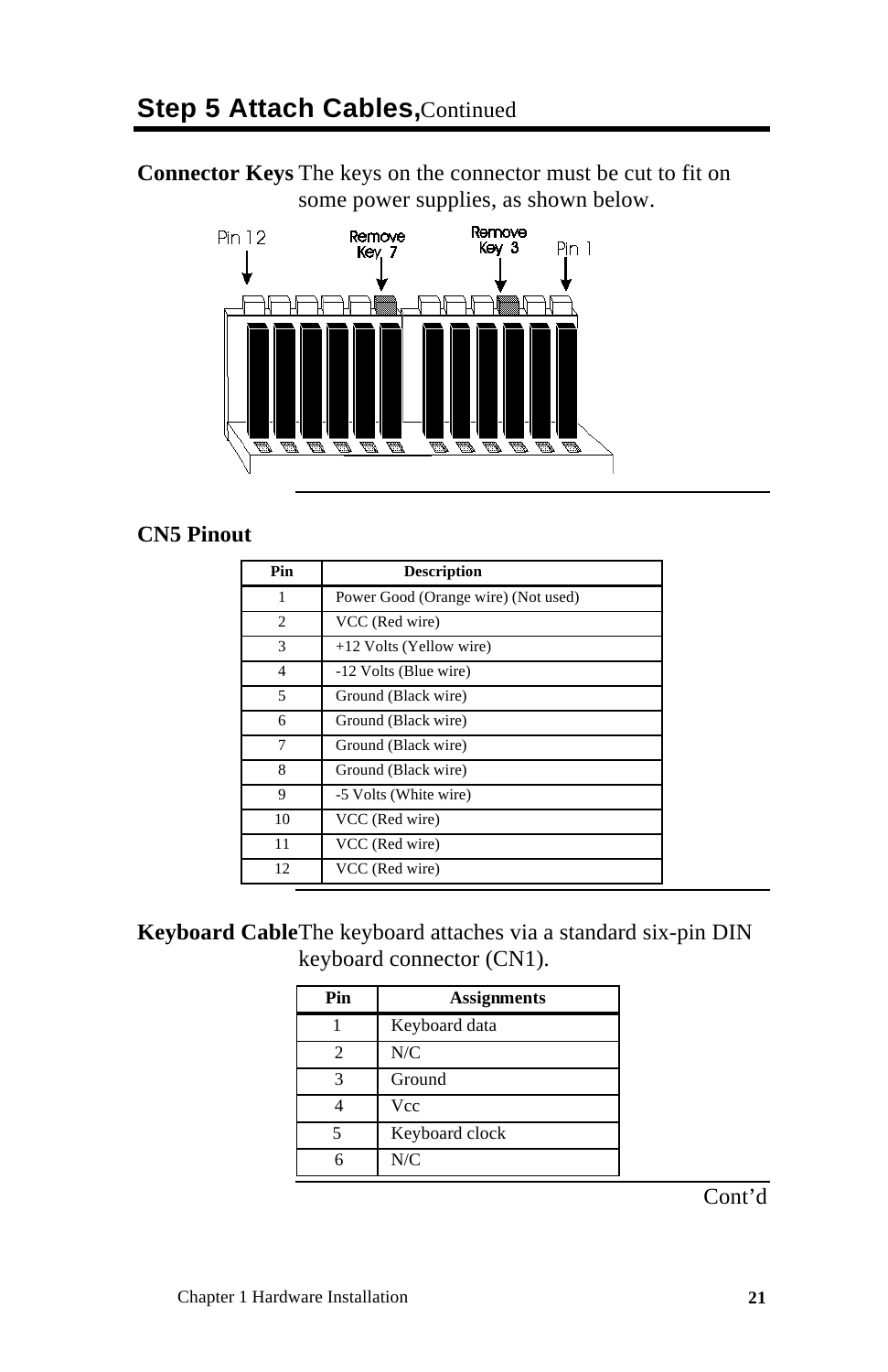**Mouse Cable** Attach the mouse connector cable supplied by American Megatrends to the five-pin mouse berg connector on the motherboard (CN4), as shown below. Attach the standard 9-pin mouse connector at the other end of the mouse cable to the mouse connector port on the computer case. Incorrect mouse installation can cause the system to hang.



Cont'd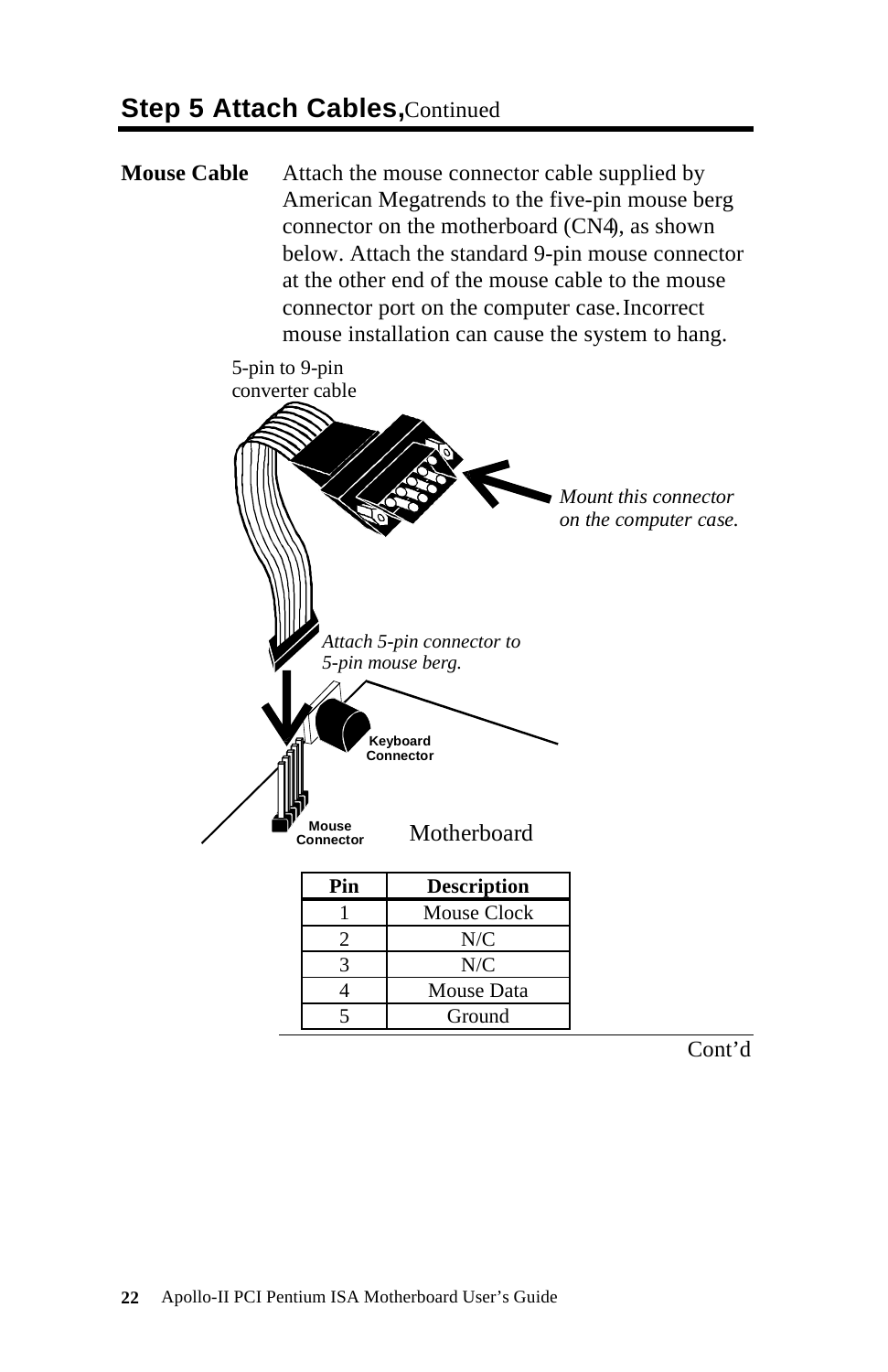When connecting chassis connectors to the motherboard, make sure to connect the correct connector end. Most connector wires are colorcoded. Match the color of the wires leaving the switch or LED to the same pin on the connector end. There may be more than one connector with the same color-coded wires. If so, follow the wire to the switch or LED. Pin 1 is always indicated on the motherboard, as shown below:



List of Connectors The following cables should be connected to the motherboard:

- CPU fan cable to J7,
- J5 External Battery,
- **Reset Switch cable to J11.**
- Speaker cable to J9,
- Keyboard Lock Power LED cable to J10
- IDE LED Activity Indicator LED cable to JP1.

## **J7 CPU Fan** J7 is a three-pin berg that attaches to the CPU fan.

| Pin | <b>Description</b> |  |
|-----|--------------------|--|
|     | Ground             |  |
|     | $+12V$             |  |
|     | Ground             |  |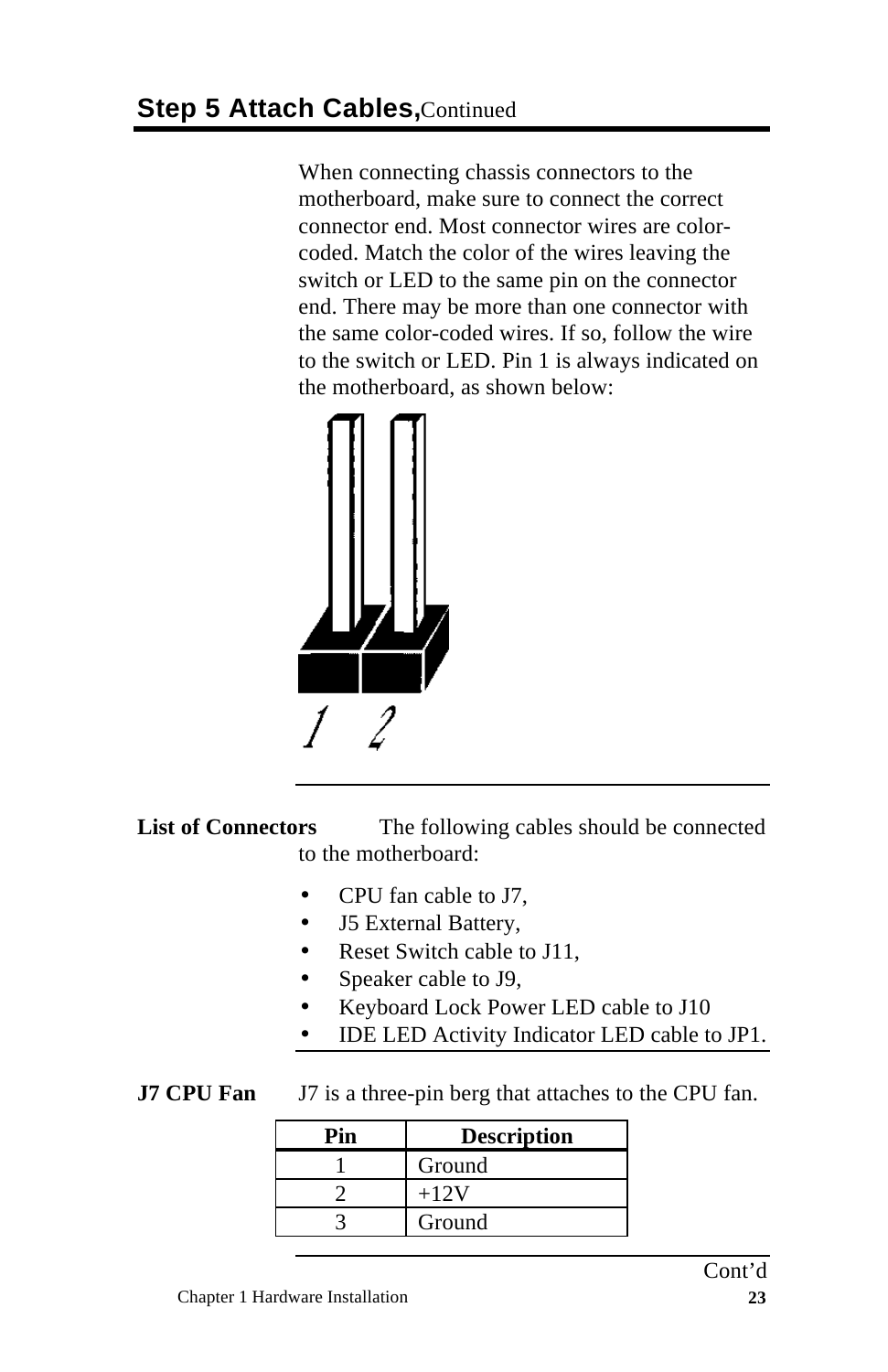## **Step 5 Attach Cables, Continued**

|                  | J1 Remote Control Power J1 is a three-pin berg that supplies power<br>to peripheral devices. Connect a three-wire power<br>cable to J1 and attach the other end to the<br>peripheral device.                                                                                                              |  |  |
|------------------|-----------------------------------------------------------------------------------------------------------------------------------------------------------------------------------------------------------------------------------------------------------------------------------------------------------|--|--|
|                  | <b>J5 External Battery</b> You can optionally attach an external battery<br>to J5 if you do not want to use the onboard battery.                                                                                                                                                                          |  |  |
|                  | The onboard battery is automatically disconnected<br>if you attach an battery to J5. J5 is a four-pin berg.                                                                                                                                                                                               |  |  |
| <b>J11 Reset</b> | J11 is a two-pin single-inline berg that is attached<br>via a cable to an externally-mounted reset switch.                                                                                                                                                                                                |  |  |
|                  | When the reset switch is pressed, the system<br>performs a hard reset. Pin 1 is ground and Pin 2 is<br>Hard Reset.                                                                                                                                                                                        |  |  |
|                  | <b>Speaker Connector J9</b> is a four-pin single-inline berg that is<br>$\mathbf{A}$ , and a set of the set of the set of the set of the set of the set of the set of the set of the set of the set of the set of the set of the set of the set of the set of the set of the set of the set of the set of |  |  |

optionally attached via a cable to a standard system speaker. AMIBIOS signals hardware problems through the speaker. Pin 1 on the motherboard is identified by the arrow on the white box around the berg.

| Pin | <b>Description</b> |  |  |
|-----|--------------------|--|--|
|     | Data Out           |  |  |
|     | Ground             |  |  |
|     | N/C                |  |  |
|     | <b>VCC</b>         |  |  |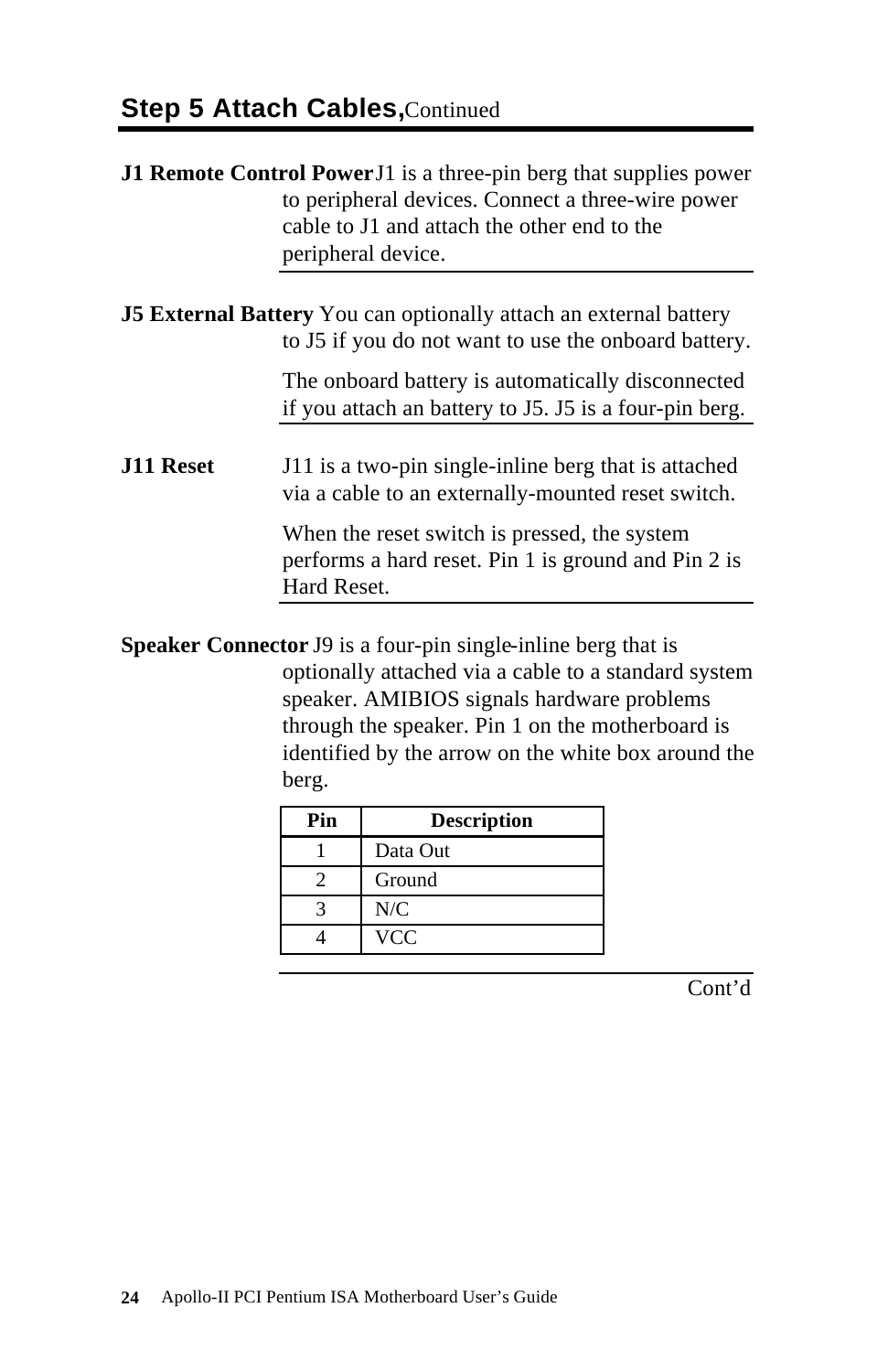**Keyboard Lock** J10 is a five-pin single-inline berg that is attached via a cable to the keyboard lock connector. The computer chassis may not include the keyboard lock and Power LED on a single connector. The keyboard lock allows the user to lock the keyboard. Pin 1 on the motherboard is identified.

| Pin | <b>Description</b> |  |  |
|-----|--------------------|--|--|
|     | LED power          |  |  |
| 2   | LED power          |  |  |
|     | Ground             |  |  |
|     | Keyboard Lock      |  |  |
|     | Ground             |  |  |

**IDE Indicator LED** JP1 is a two-pin berg that is attached via a cable to the externally-mounted IDE Activity LED. This LED lights when the IDE drive is running.

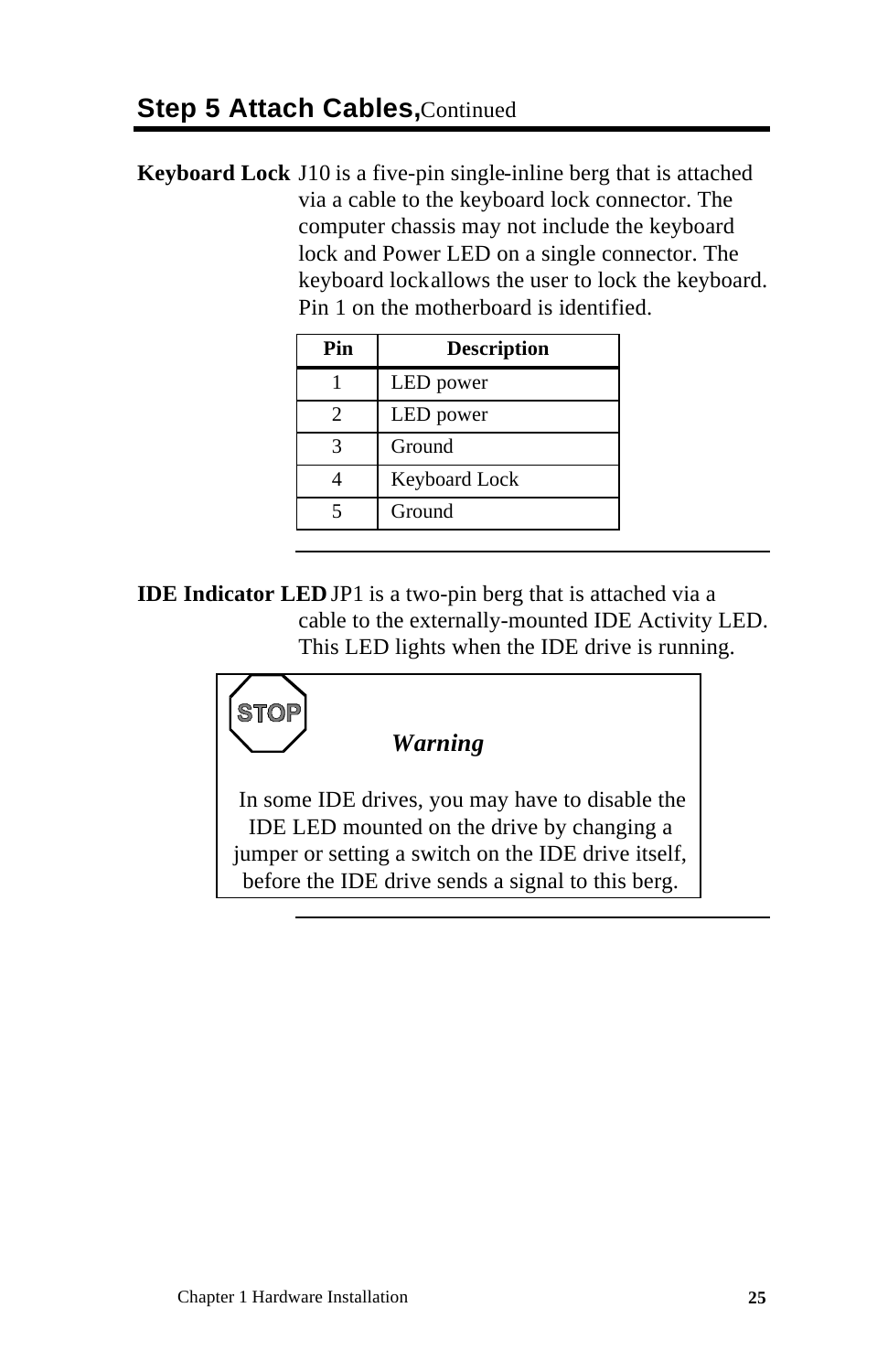| <b>Onboard Adapters</b> | The Apollo II motherboard has:                                                                                                                                                                                                                                    |
|-------------------------|-------------------------------------------------------------------------------------------------------------------------------------------------------------------------------------------------------------------------------------------------------------------|
|                         | two serial ports (CN7 and CN6),<br>a parallel port (CN8),<br>an IDE controller on the PCI bus. The primary<br>IDE connector is IDE1. The secondary<br>connector is IDE2.<br>a floppy controller (CN9).                                                            |
|                         | The serial and parallel port connectors are<br>described below. The IDE connector is described<br>on page 29. The floppy connector is described on<br>page 27.                                                                                                    |
| <b>Conflicts</b>        | AMIBIOS minimizes conflicts between onboard<br>and offboard I/O devices.                                                                                                                                                                                          |
|                         | AMIBIOS automatically checks the adapter cards<br>installed in the expansion slots on the Apollo II<br>motherboard for a hard disk or floppy controller<br>and serial or parallel ports.                                                                          |
| <b>CN7, CN6</b>         | CN7 and CN6 are 10-pin connectors that provide<br>an AT-compatible serial port interface. Connect<br>the cables supplied with the motherboard to the 10-<br>pin serial connectors. The serial port base I/O port<br>address and other serial port settings can be |

| Pin | <b>Description</b>    | Pin | <b>Signal Description</b> |
|-----|-----------------------|-----|---------------------------|
|     | <b>Carrier Detect</b> |     | Data Set Ready            |
|     | Receive Data          |     | Request to Send           |
|     | <b>Transmit Data</b>  |     | Clear to Send             |
|     | Data Terminal         |     | Ring Indicator            |
|     | Ready                 |     |                           |
|     | Ground                |     | CUT PIN                   |

selected in Peripheral Setup in WINBIOS Setup. The serial connector pinout is shown below.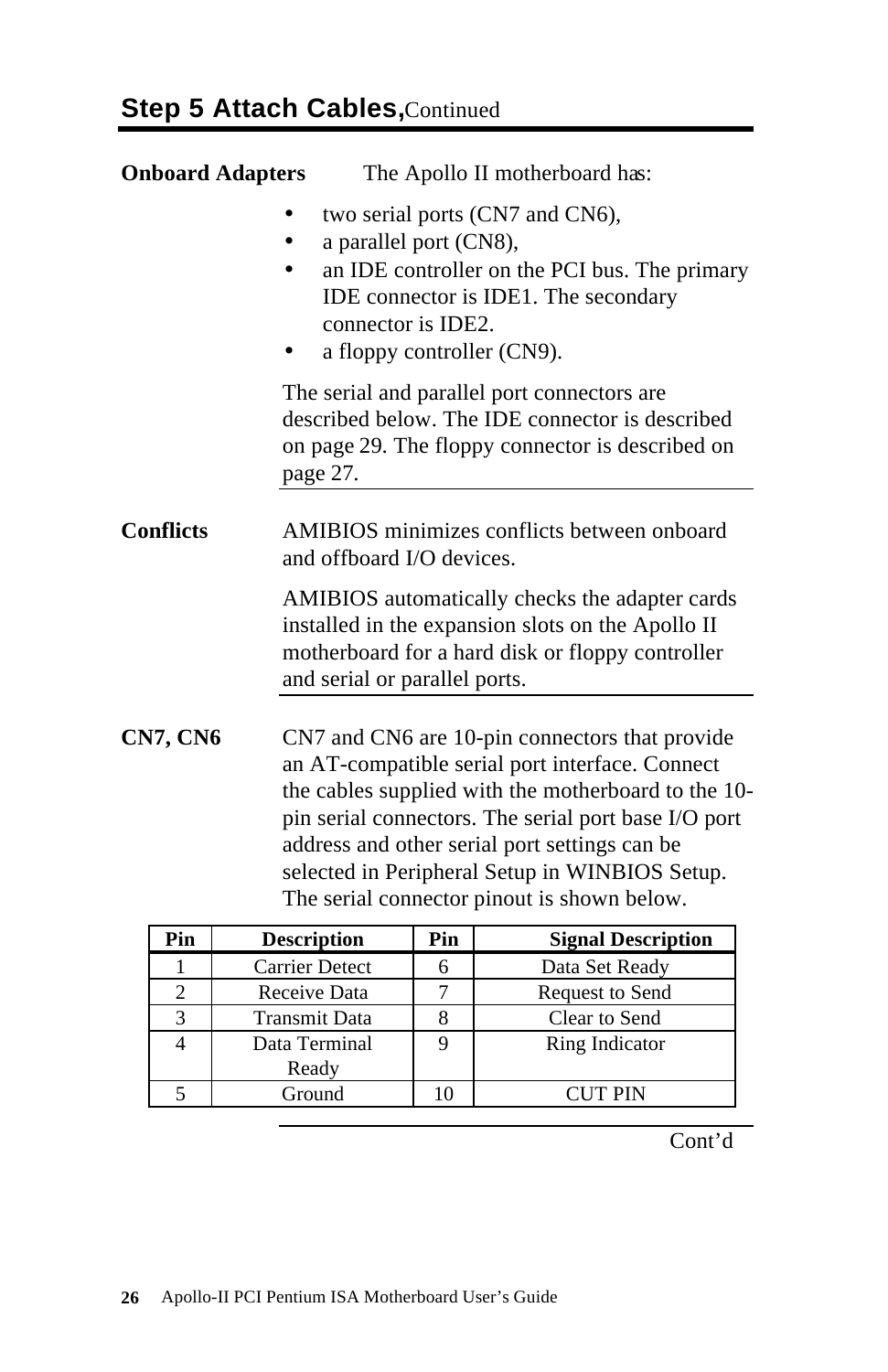## **Parallel Port** CN8 is a 26-pin connector for a parallel port. The CN8 pinout is shown below. Connect the 26-pin to DB25 cable provided with the motherboard to CN8. All parallel port settings can be configured through Peripheral Setup in WINBIOS Setup.

| Pin | <b>Signal Description</b> | Pin | <b>Signal Description</b>   |
|-----|---------------------------|-----|-----------------------------|
| 1   | STROBE#                   | 2   | P <sub>D</sub> <sub>0</sub> |
| 3   | PD <sub>1</sub>           | 4   | P <sub>D</sub> <sub>2</sub> |
| 5   | PD <sub>3</sub>           | 6   | P <sub>D</sub> <sub>4</sub> |
| 7   | P <sub>D5</sub>           | 8   | P <sub>D</sub> <sub>6</sub> |
| 9   | PD7                       | 10  | ACK#                        |
| 11  | <b>BUSY</b>               | 12  | <b>PE</b>                   |
| 13  | SLCT                      | 14  | AUTOFD#                     |
| 15  | ERROR#                    | 16  | INIT#                       |
| 17  | SLCTIN#                   | 18  | Ground                      |
| 19  | Ground                    | 20  | Ground                      |
| 21  | Ground                    | 22  | Ground                      |
| 23  | Ground                    | 24  | Ground                      |
| 25  | Ground                    | 26  | Ground                      |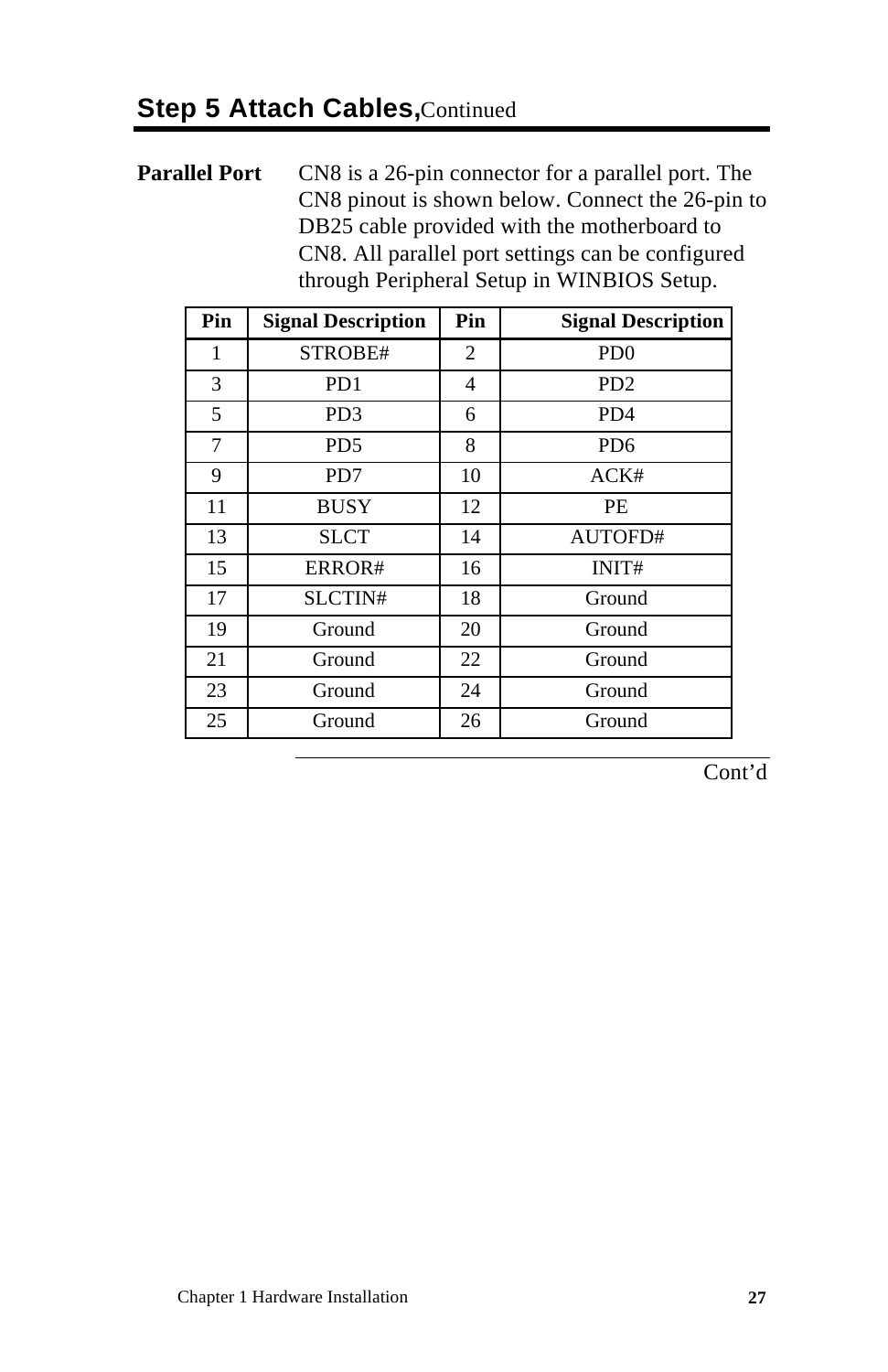**Floppy** CN9 is a 34-pin dual-inline berg. Connect the cable from the floppy drive to CN9 as shown below. The onboard floppy controller cannot be used if a hard disk card with a floppy controller is installed. Choose Standard Setup and Peripheral Setup to configure the floppy controller.



The motherboard supports up to two 720 KB, 1.44 MB, or 2.88 MB 3½" drives and 360 KB and 1.2 MB 5¼" drives. The connecting cable is a 34-pin ribbon connector with two 34-pin edge connectors for attaching the floppy disk drives. There is a small twist in the cable between the floppy connectors. The last (end) connector should be connected to floppy drive A: as shown below.

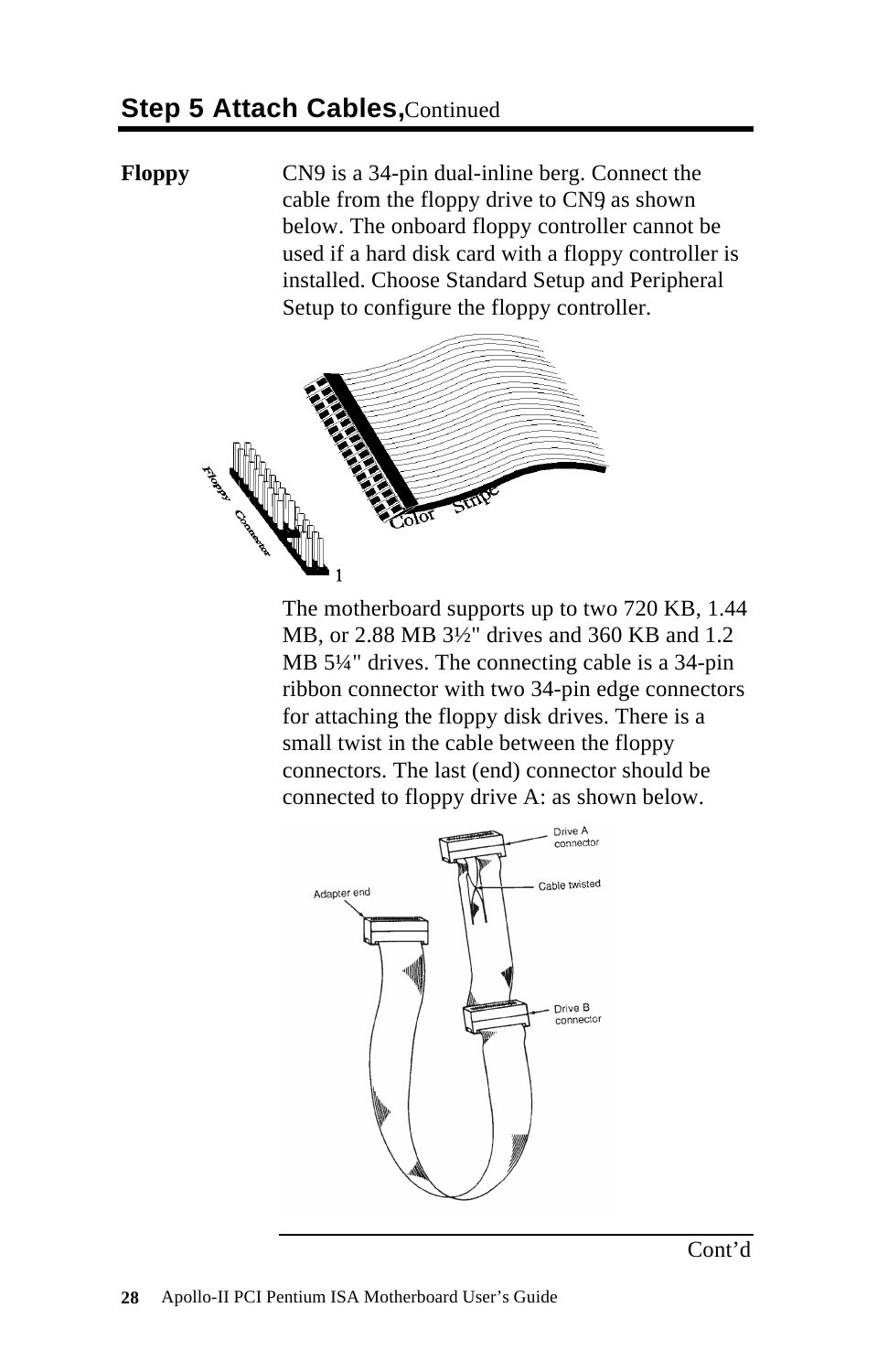## **CN9 Floppy Connector Pinout**

| Pin          | <b>Use</b> | Pin            | <b>Use</b>         |
|--------------|------------|----------------|--------------------|
| $\mathbf{1}$ | <b>GND</b> | $\overline{2}$ | DENSE1             |
| 3            | <b>GND</b> | $\overline{4}$ | N/C                |
| 5            | <b>GND</b> | 6              | DRATE <sub>0</sub> |
| 7            | <b>GND</b> | 8              | -INDEX             |
| 9            | <b>GND</b> | 10             | -MOTOR0            |
| 11           | <b>GND</b> | 12             | -FDSEL1            |
| 13           | <b>GND</b> | 14             | -FDSEL0            |
| 15           | <b>GND</b> | 16             | -MOTOR1            |
| 17           | <b>GND</b> | 18             | DIR                |
| 19           | <b>GND</b> | 20             |                    |
| 21           | <b>GND</b> | 22             | -WDATA             |
| 23           | <b>GND</b> | 24             | -WGATE             |
| 25           | <b>GND</b> | 26             | $-TRK0$            |
| 27           | GND        | 28             | -WRPROT            |
| 29           | GND        | 30             | -RDATA             |
| 31           | <b>GND</b> | 32             | <b>HDSEL</b>       |
| 33           | <b>GND</b> | 34             | <b>DSKCHNG</b>     |

## **Twist in Floppy Cable**

| Floppy B to A | <b>Floppy B to A</b> | Floppy B to A | <b>Floppy B to A</b> |
|---------------|----------------------|---------------|----------------------|
| 10 to 16      | 12 to 14             | 14 to 12      | 16 to 10             |
| 11 to 15      | 13 to 13             | 15 to 11      |                      |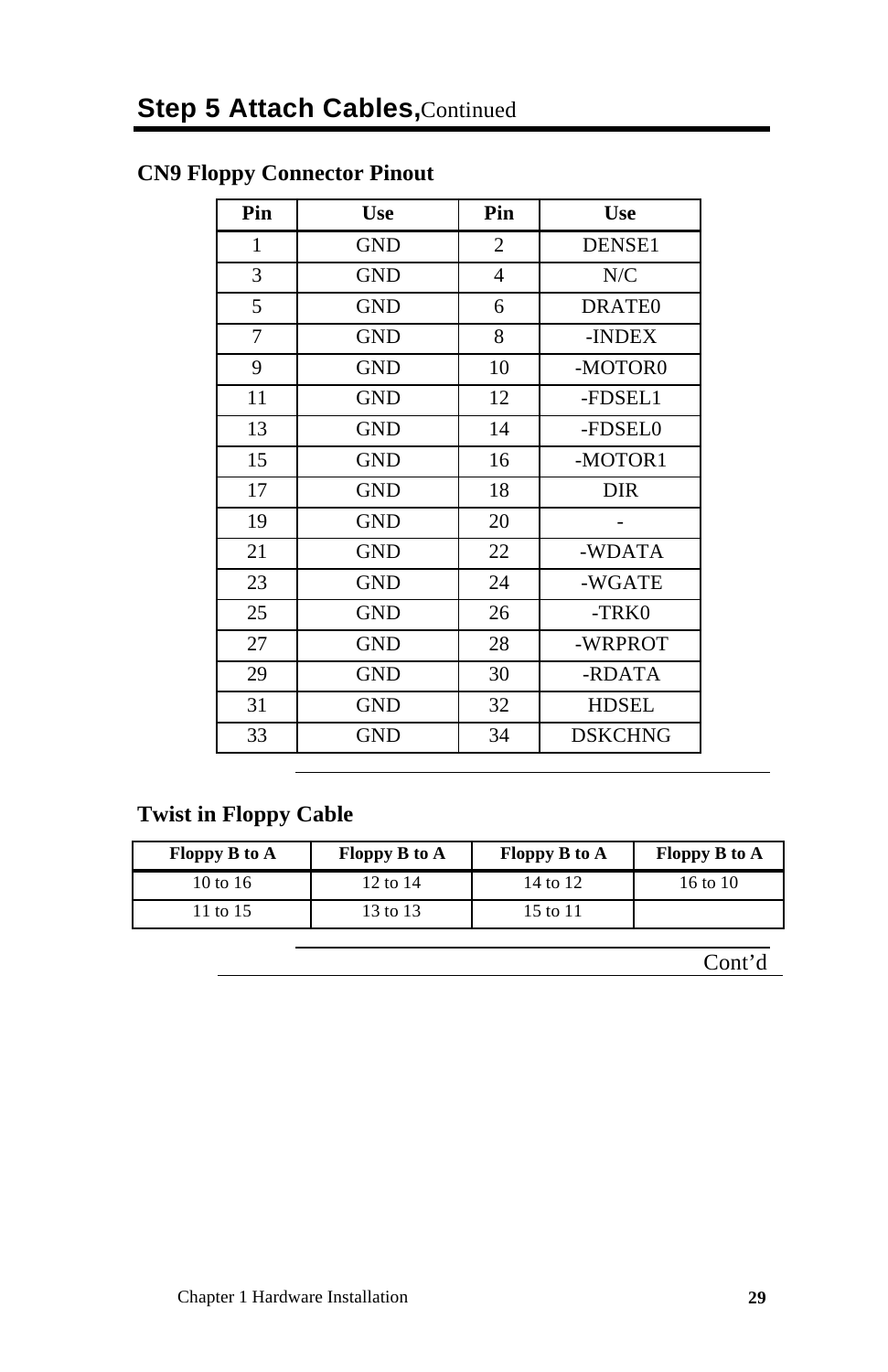**IDE Drives** Attach the IDE drives in the following manner. Choose Peripheral Setup in WINBIOS Setup to enable the onboard IDE controller.

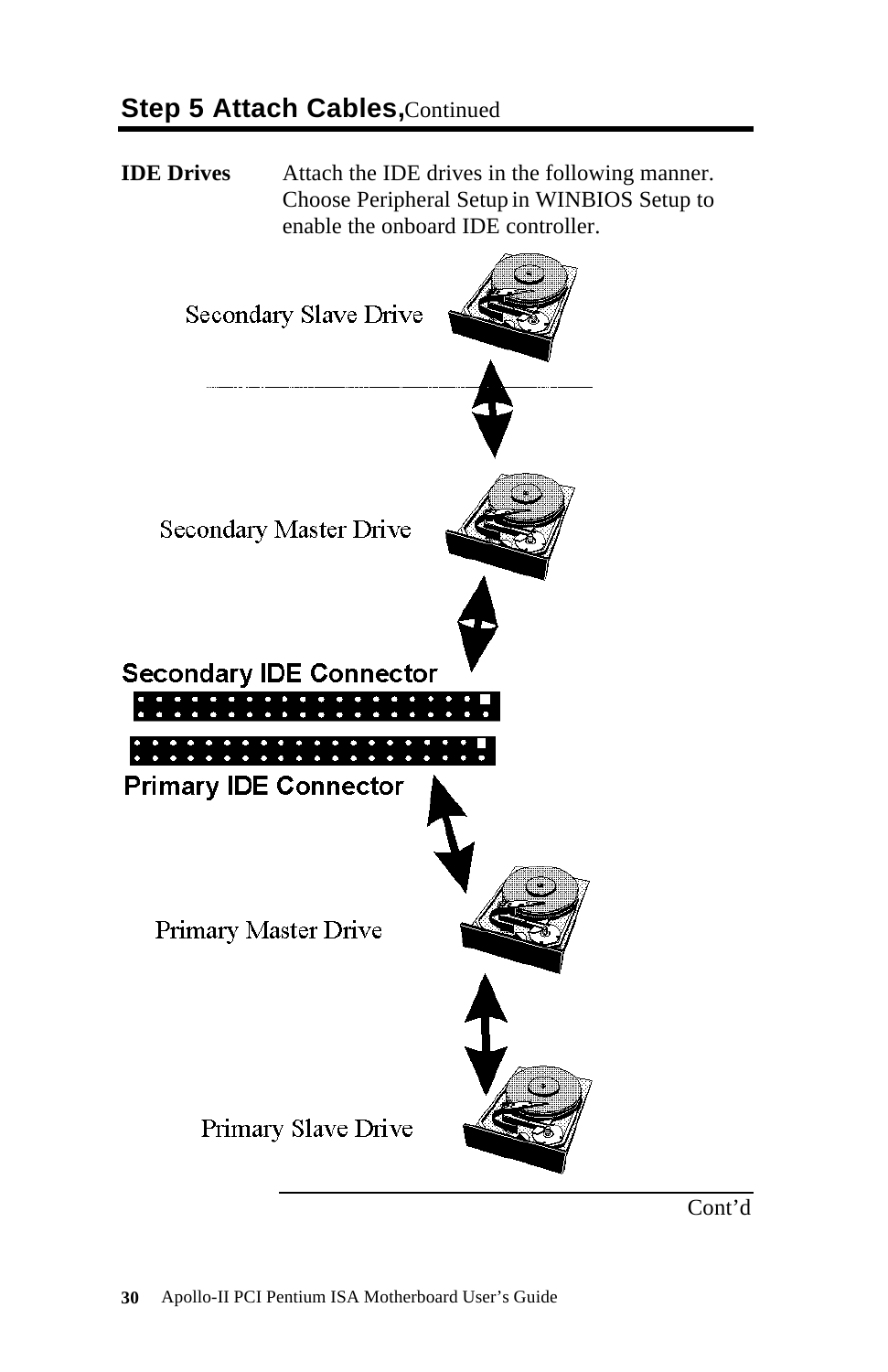**Attach IDE Cable** IDE1 is the primary IDE (Integrated Drive Electronics) hard disk drive connector. Both the primary master and the primary slave IDE drives must be connected by cable to IDE1, as shown below.



IDE1 is a 40-pin dual-inline berg that connects an IDE drive to the primary onboard IDE connector. This motherboard supports IDE Modes 0, 1, 2, 3, and 4, IDE prefetch, LBA (Logical Block Address) mode, high capacity drives (over 528 MB), 32-bit data transfer, and fast IDE transfer. These IDE features are configured in Peripheral Setup in the WINBIOS Setup utility. Disable the onboard IDE interface in Peripheral Setup to use an ISA ESDI, RLL, MFM, or SCSI hard disk drive controller.

**Install IDE Drivers** American Megatrends provides IDE drivers for the onboard IDE controller. These drivers are unnecessary if running in DOS, but must be loaded for other operating systems. These drivers have not been tested with Novell NetWare or SCO Unix.

| <b>Operating System</b>  | <b>Description</b>                      |  |
|--------------------------|-----------------------------------------|--|
| Windows 3.11 and Windows | Load the PIO drivers for 32-bit access. |  |
| for Workgroups           |                                         |  |
| Windows 95               | Always load the IDE drivers.            |  |
| Windows NT v3.x          | Always load the IDE drivers.            |  |
| $\Omega S/2$             | Always load the IDE drivers.            |  |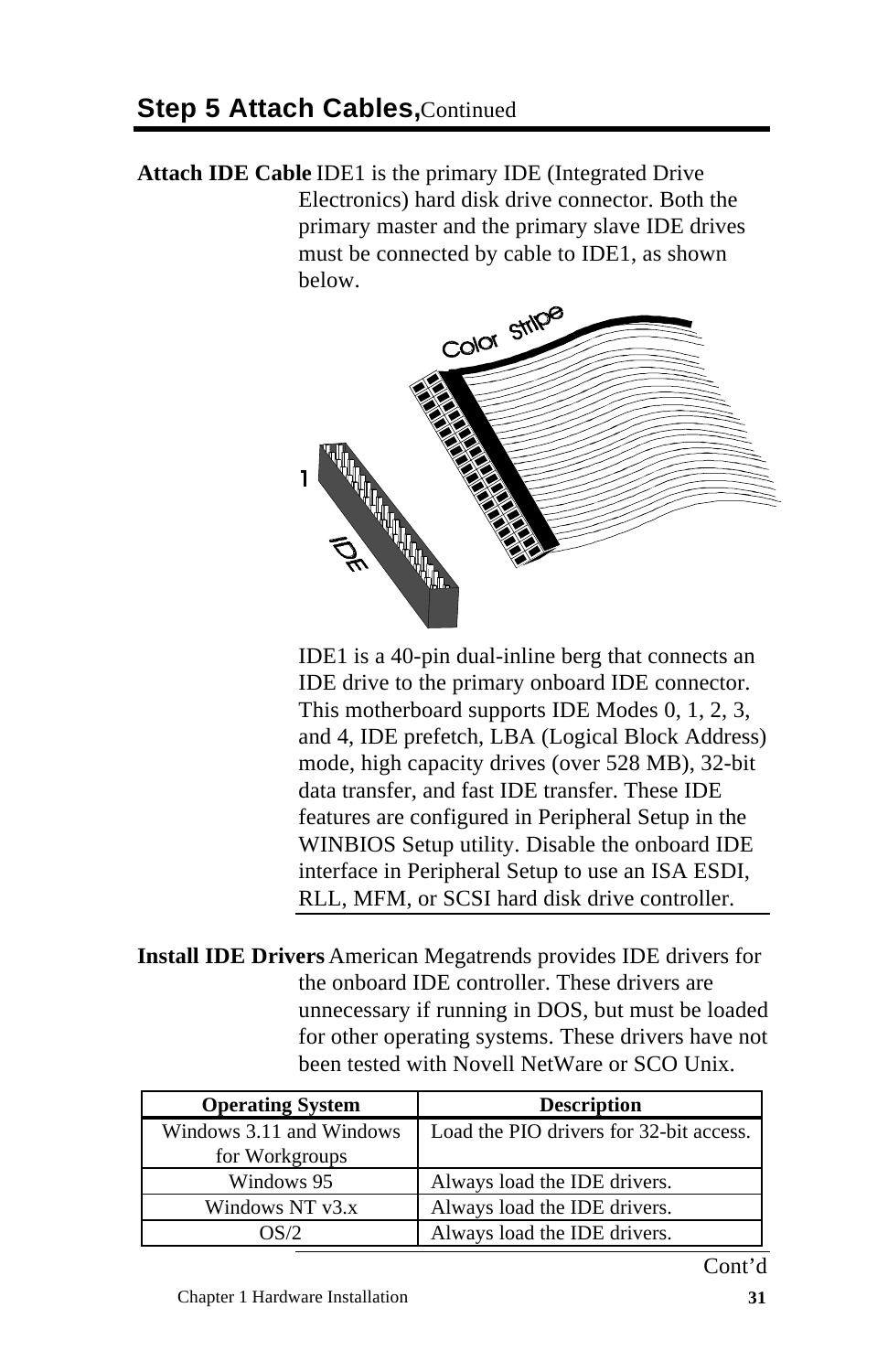#### **IDE1 Pinout** The IDE1 pinout is:

| Pin | Use               | Pin            | Use                |
|-----|-------------------|----------------|--------------------|
| 1   | -RESET            | 2              | <b>GND</b>         |
| 3   | DATA7             | $\overline{4}$ | DATA8              |
| 5   | DATA6             | 6              | DATA9              |
| 7   | DATA5             | 8              | DATA <sub>10</sub> |
| 9   | DATA4             | 10             | DATA11             |
| 11  | DATA3             | 12             | DATA12             |
| 13  | DATA <sub>2</sub> | 14             | DATA <sub>13</sub> |
| 15  | DATA1             | 16             | DATA14             |
| 17  | DATA0             | 18             | DATA15             |
| 19  | <b>GND</b>        | 20             | KEY (N/C)          |
| 21  | N/C               | 22             | <b>GND</b>         |
| 23  | -IOW              | 24             | <b>GND</b>         |
| 25  | -IOR              | 26             | <b>GND</b>         |
| 27  | <b>IDERDY</b>     | 28             | ALE                |
| 29  | N/C               | 30             | <b>GND</b>         |
| 31  | INT14             | 32             | $-IOCS16$          |
| 33  | HA1               | 34             | N/C                |
| 35  | HA0               | 36             | HA2                |
| 37  | $-CS0$            | 38             | $-CS1$             |
| 39  | -IDEACT           | 40             | <b>GND</b>         |

**IDE2 Secondary IDE Controller** IDE2, the secondary IDE connector, is a 40-pin dual-inline berg that connects the secondary primary and slave IDE drives to the secondary onboard IDE controller.

> Attach the secondary master and slave IDE drives to IDE2 via a standard 40-pin IDE cable as shown on page 31.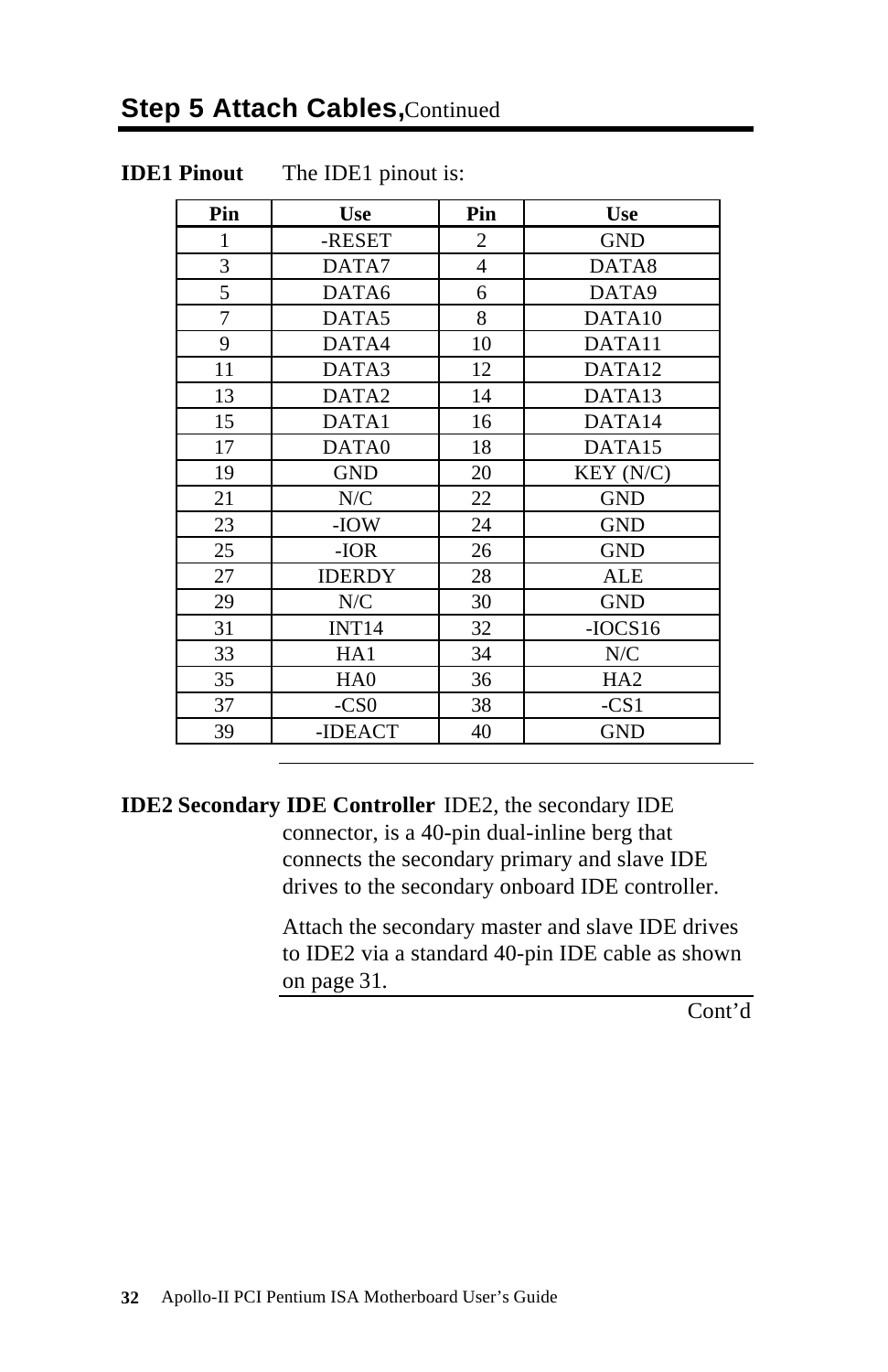# **Step 5 Attach Cables, Continued**

#### **IDE2 Pinout** The IDE2 pinout is:

| Pin | <b>Use</b>        | Pin            | <b>Use</b>         |  |
|-----|-------------------|----------------|--------------------|--|
| 1   | -RESET            | 2              | <b>GND</b>         |  |
| 3   | DATA7             | $\overline{4}$ | DATA8              |  |
| 5   | DATA6             | 6              | DATA9              |  |
| 7   | DATA5             | 8              | DATA10             |  |
| 9   | DATA4             | 10             | DATA <sub>11</sub> |  |
| 11  | DATA3             | 12             | DATA12             |  |
| 13  | DATA <sub>2</sub> | 14             | DATA13             |  |
| 15  | DATA1             | 16             | DATA14             |  |
| 17  | DATA0             | 18             | DATA15             |  |
| 19  | <b>GND</b>        | 20             | KEY (N/C)          |  |
| 21  | N/C               | 22             | <b>GND</b>         |  |
| 23  | -IOW              | 24             | <b>GND</b>         |  |
| 25  | $-IOR$            | 26             | <b>GND</b>         |  |
| 27  | <b>IDERDY</b>     | 28             | <b>ALE</b>         |  |
| 29  | N/C               | 30             | <b>GND</b>         |  |
| 31  | INT15             | 32             | $-IOCS16$          |  |
| 33  | HA1               | 34             | N/C                |  |
| 35  | HA <sub>0</sub>   | 36             | HA <sub>2</sub>    |  |
| 37  | $-CS2$            | 38             | $-CS3$             |  |
| 39  | N/C               | 40             | <b>GND</b>         |  |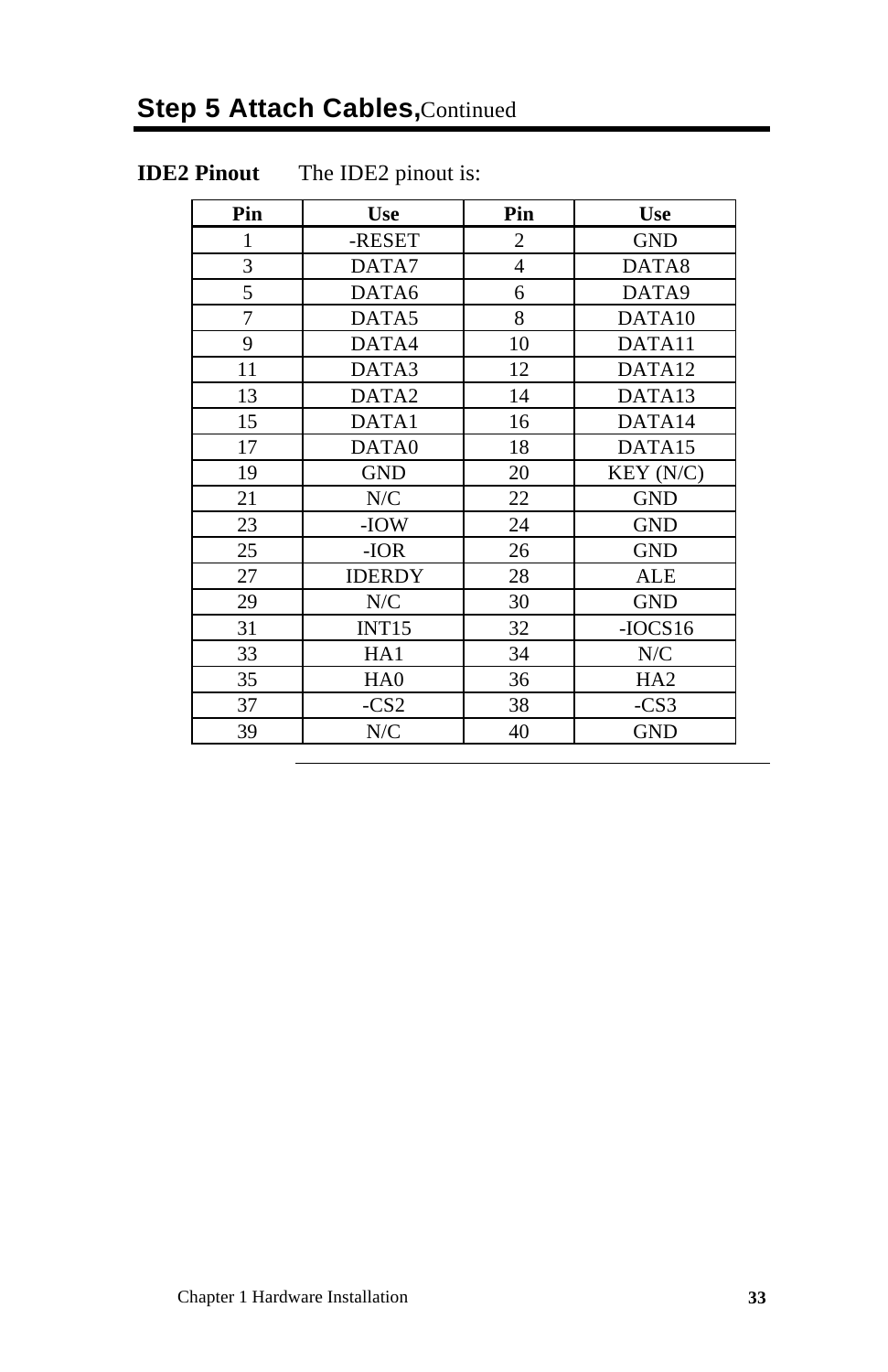Review the following points before powering up:

- make sure that all adapter cards are seated properly,
- make sure all connectors are properly installed,
- make sure the CPU is seated properly,
- make sure there are no screws or other foreign material on the motherboard,
- plug the system into a surge-protected power strip, and
- make sure blank back panels are installed on the back of the chassis to minimize RF emissions.
- **Start the Test** Plug everything in and turn on the switch. If there are any signs of a problem, turn off the unit immediately. Reinstall the connectors. Call Technical Support if there are problems.
- **BIOS Errors** If the system operates normally, a display should appear on the monitor. The BIOS Power On Self Test (POST) should execute.

If POST does not run successfully, it will beep or display error messages. Beeps indicate a serious problem with the system configuration or hardware. The Beep Code indicates the problem. AMIBIOS Beep Codes are defined in *the AMIBIOS Technical Reference.* Make sure the affected part is properly seated and connected. An error message is displayed if the error is less serious. Recheck the system configuration or the connections.

**Configure the System** Run WINBIOS Setup. You must enter the requested information and save the configuration data in CMOS RAM. The system will then reset, run POST, and boot the operating system. See page 38 for information on configuring the computer.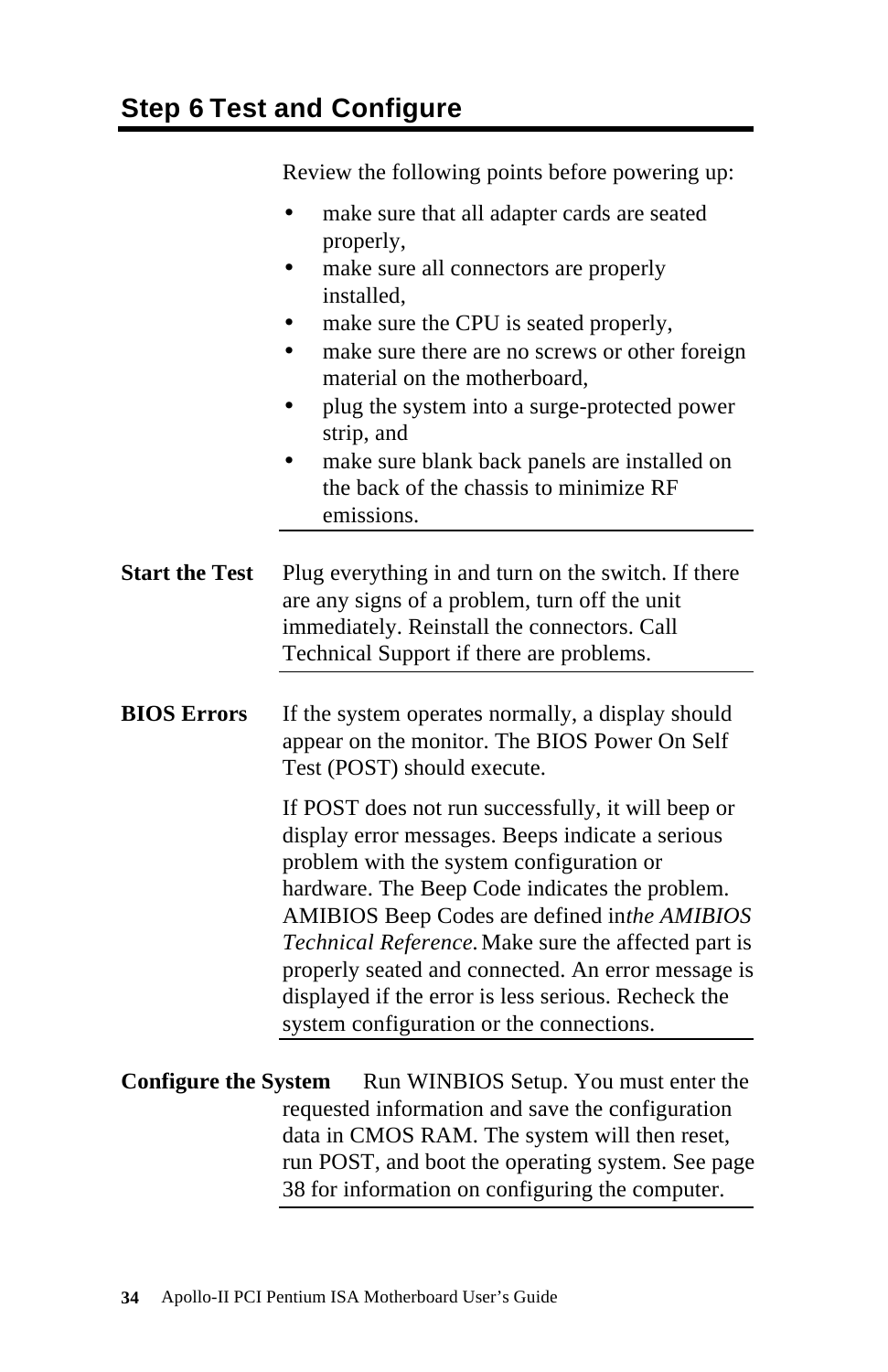# **2 WINBIOS Setup**

In ISA and EISA computers, the system parameters (such as amount of memory, type of disk drives and video displays, and many other elements) are stored in CMOS RAM. Unlike the DRAM (dynamic random access memory) that is used for standard system memory, CMOS RAM requires very little power. When the computer is turned off, a back-up battery provides power to CMOS RAM, which retains the system parameters. Every time the computer is powered-on, the computer is configured with the values stored in CMOS RAM by the system BIOS, which gains control when the computer is powered on.

The system parameters are configured by a system BIOS Setup utility. Historically, BIOS Setup utilities have been character-based, required keyboard input, and have had user interfaces that were not very intuitive.

**Graphical Interface** American Megatrends has a new type of system BIOS Setup utility. WINBIOS Setup has a graphical user interface the end user can access using a mouse. The WINBIOS Setup code is so compact that it can reside on the same ROM as the system BIOS. The system configuration parameters are set by WINBIOS Setup.

> Since WINBIOS Setup resides in the ROM BIOS, it is available each time the computer is turned on.

### **Starting WINBIOS Setup** As POST executes, the following appears: Hit <DEL> if you want to run SETUP

Press <Del> to run WINBIOS Setup.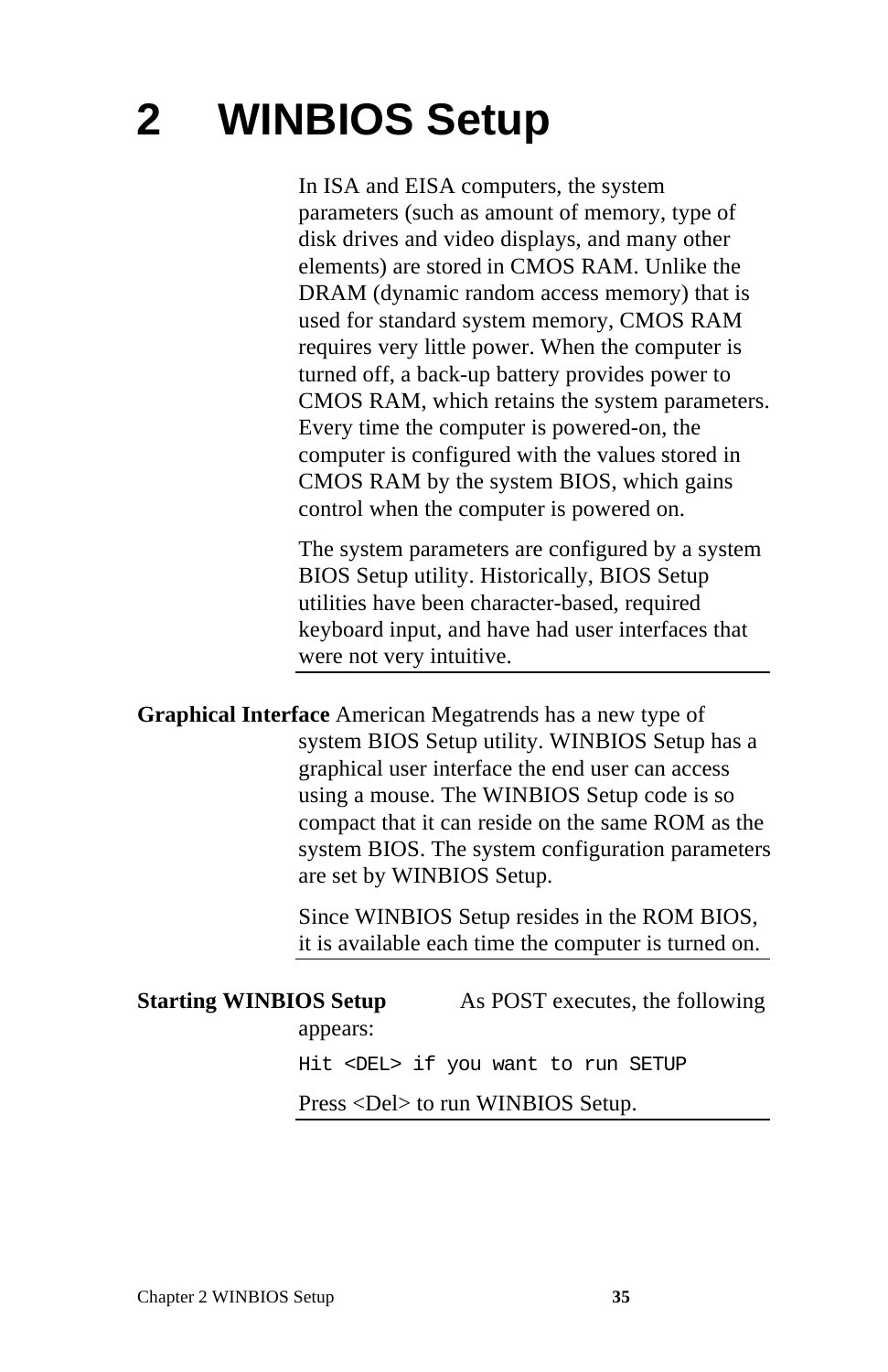### **Using a Mouse with WINBIOS Setup**

WINBIOS Setup has a built-in mouse driver and can be accessed by either a serial mouse or PS/2 style mouse. WINBIOS Setup supports Microsoft-Compatible serial mice and all PS/2-type mice.

The mouse click functions are: single click to change or select both global and current fields and double click to perform an operation in the selected field.

## **Using the Keyboard with WINBIOS Setup**

| Keystroke                                                         | <b>Action</b>                              |
|-------------------------------------------------------------------|--------------------------------------------|
| $<$ Tab $>$                                                       | Change or select a global field.           |
| $\leftrightarrow$ , $\leftarrow$ , $\uparrow$ , $\downarrow$      | Change or select the current field.        |
| $<$ Enter $>$                                                     | Perform an operation in the current field. |
| $^{+}$                                                            | Increment a value.                         |
|                                                                   | Decrement a value.                         |
| $<\!\!Esc\!\!>$                                                   | Abort any window function.                 |
| $<$ PgUp $>$                                                      | Return to the previous page.               |
| $<$ PgDn>                                                         | Advance to the next page.                  |
| <home></home>                                                     | Returns to the beginning of the text.      |
| $\leq$ End $>$                                                    | Advance to the end of the text.            |
| $\langle 2 \rangle$ < Ctrl> $\langle 2 \rangle$                   | Change to high speed.                      |
| $\langle Ctr\right]\rangle$ $\langle Alt\rangle \langle -\rangle$ | Change to low speed.                       |

WINBIOS has a built-in keyboard driver that uses simple keystroke combinations: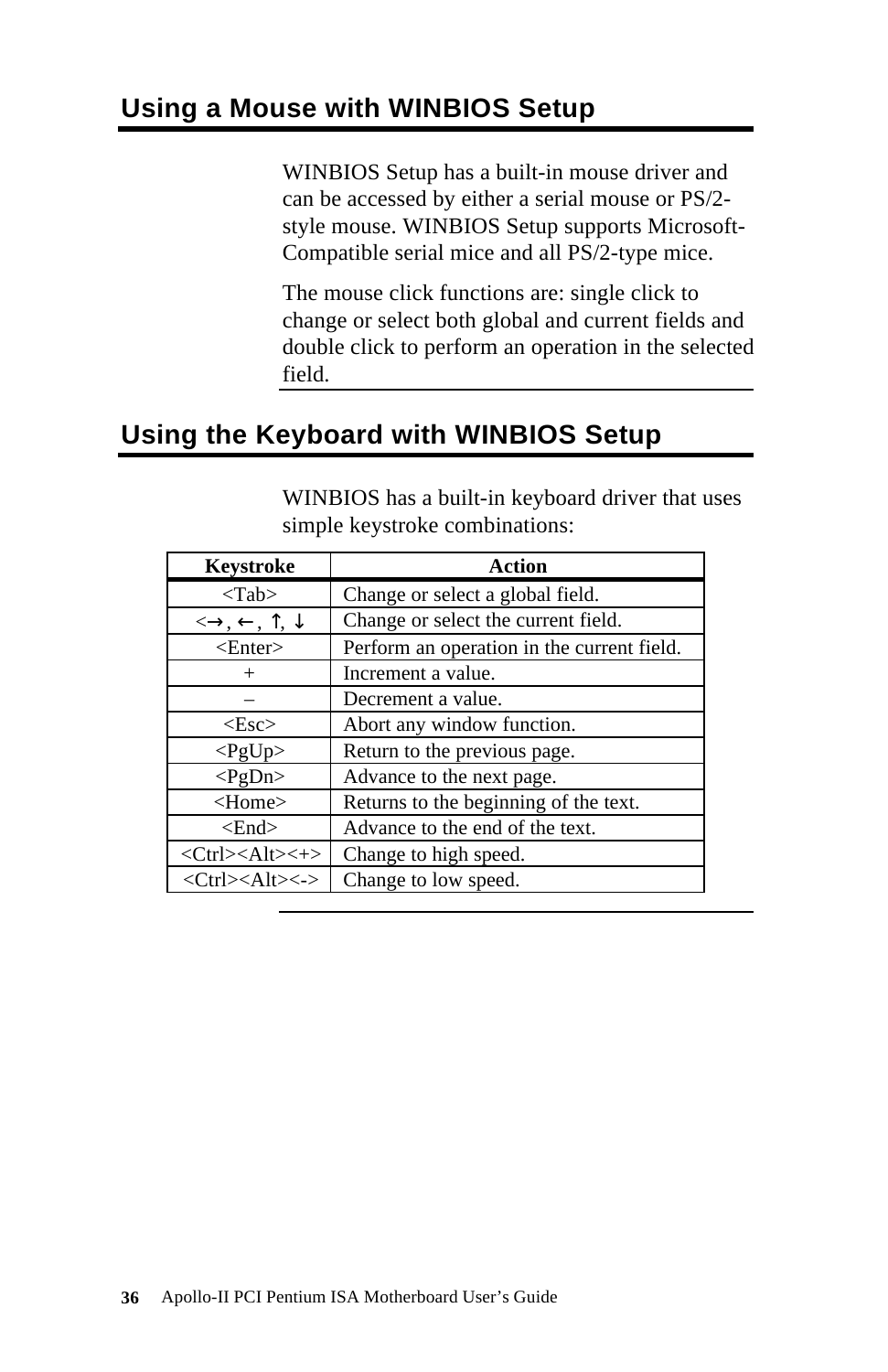The WINBIOS Setup main menu is organized into four sections. Each of these sections corresponds to a section in this chapter.

Each section contains several icons. Clicking on each icon activates a specific AMIBIOS function. The WINBIOS Setup main windows and related functions are described on the next page.

**Main Windows** The WINBIOS Setup main windows are:

- Setup, described in Section 1 on page 38, has icons that permit you to set system configuration options such as date, time, hard disk type, floppy type, and many others,
- Security, described in Section 2 beginning on page 57, has three icons that control AMIBIOS security features,
- Utilities, described in Section 3 beginning on page 60, sets the screen color and allows language changes, and
- Default, described in Section 4 beginning on page 60, this section has three icons that permit you to select a group of settings for all WINBIOS Setup options.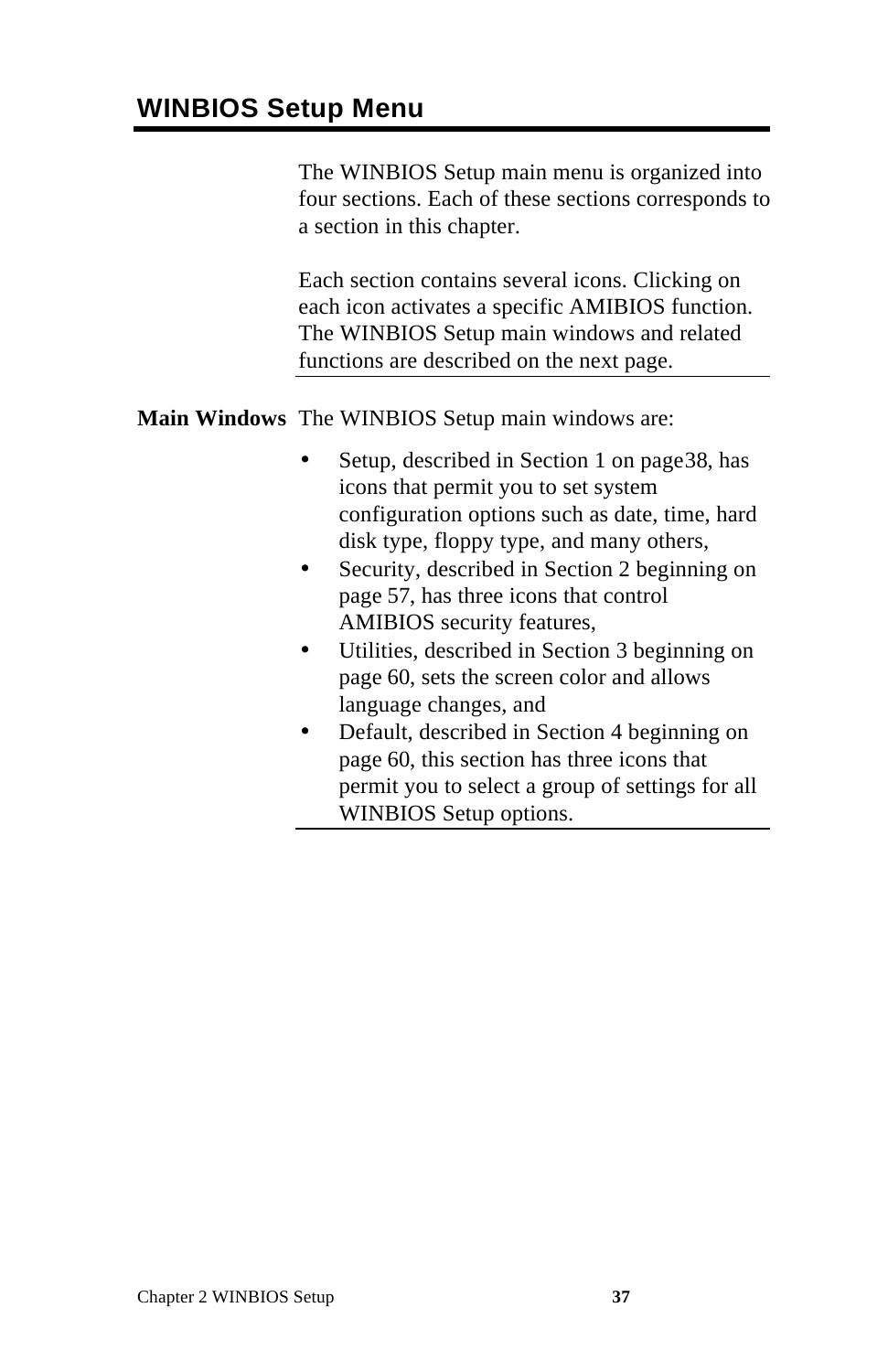# **Section 1 Setup**

## **Standard Setup**

|                      | the Standard icon from the WINBIOS Setup main<br>menu. All Standard Setup options are described in<br>this section.                                                                                                                                                              |
|----------------------|----------------------------------------------------------------------------------------------------------------------------------------------------------------------------------------------------------------------------------------------------------------------------------|
| Date/Time            | Select the Date/Time icon. The current values for<br>each category are displayed. Enter new values<br>through the keyboard.                                                                                                                                                      |
|                      | <b>Floppy Drive A: and B:</b> Move the cursor to these fields via $\uparrow$ and<br>$\downarrow$ and select the floppy type. The settings are 360<br>KB 51/4 inch, 1.2 MB 51/4 inch, 720 KB 31/2 inch,<br>1.44 MB 3½ inch or 2.88 MB 3½ inch.                                    |
|                      | <b>Pri Master, Pri Slave</b> Select one of these hard disk drive icons to<br>configure the hard disk drive named in the option.<br>A scrollable screen that lists all valid disk drive<br>types is displayed. Select the correct type and press<br>$\epsilon$ Enter $\epsilon$ . |
| <b>Detecting IDE</b> | AMIBIOS automatically finds all IDE hard disk<br>drive parameters for IDE drives. Before<br>automatically detecting IDE drives, make sure the<br><b>Onboard IDE</b> option in Peripheral Setup is set to<br>Enabled.                                                             |
|                      | AMIBIOS places the hard disk drive parameters it<br>finds in the Pri Master or Pri Slave fields in<br>Standard Setup.<br>Cont'd                                                                                                                                                  |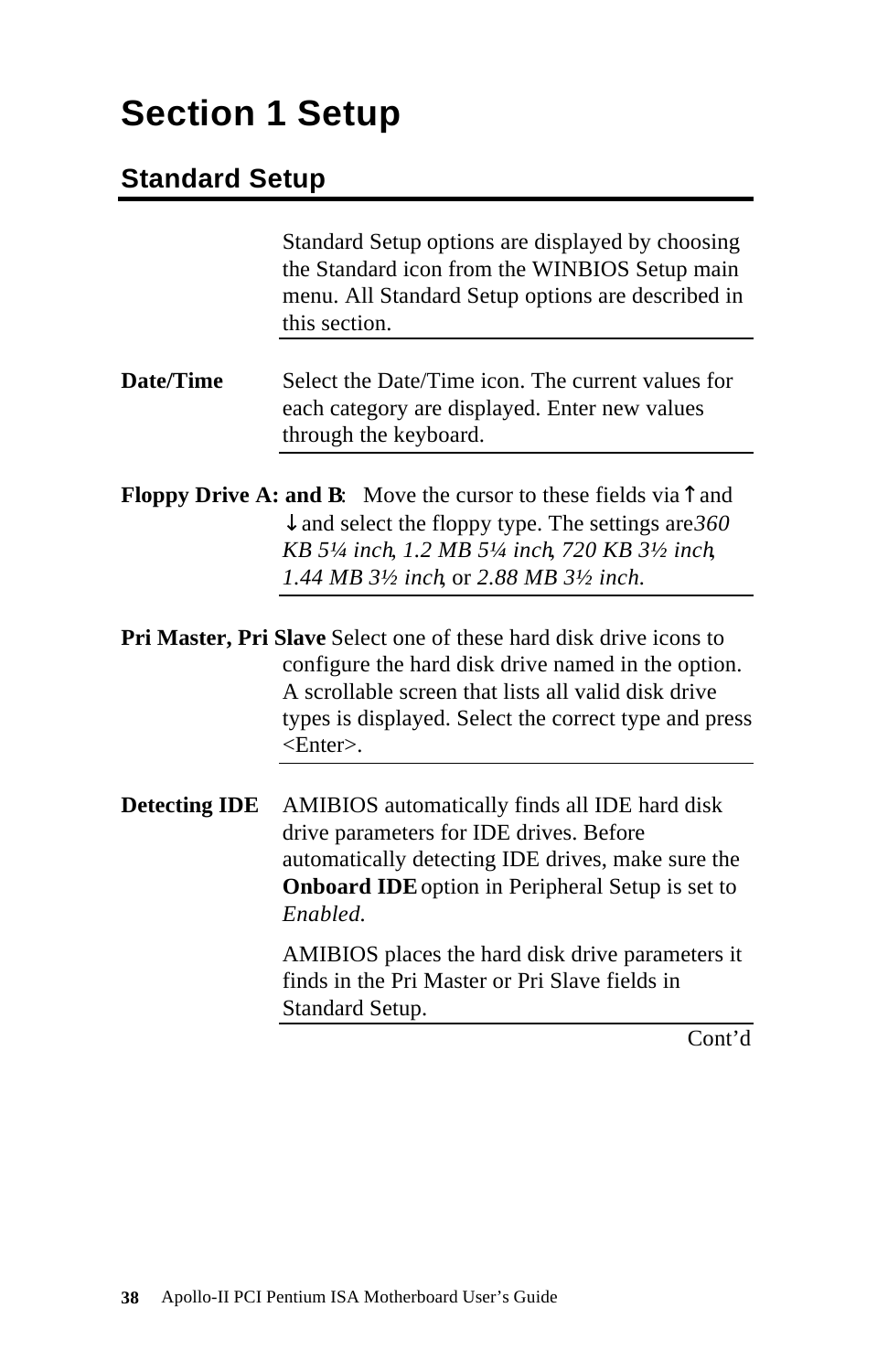#### **Entering Drive Parameters** You can also enter the hard disk drive parameters. The drive parameters are:

| <b>Parameter</b>         | <b>Description</b>                                                                                                                                                                                                                                                                                                                                                                       |
|--------------------------|------------------------------------------------------------------------------------------------------------------------------------------------------------------------------------------------------------------------------------------------------------------------------------------------------------------------------------------------------------------------------------------|
| Type                     | The number for a drive with certain identification parameters.                                                                                                                                                                                                                                                                                                                           |
| Cylinders                | The number of cylinders in the disk drive.                                                                                                                                                                                                                                                                                                                                               |
| Heads                    | The number of heads.                                                                                                                                                                                                                                                                                                                                                                     |
| Write<br>Precompensation | The size of a sector gets progressively smaller as the track<br>diameter diminishes. Yet each sector must still hold 512 bytes.<br>Write precompensation circuitry on the hard disk compensates for<br>the physical difference in sector size by boosting the write current<br>for sectors on inner tracks. This parameter is the track number<br>precompensation begins.<br>where write |
| Landing Zone             | This number is the cylinder location where the heads will<br>normally park when the system is shut down.                                                                                                                                                                                                                                                                                 |
| Sectors                  | The number of sectors per track. MFM drives have 17 sectors<br>per track. RLL drives have 26 sectors per track. ESDI drives<br>have 34 sectors per track. SCSI and IDE drive may have even<br>more sectors per track.                                                                                                                                                                    |
| Capacity                 | The formatted capacity of the drive is the number of heads times<br>the number of cylinders times the number of sectors per track)<br>times 512 (bytes per sector).                                                                                                                                                                                                                      |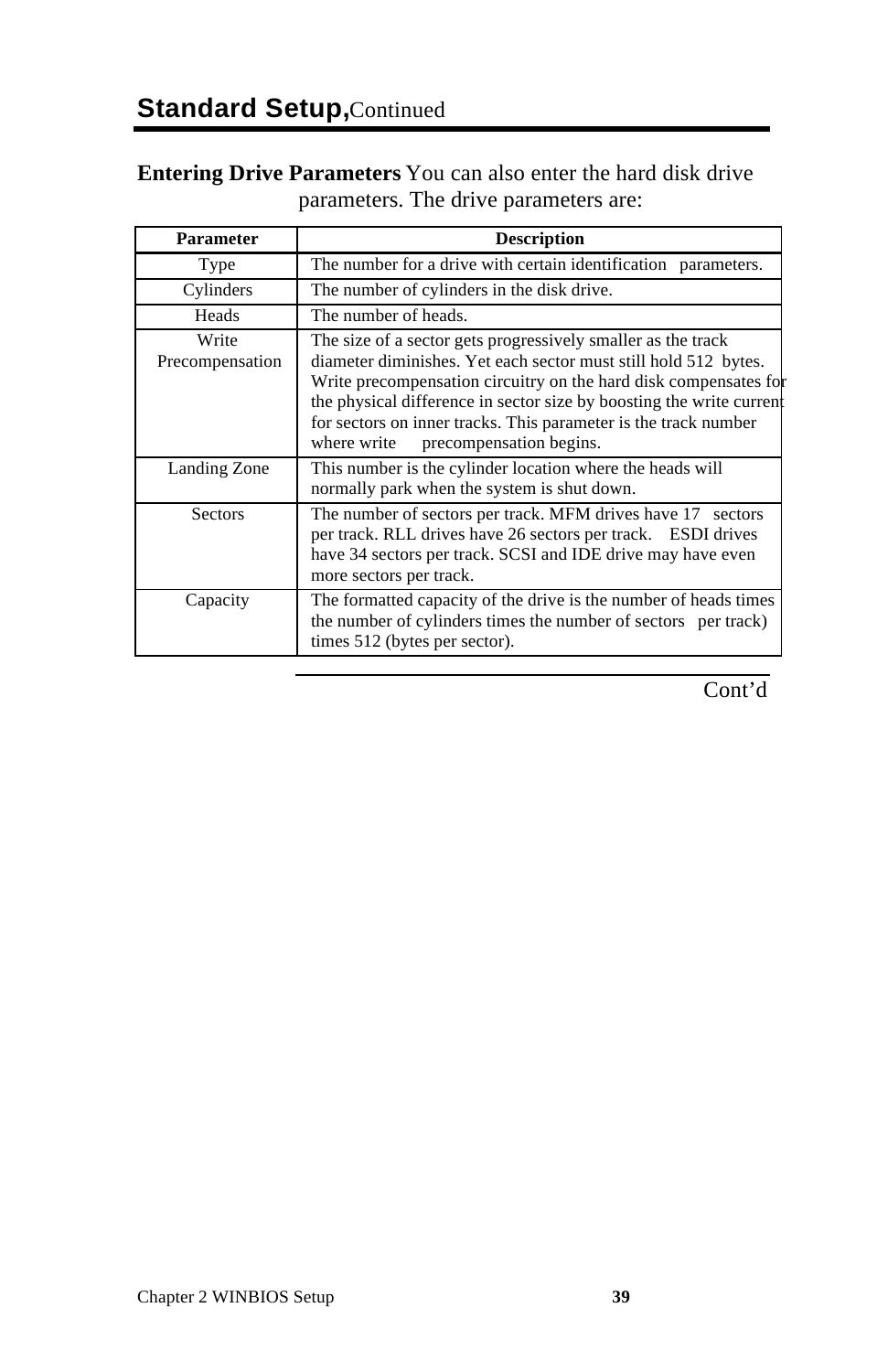#### **Hard Disk Drive Types**

| Type           | <b>Cylinders</b> | <b>Heads</b>        | Write<br>Precompensation                       | Landing<br>Zone | <b>Sectors</b> | Capacity       |
|----------------|------------------|---------------------|------------------------------------------------|-----------------|----------------|----------------|
| $\mathbf{1}$   | 306              | $\overline{4}$      | 128                                            | 305             | 17             | 10 MB          |
| $\overline{c}$ | 615              | $\overline{4}$      | 300                                            | 615             | 17             | 20 MB          |
| 3              | 615              | 6                   | 300                                            | 615             | 17             | 31 MB          |
| $\overline{4}$ | 940              | 8                   | 512                                            | 940             | 17             | 62 MB          |
| 5              | 940              | 6                   | 512                                            | 940             | 17             | 47 MB          |
| 6              | 615              | $\overline{4}$      | 65535                                          | 615             | 17             | 20 MB          |
| 7              | 462              | 8                   | 256                                            | 511             | 17             | 31 MB          |
| 8              | 733              | 5                   | 65535                                          | 733             | 17             | 30 MB          |
| 9              | 900              | 15                  | 65535                                          | 901             | 17             | 112 MB         |
| 10             | 820              | 3                   | 65535                                          | 820             | 17             | 20 MB          |
| 11             | 855              | 5                   | 65535                                          | 855             | 17             | 35 MB          |
| 12             | 855              | $\overline{7}$      | 65535                                          | 855             | 17             | 50 MB          |
| 13             | 306              | 8                   | 128                                            | 319             | 17             | 20 MB          |
| 14             | 733              | $\overline{7}$      | 65535                                          | 733             | 17             | 43 MB          |
| 16             | 612              | 4                   | $\boldsymbol{0}$                               | 663             | 17             | 20 MB          |
| 17             | 977              | 5                   | 300                                            | 977             | 17             | 41 MB          |
| 18             | 977              | $\boldsymbol{7}$    | 65535                                          | 977             | 17             | 57 MB          |
| 19             | 1024             | $\tau$              | 512                                            | 1023            | 17             | 60 MB          |
| 20             | 733              | 5                   | 300                                            | 732             | 17             | 30 MB          |
| 21             | 733              | $\tau$              | 300                                            | 732             | 17             | 43 MB          |
| 22             | 733              | 5                   | 300                                            | 733             | 17             | 30 MB          |
| 23             | 306              | $\overline{4}$      | $\mathbf{0}$                                   | 336             | 17             | 10 MB          |
| 24             | 925              | 7                   | $\overline{0}$                                 | 925             | 17             | 54 MB          |
| 25             | 925              | 9                   | 65535                                          | 925             | 17             | 69 MB          |
| 26             | 754              | $\overline{7}$      | 754                                            | 754             | 17             | 44 MB          |
| 27             | 754              | 11                  | 65535                                          | 754             | 17             | 69MB           |
| 28             | 699              | $\overline{7}$      | 256                                            | 699             | 17             | 41 MB          |
| 29             | 823              | 10                  | 65535                                          | 823             | 17             | 68 MB          |
| 30             | 918              | $\overline{7}$      | 918                                            | 918             | 17             | 53 MB          |
| 31             | 1024             | 11                  | 65535                                          | 1024            | 17             | 94 MB          |
| 32             | 1024             | 15                  | 65535                                          | 1024            | 17             | 128 MB         |
| 33             | 1024             | 5                   | 1024                                           | 1024            | 17             | 43 MB          |
| 34             | 612              | $\overline{c}$<br>9 | 128                                            | 612             | 17             | 10 MB          |
| 35<br>36       | 1024<br>1024     | 8                   | 65535<br>512                                   | 1024<br>1024    | 17<br>17       | 77 MB<br>68 MB |
| 37             | 615              | 8                   | 128                                            | 615             | 17             | 41 MB          |
| 38             | 987              | 3                   | 987                                            | 987             | 17             | 25 MB          |
| 39             | 987              | $\boldsymbol{7}$    | 987                                            | 987             | 17             | 57 MB          |
| 40             | 820              | 6                   | 820                                            | 820             | 17             | 41 MB          |
| 41             | 977              | 5                   | 977                                            | 977             | 17             | 41 MB          |
| 42             | 981              | 5                   | 981                                            | 981             | 17             | 41 MB          |
| 43             | 830              | 7                   | 512                                            | 830             | 17             | 48 MB          |
| 44             | 830              | 10                  | 65535                                          | 830             | 17             | 69 MB          |
| 45             | 917              | 15                  | 65535                                          | 918             | 17             | 114 MB         |
| 46             | 1224             | 15                  | 65535                                          | 1223            | 17             | 152 MB         |
| IDE            |                  |                     | AMIBIOS automatically enters drive parameters. |                 |                |                |
|                |                  |                     |                                                |                 |                |                |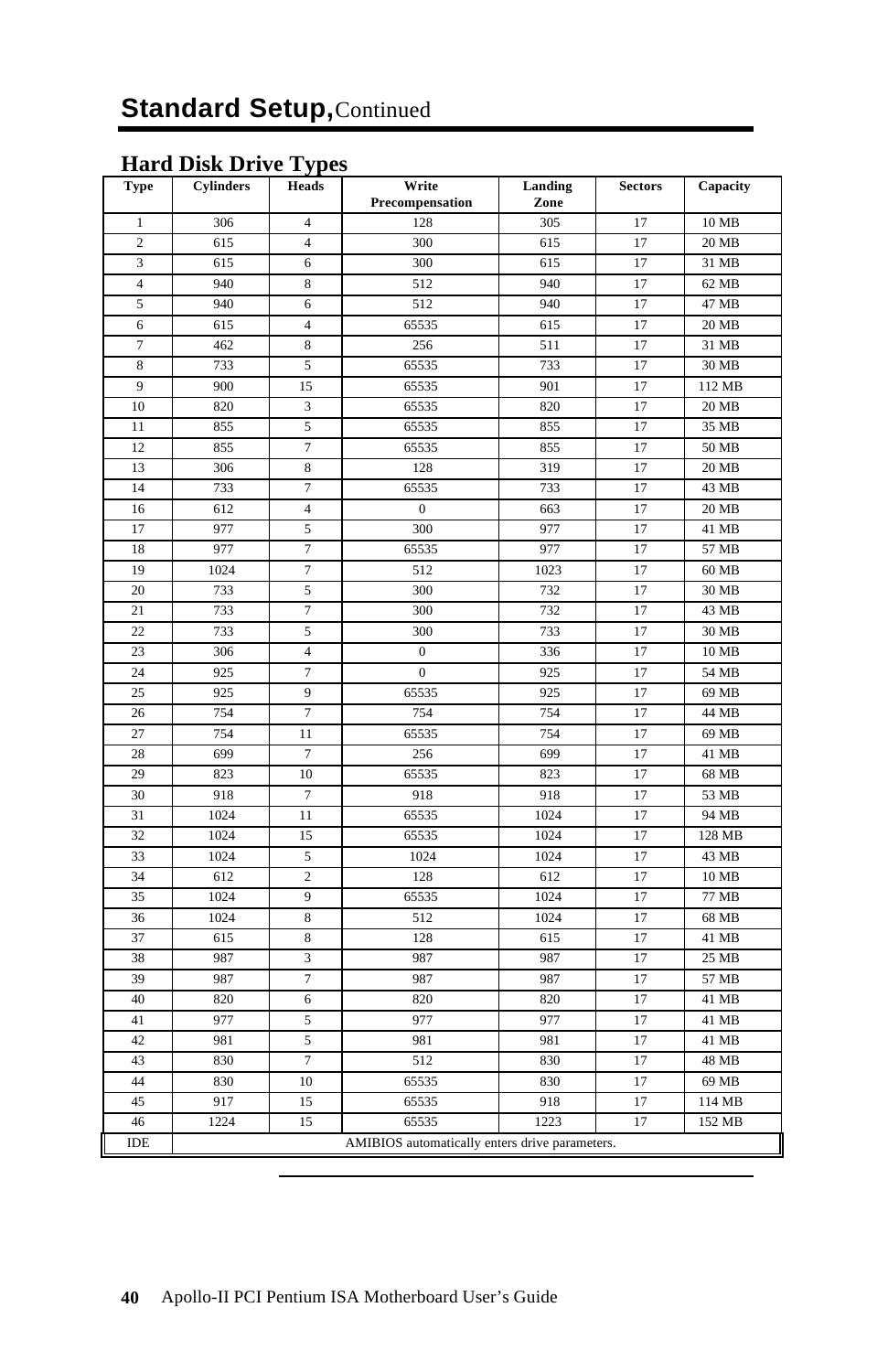Advanced Setup options are displayed by choosing the Advanced icon from the WINBIOS Setup main menu. All Advanced Setup options are described in this section.

**System Keyboard** This option does not specify if a keyboard is attached to the computer. Rather, it specifies if error messages are displayed if a keyboard is not attached. This option permits you to configure workstations with no keyboards. The settings are *Absent* or *Present.*

> The Optimal and Fail-Safe default settings are *Present.*

- **Primary Display** This option configures the type of monitor attached to the computer. The settings are *EGA/VGA, CGA80x25, Mono, CGA40x25,* or *Absent*. The Optimal and Fail-Safe default settings are *VGA/EGA.*
- **Mouse Support** When this option is enabled, AMIBIOS supports a PS/2-type mouse. The settings are *Enabled* or *Disabled.* The Optimal and Fail-Safe default settings are *Enabled*.
- **Boot Up Num Lock** Set this option to *On* to turn the Num Lock key On at system boot. The settings are *On* or *Off.* The Optimal and Fail-Safe default settings are *On.*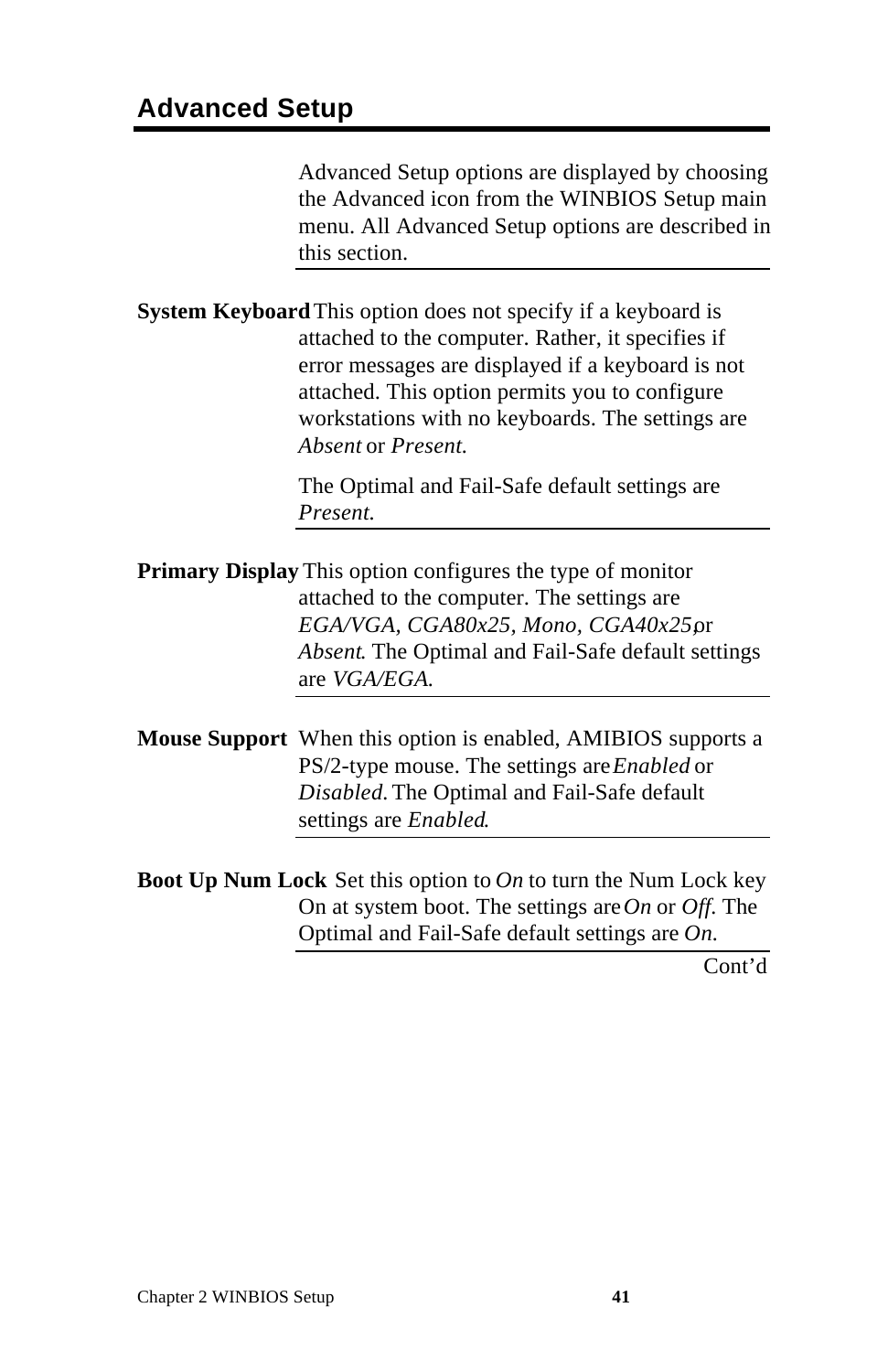|                   | Password CheckThis option enables the password check option<br>every time the system boots or the end user runs<br>Setup. If Always is chosen, a user password prompt<br>appears every time the computer is turned on. If<br>Setup is chosen, the password prompt appears if<br>WINBIOS is executed. See page58 for instructions<br>on changing a password. The Optimal and Power-<br>On defaults are Setup. |
|-------------------|--------------------------------------------------------------------------------------------------------------------------------------------------------------------------------------------------------------------------------------------------------------------------------------------------------------------------------------------------------------------------------------------------------------|
|                   | OS/2 Compatible Mode Set this option to Enabled if running OS/2<br>operating system and using more than 64 MB of<br>system memory on the motherboard. The settings<br>are Enabled or Disabled. The Optimal and Fail-<br>Safe default settings are Disabled.                                                                                                                                                  |
|                   | <b>Floppy Drive Swap Set this option to Enabled to permit drives A:</b><br>and B: to be swapped. The settings are Enabled or<br>Disabled. The Optimal and Fail-Safe default<br>settings are Disabled.                                                                                                                                                                                                        |
| <b>Quick Boot</b> | Set this option to <i>Enabled</i> to instruct the BIOS to<br>boot within five seconds after the computer is<br>powered on. The settings are Enabled and<br>Disabled. The Optimal default is Enabled. The<br>Fail-Safe default is Disabled.                                                                                                                                                                   |
|                   | Boot Up Sequence This option sets the sequence of boot drives<br>(either floppy drive A, hard disk drive C:, or a CD-<br>ROM drive.) AMIBIOS attempts to boot from after<br>AMIBIOS POST completes. The three settings are<br>C:, A:, CDROM, A:, C: CDROM, and<br>CDROM, C:, A:. The Optimal default setting is<br>C:,A:CDROM. The Fail-Safe default setting is<br>A:,C:CDROM.                               |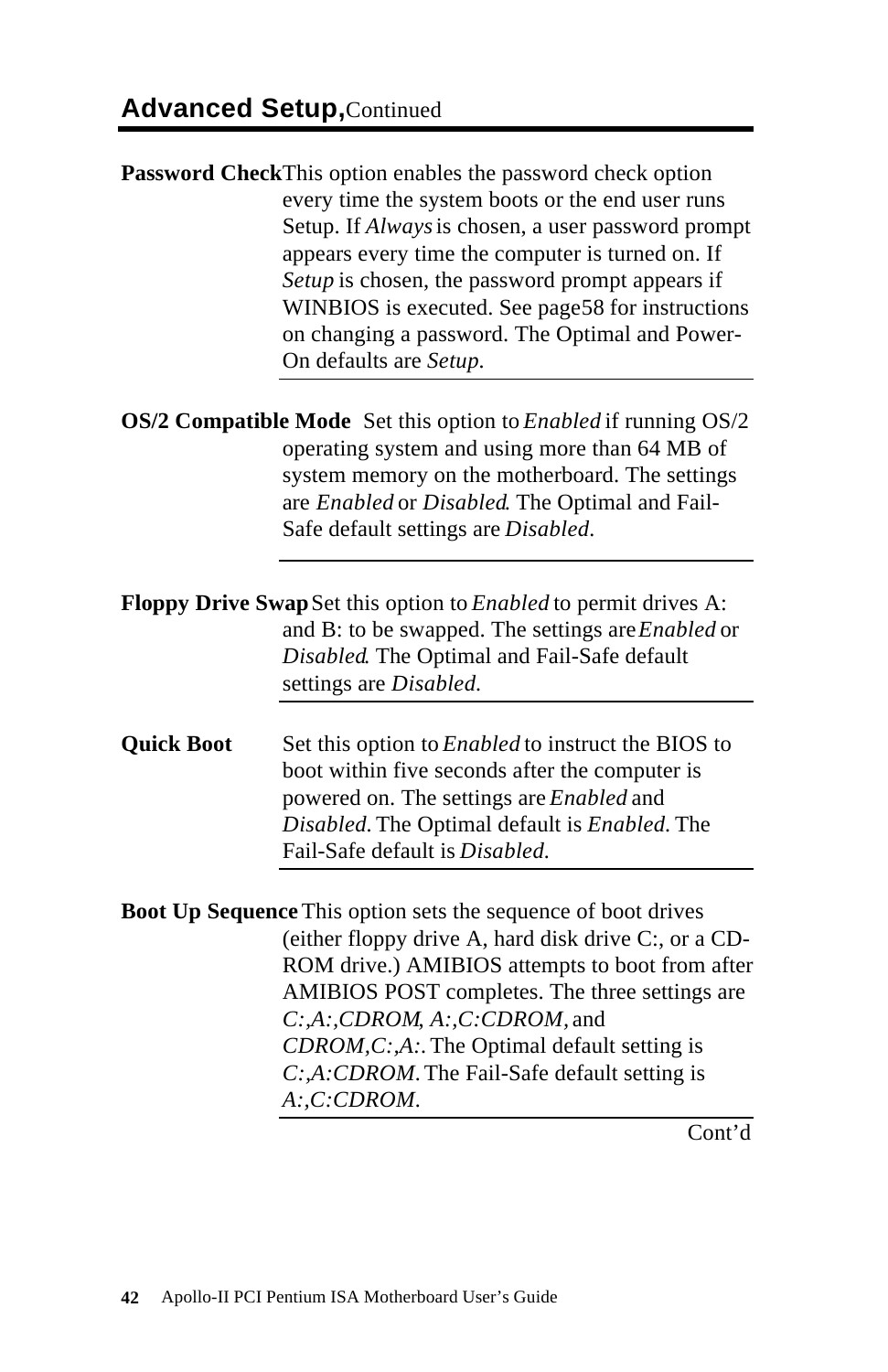### **Advanced Setup,**Continued

**Internal Cache** Set this option to *Enabled* to enable L1 internal cache memory. L1 cache memory is on the CPU. The settings are *Enabled* or *Disabled.* The Optimal and Fail-Safe default settings are *Enabled.* **External Cache** Set this option to *Enabled* to enable L2 secondary (external) cache memory. The settings are *Enabled* or *Disabled.* The Optimal default setting is *Enabled.* The Fail-Safe default setting is *Disabled.* **System BIOS Cacheable** When this option is set to *Enabled,* the contents of the F0000h system memory segment can be read from or written to L2 secondary cache memory. The contents of the F0000h memory segment are always copied from the BIOS ROM to system RAM for faster execution. The settings are *Enabled* or *Disabled.* The Optimal default setting is *Enabled*. The Fail-Safe default setting is *Disabled.*

**Caching Controller** Set this option to *Present* if a caching controller is installed in the computer. The settings are *Absent* or *Present.* The Optimal and Fail-Safe default settings are *Absent.*

**Video Shadow C000,32K**This option controls the location of the contents of video ROM. The settings are:

| <b>Setting</b>  | <b>Description</b>                                        |
|-----------------|-----------------------------------------------------------|
| Enabled         | The contents of the video ROM area (C0000h - C7FFFh) are  |
|                 | written to the corresponding address in RAM.              |
| Cached          | The contents of the video ROM area (C0000h - C7FFFh) are  |
|                 | written to the corresponding RAM address and may be read  |
|                 | from or written to cache memory.                          |
| <b>Disabled</b> | The video ROM is not copied to RAM. The contents of the   |
|                 | video ROM cannot be read from or written to cache memory. |

The Optimal default setting is *Cached.* The Fail-Safe default setting is *Disabled.*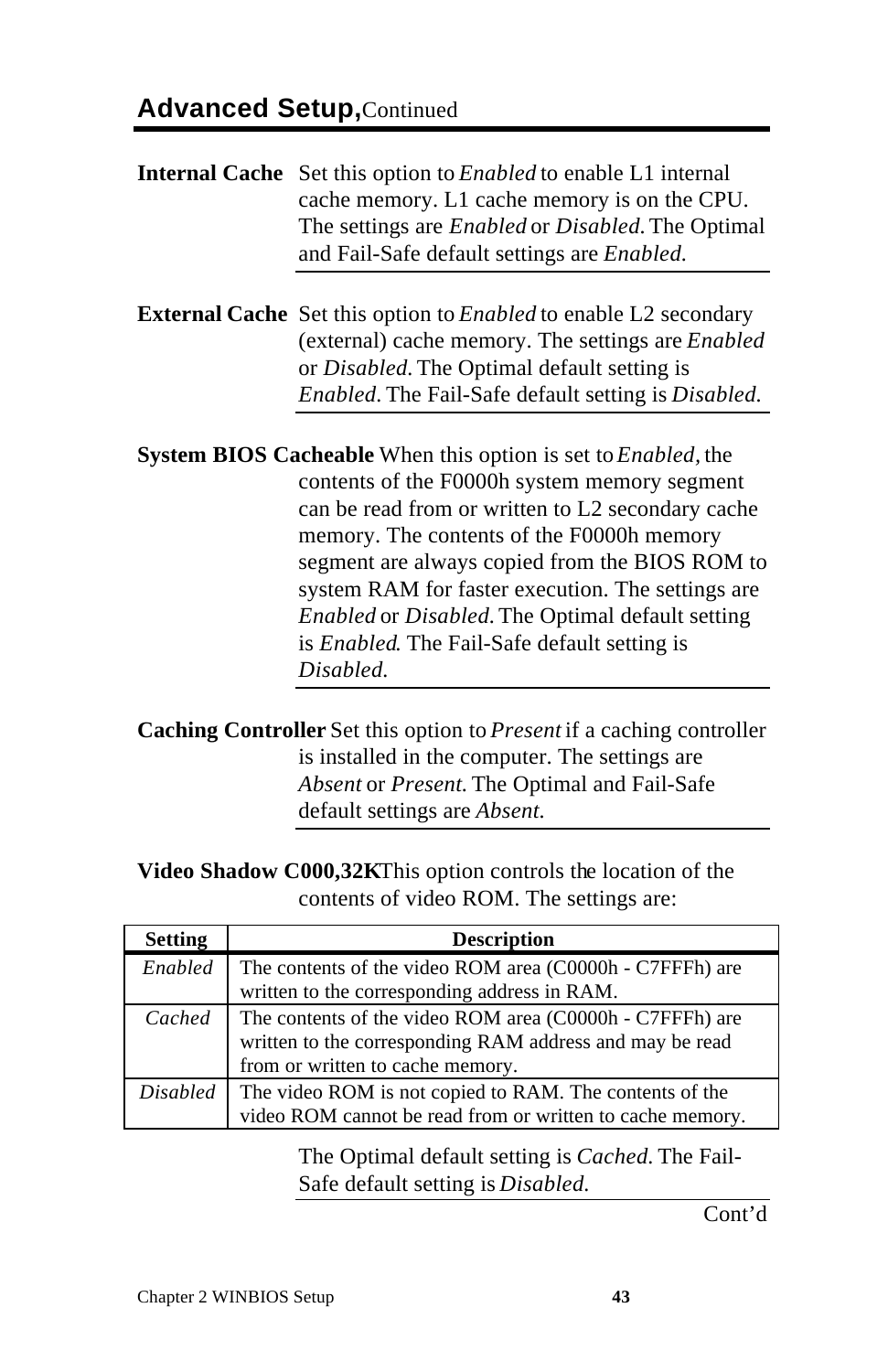**Shadow C800,16K Shadow CC00, 16K Shadow D000, 16K Shadow D400, 16K**

**Shadow D800, 16K**

**Shadow DC00,16K**These options enable shadowing of the contents of the ROM area in the option title.

| <b>Setting</b> | <b>Description</b>                                               |
|----------------|------------------------------------------------------------------|
| Enabled        | The contents of the video ROM area (C000h - C7FFh) are           |
|                | written to the same address in RAM for faster execution.         |
|                | Disabled The video ROM is not copied to RAM. The contents of the |
|                | video ROM cannot be read from or written to cache memory.        |
|                | The Optimal and Fail-Safe settings are Disabled.                 |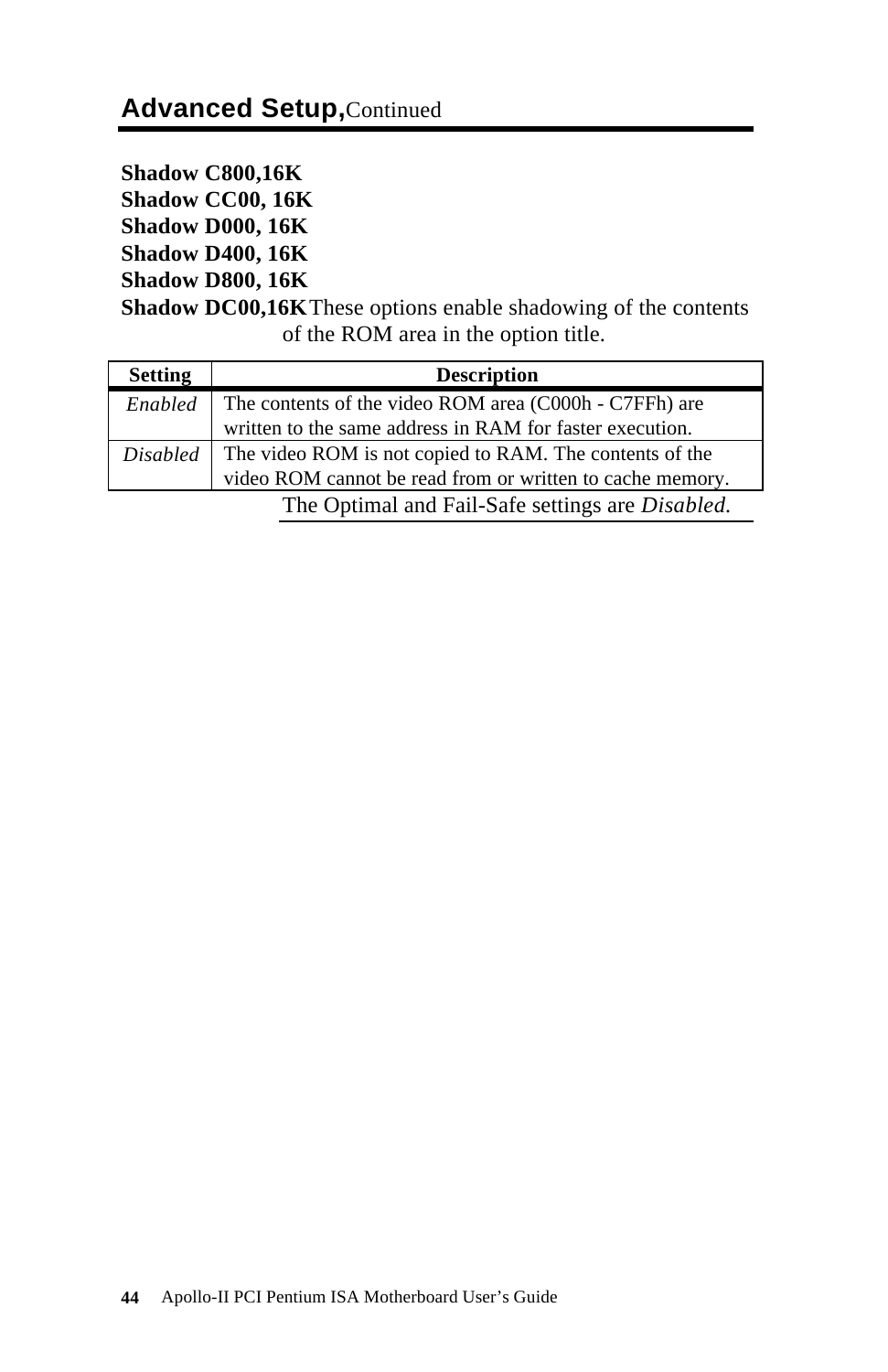# **Chipset Setup**

| <b>Memory Hole</b>   | This option allows the end user to specify a<br>memory hole. The settings are <i>Disabled</i> , 512-<br>640K, or 15-16M (from 15 MB to 16 MB). The<br>Optimal and Fail-Safe default settings are<br>Disabled.                                                                                                                                                                                                                 |
|----------------------|-------------------------------------------------------------------------------------------------------------------------------------------------------------------------------------------------------------------------------------------------------------------------------------------------------------------------------------------------------------------------------------------------------------------------------|
| <b>DRAM</b> Speed    | This option specifies the RAS access time for the<br>DRAM used in the computer for system memory.<br>The settings are 60ns or 70ns. The Optimal and<br>Fail-Safe default settings are 70ns.                                                                                                                                                                                                                                   |
|                      | <b>PCI Burst Mode</b> When set to <i>Enabled</i> , this option enables the PCI                                                                                                                                                                                                                                                                                                                                                |
|                      | Bursting bit in the Intel Triton chipset. Graphics<br>display problem can occur if certain devices, such<br>as the Cirrus 5434 chip, are installed and PCI<br>Burst mode is enabled. Most of the time, setting<br>this option to Enabled increases the PCI bus data<br>transfer rate. The settings are Enabled or Disabled.<br>The Optimal default setting is <i>Enabled</i> . The Fail-<br>Safe default setting is Disabled. |
|                      | PCI Concurrency Set this option to Enabled to permit the CPU to                                                                                                                                                                                                                                                                                                                                                               |
|                      | remain active while activity occurs on the PCI bus.<br>The settings are <i>Enabled</i> or <i>Disabled</i> . The Optimal<br>default setting is <i>Enabled</i> . The Fail-Safe default<br>setting is Disabled.                                                                                                                                                                                                                  |
| <b>PCI</b> Streaming | Set this option to <i>Enabled</i> to permit long data<br>transmissions (streaming operations) on the PCI<br>bus. The settings are <i>Enabled</i> or <i>Disabled</i> . The<br>Optimal default setting is <i>Enabled</i> . The Fail-Safe<br>default setting is Disabled.                                                                                                                                                        |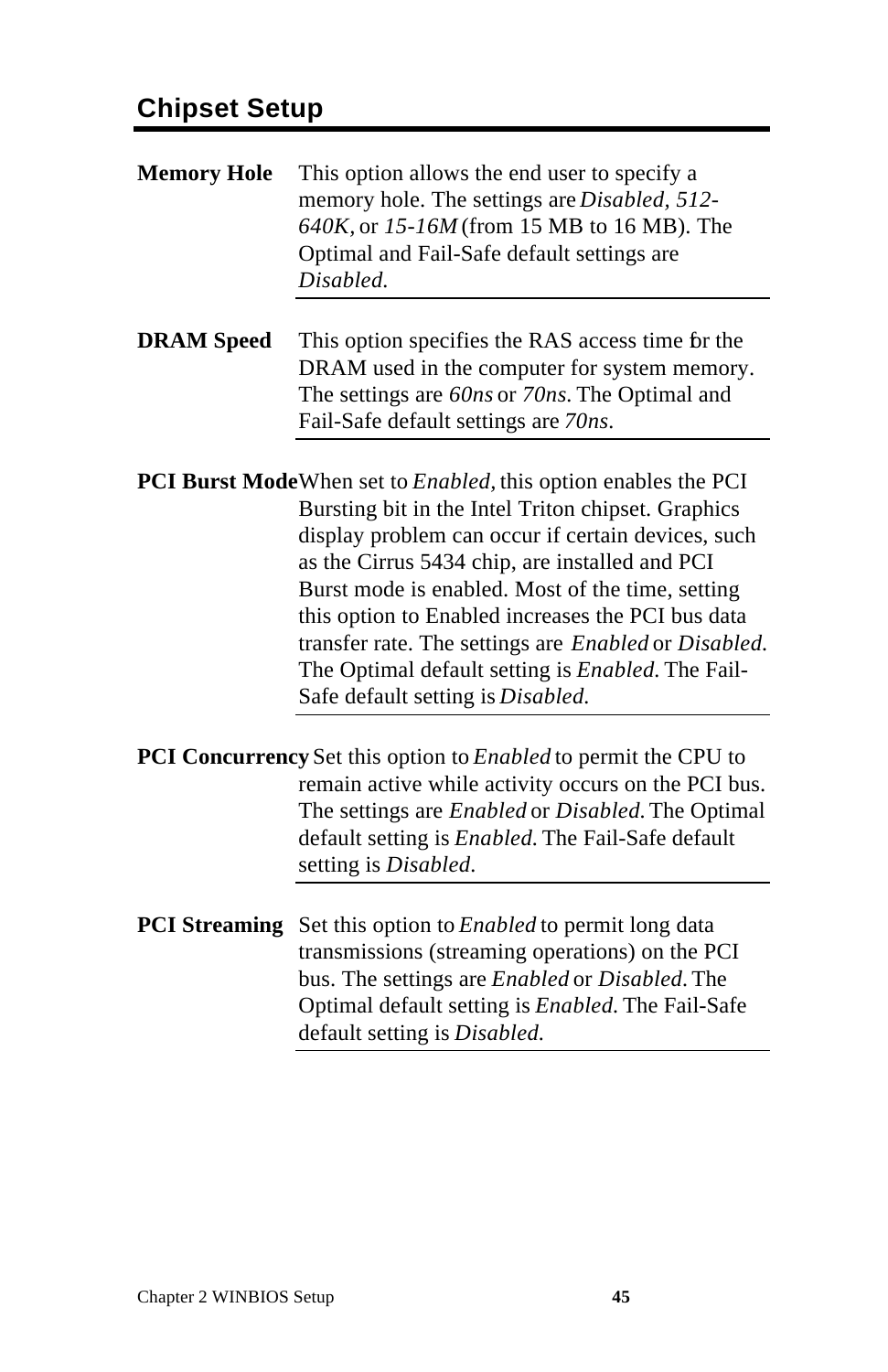The AMIBIOS Setup options described in this section are selected by choosing the Power Management Setup icon from the Setup section on the AMIBIOS Setup main menu.

**Power Management/APM** Set this option to *Enabled* to enable the Intel Triton power management features and APM (Advanced Power Management). The settings are *Enabled, Inst-On (instant-on), or Disabled. The* Optimal and Fail-Safe default settings are *Disabled.*

**Instant-On Timeout (Minute)** This option specifies the length of a period of system inactivity while the computer is in Full power on state. When this length of time expires, AMIBIOS takes the computer to a lower power consumption state, but the computer can return to full power instantly when any system activity occurs. *This option is only available if supported by the computer hardware.* The settings are *Disabled* and *1 Min.* through *15 Min* in 1 minute intervals. The Optimal and Fail-Safe default settings are *Disabled.*

**Green PC Monitor Power State** This option specifies the power state that the green PC-compliant video monitor enters when AMIBIOS places it in a power saving state after the specified period of display inactivity has expired. The settings are *Off, Standby, Suspend,* or *Disabled.* The Optimal and Fail-Safe default settings are *Standby.*

**Video Power Down Mode** This option specifies the power conserving state that the VESA VGA video subsystem enters after the specified period of display inactivity has expired. The settings are *Disabled, Standby,* or *Suspend.* The Optimal and Fail-Safe default settings are *Disabled.*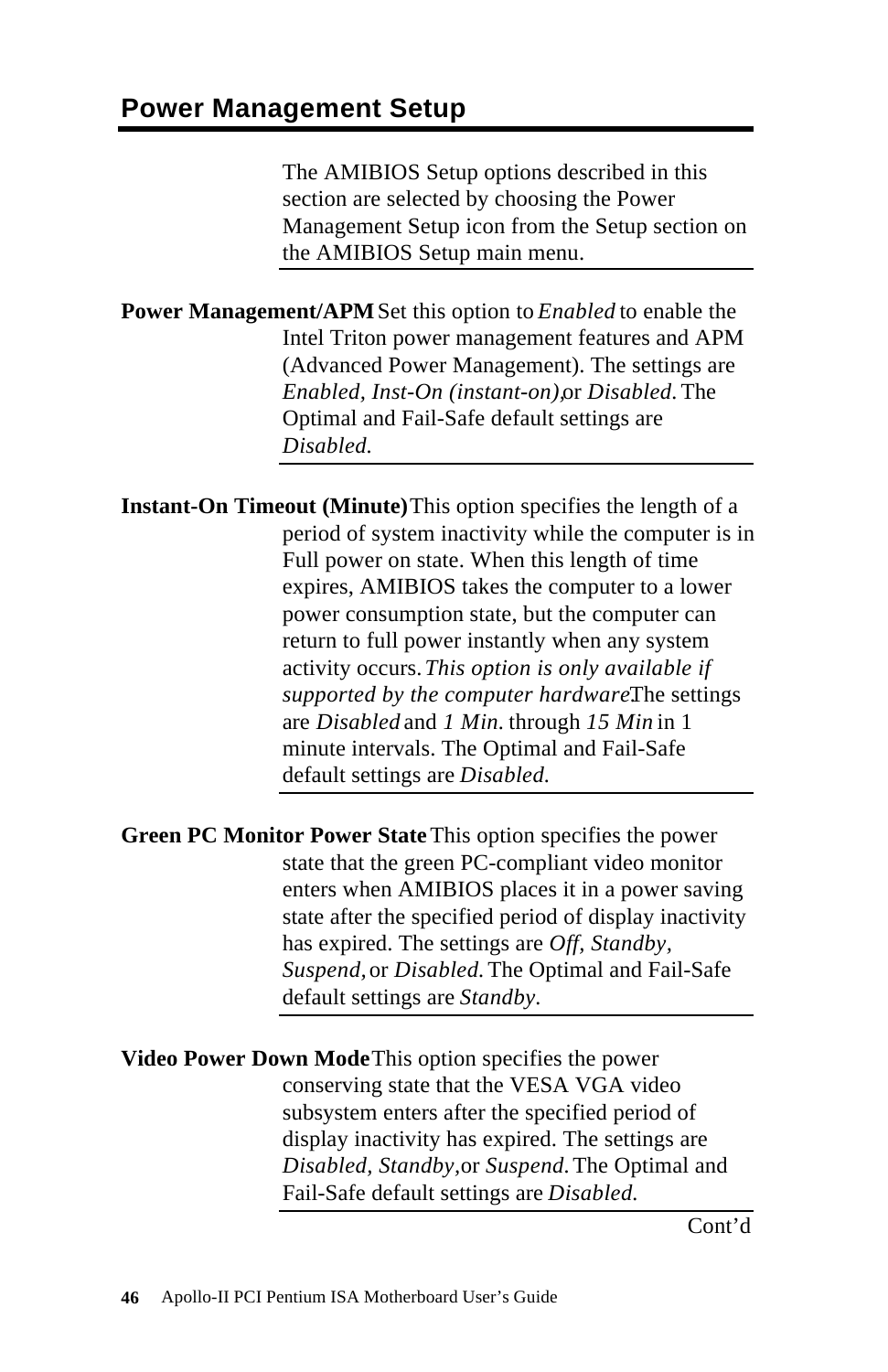**Hard Disk Power Down Mode** This option specifies the power conserving state that the hard disk drive enters after the specified period of hard drive inactivity has expired. The settings are *Disabled, Standby,* or *Suspend.* The Optimal and Fail-Safe default settings are *Disabled.*

**Hard Disk Timeout (Minute)** This option specifies the length of a period of hard disk drive inactivity. When this length of time expires, the computer enters powerconserving state specified in the **Hard Disk Power Down Mode** option (see the previous page). The settings are *Disabled* and *1 Min.* through *15 Min* in 1 minute intervals. The Optimal and Fail-Safe default settings are *Disabled.*

**Standby Timeout (Minute)** This option specifies the length of a period of system inactivity while in Full power on state. When this length of time expires, the computer enters Standby power state. The settings are *Disabled* and *1 Min.* through *15 Min* in 1 minute intervals. The Optimal and Fail-Safe default settings are *Disabled.*

**Suspend Timeout (Minute)** This option specifies the length of a period of system inactivity while in Standby state. When this length of time expires, the computer enters Suspend power state. The settings are *Disabled* and *1 Min.* through *15 Min* in 1 minute intervals. The Optimal and Fail-Safe default settings are *Disabled.*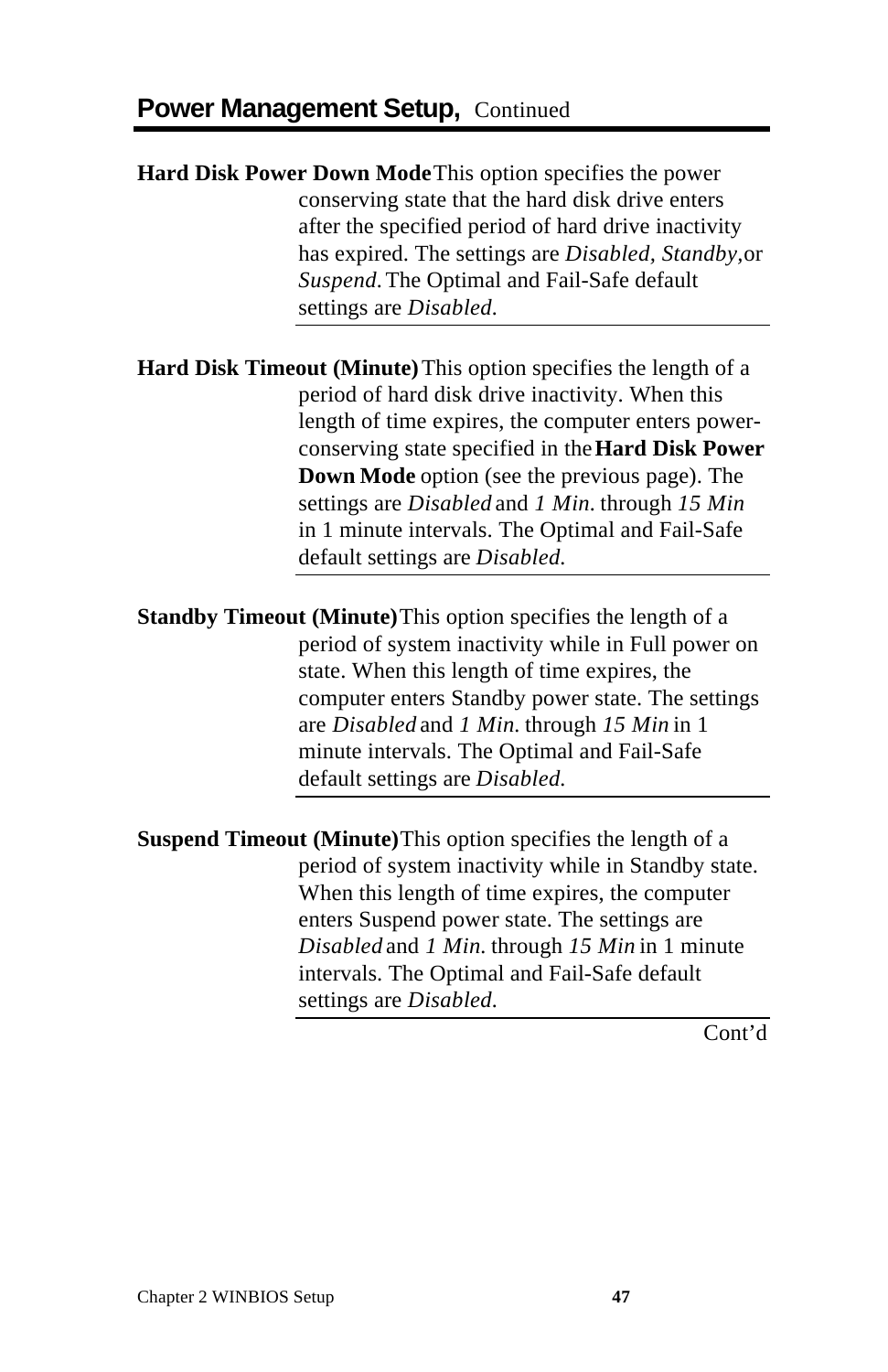**Slow Clock Ratio** This option specifies the speed at which the system clock runs in power saving states. The settings are expressed as a ratio between the normal CPU clock speed and the CPU clock speed when the computer is in the power-conserving state. The settings are *1:1, 1:2, 1:4, 1:8, 1:16, 1:32, 1:64,* and *1:128.* The Optimal and Fail-Safe defaults are *1:8.*

**Display Activity** This option specifies if AMIBIOS is to monitor display activity for power conservation purposes. When this option is set to *Monitor* and there is no display activity for the length of time specified in the **Standby Timeout (Minute)** option, the computer enters a power savings state. The settings are *Monitor* or *Ignore.* The Optimal and Fail-Safe default settings are *Ignore.*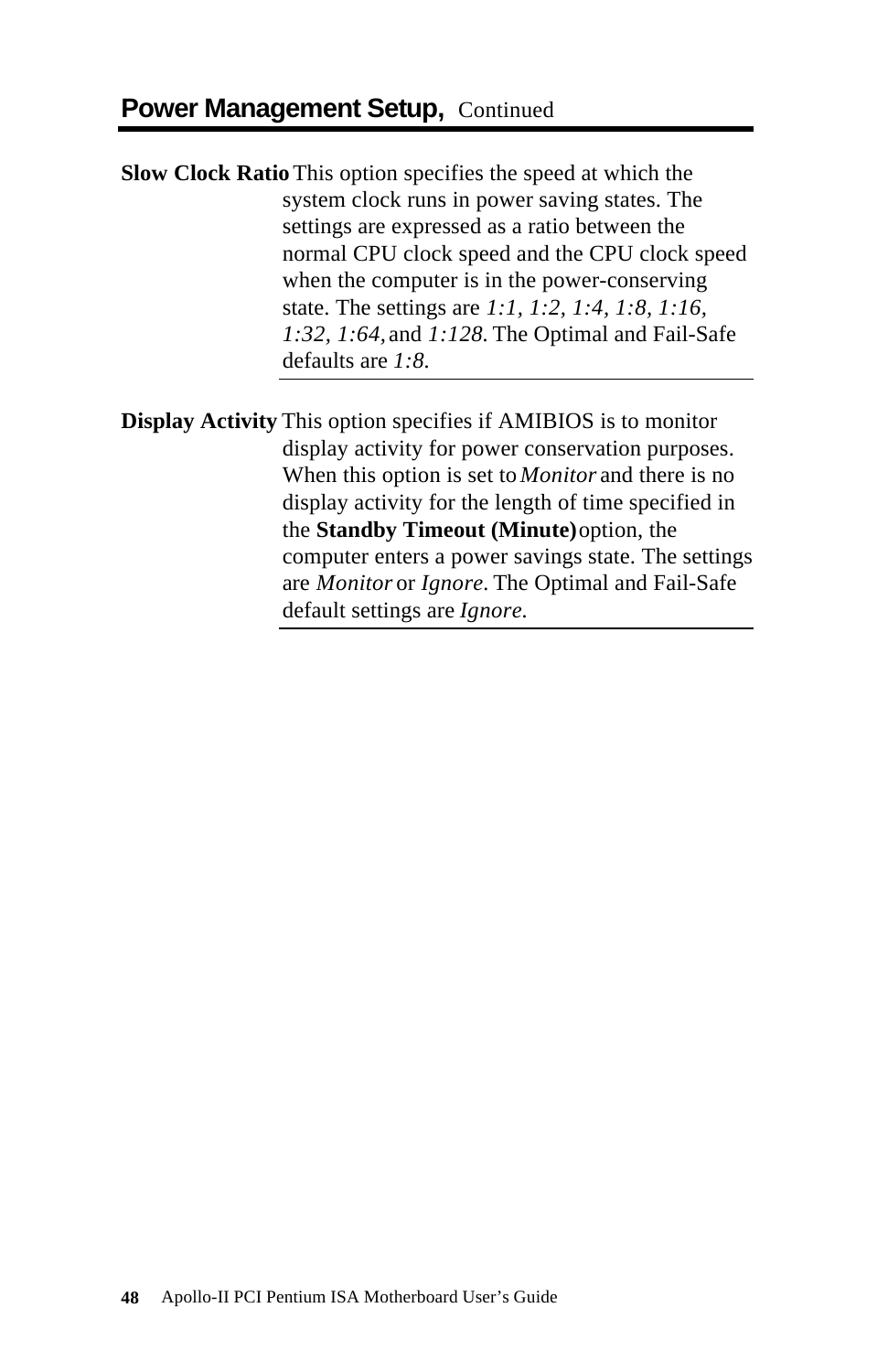| IRQ3         |                                                            |
|--------------|------------------------------------------------------------|
| IRQ4         |                                                            |
| IRQ5         |                                                            |
| IRQ7         |                                                            |
| IRQ9         |                                                            |
| <b>IRQ10</b> |                                                            |
| <b>IRQ11</b> |                                                            |
| <b>IRQ12</b> |                                                            |
| <b>IRQ13</b> |                                                            |
| <b>IRQ14</b> |                                                            |
|              |                                                            |
| <b>IRQ15</b> | When set to <i>Monitor</i> , these options enable event    |
|              | monitoring on the specified hardware interrupt             |
|              | request line. If set to <i>Monitor</i> and the computer is |
|              | in a power saving state, AMIBIOS watches for               |
|              | activity on the specified IRQ line. The computer           |
|              | enters the full on power state if any activity occurs.     |
|              | AMIBIOS reloads the Standby and Suspend                    |
|              | timeout timers if activity occurs on the specified         |
|              | IRQ line. The settings for each of these options are       |
|              | Monitor or Ignore. The Optimal and Fail-Safe               |
|              | default settings are <i>Disabled</i> for all the above     |
|              |                                                            |
|              | options except IRQ3, IRQ4, IRQ7, IRQ12,                    |
|              | IRQ14, and IRQ15. The Optimal default setting              |
|              | for these options is <i>Monitor</i> .                      |

## **Power Management Setup, Continued**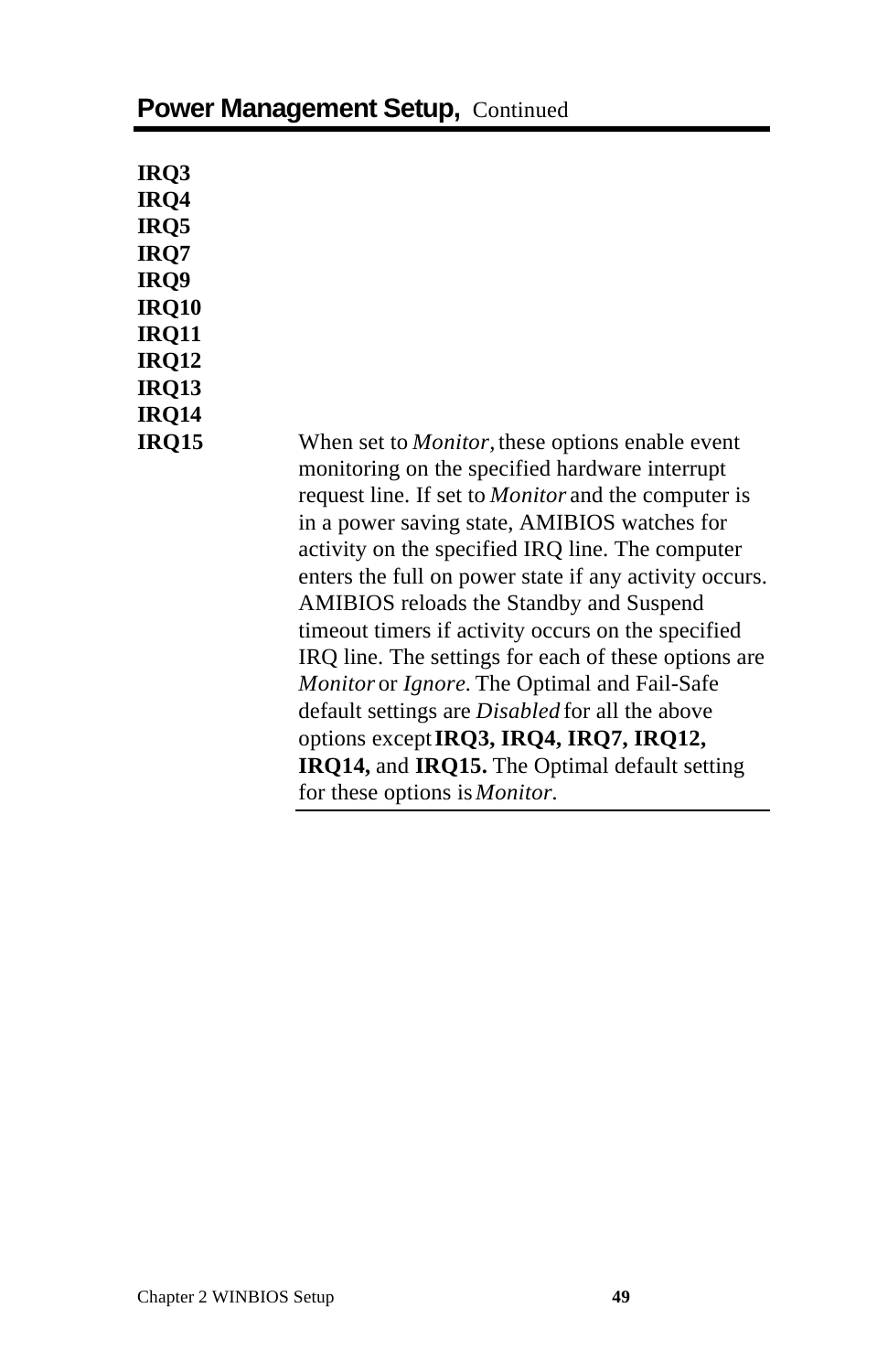Choose the PCI/PnP Setup icon from the WINBIOS Setup screen to display the PCI and Plug and Play Setup options, described below.

**Plug and Play-Aware OS** Set this option to *Yes* if the operating system in this computer is aware of and follows the Plug and Play specification. Currently, only Windows 95 is PnP-aware. The settings are *Yes* or *No.* The Optimal and Fail-Safe default settings are *No.*

**PCI VGA Palette Snoop** When this option is set to *Enabled,* multiple VGA devices operating on different buses can handle data from the CPU on each set of palette registers on every video device. Bit 5 of the command register in the PCI device configuration space is the VGA Palette Snoop bit (0 is disabled). For example: if there are two VGA devices in the computer (one PCI and one ISA) and:

| <b>VGA Palette</b><br><b>Snoop Bit</b><br><b>Setting</b> | Action                                                                                                                                                                                                               |
|----------------------------------------------------------|----------------------------------------------------------------------------------------------------------------------------------------------------------------------------------------------------------------------|
| <i>Disabled</i>                                          | Data read and written by the CPU is only directed to<br>the PCI VGA device's palette registers.                                                                                                                      |
| Enabled                                                  | Data read and written by the CPU is directed to the<br>both the PCI VGA device's palette registers and the<br>ISA VGA device palette registers, permitting the<br>palette registers of both devices to be identical. |

This option must be set to *Enabled* if any ISA adapter card installed in the system requires VGA palette snooping. The settings are *Enabled* or *Disabled.* The Optimal and Fail-Safe default settings are *Disabled.*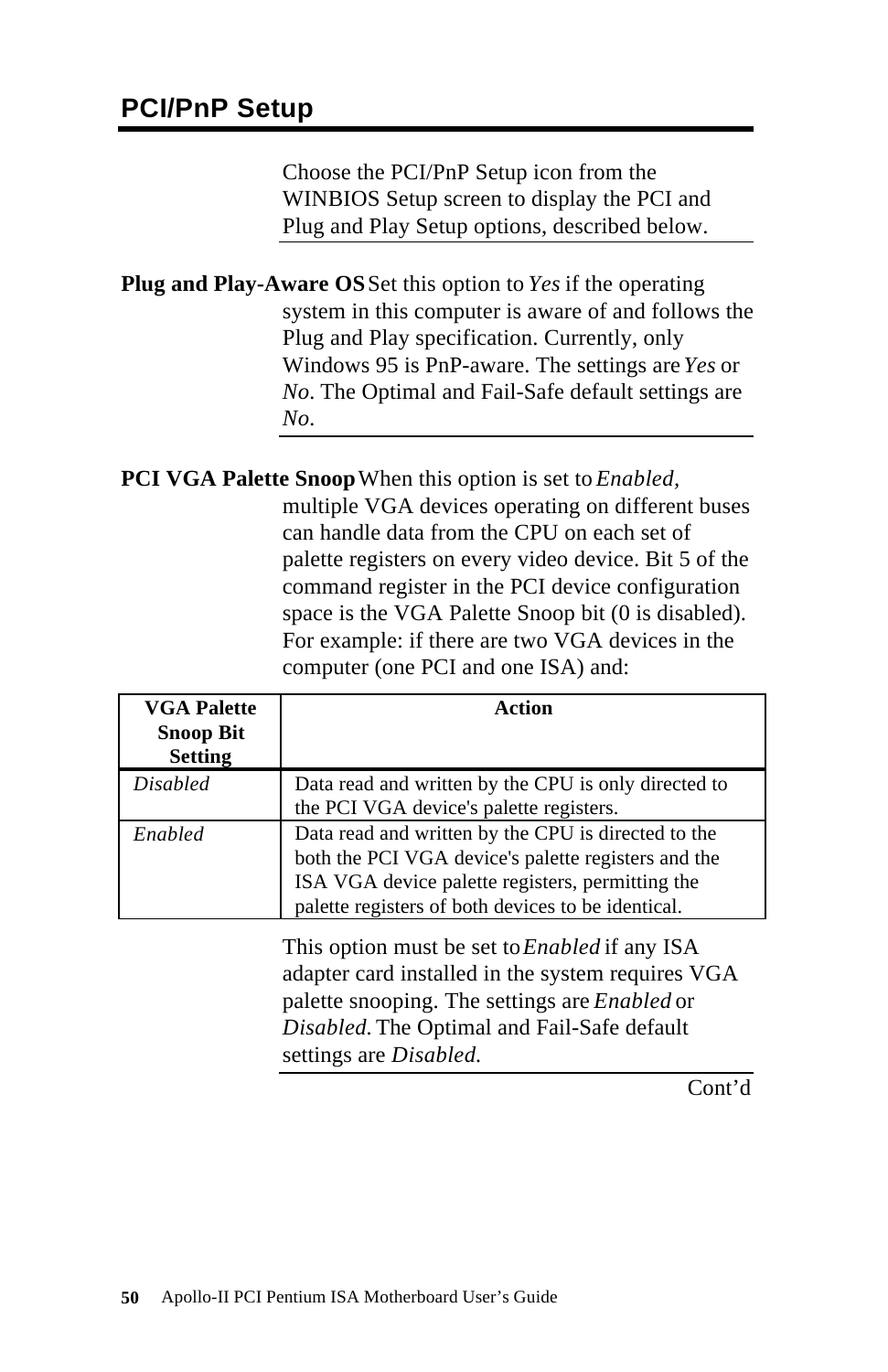- **PCI Slot-1 Latency Timer PCI Slot-2 Latency Timer PCI Slot-3 Latency Timer PCI Slot-4 Latency Timer** These options specify the latency timings (in PCI clocks) for PCI devices installed in the four PCI expansion slots. The settings are *32, 64, 96, 128, 160, 192, 224,* or *248.* The Optimal and Fail-Safe default settings are *64.*
- **PCI Slot-1 IRQ Preference**
- **PCI Slot-2 IRQ Preference**
- **PCI Slot-3 IRQ Preference**
- **PCI Slot-4 IRQ Preference** These options specify the IRQ priority for PCI devices installed in the four PCI expansion slots. The settings are *IRQ3, IRQ4, IRQ5, IRQ7, IRQ9, IRQ10, IRQ11, IRQ12, IRQ 14,* and *IRQ15,* in priority order.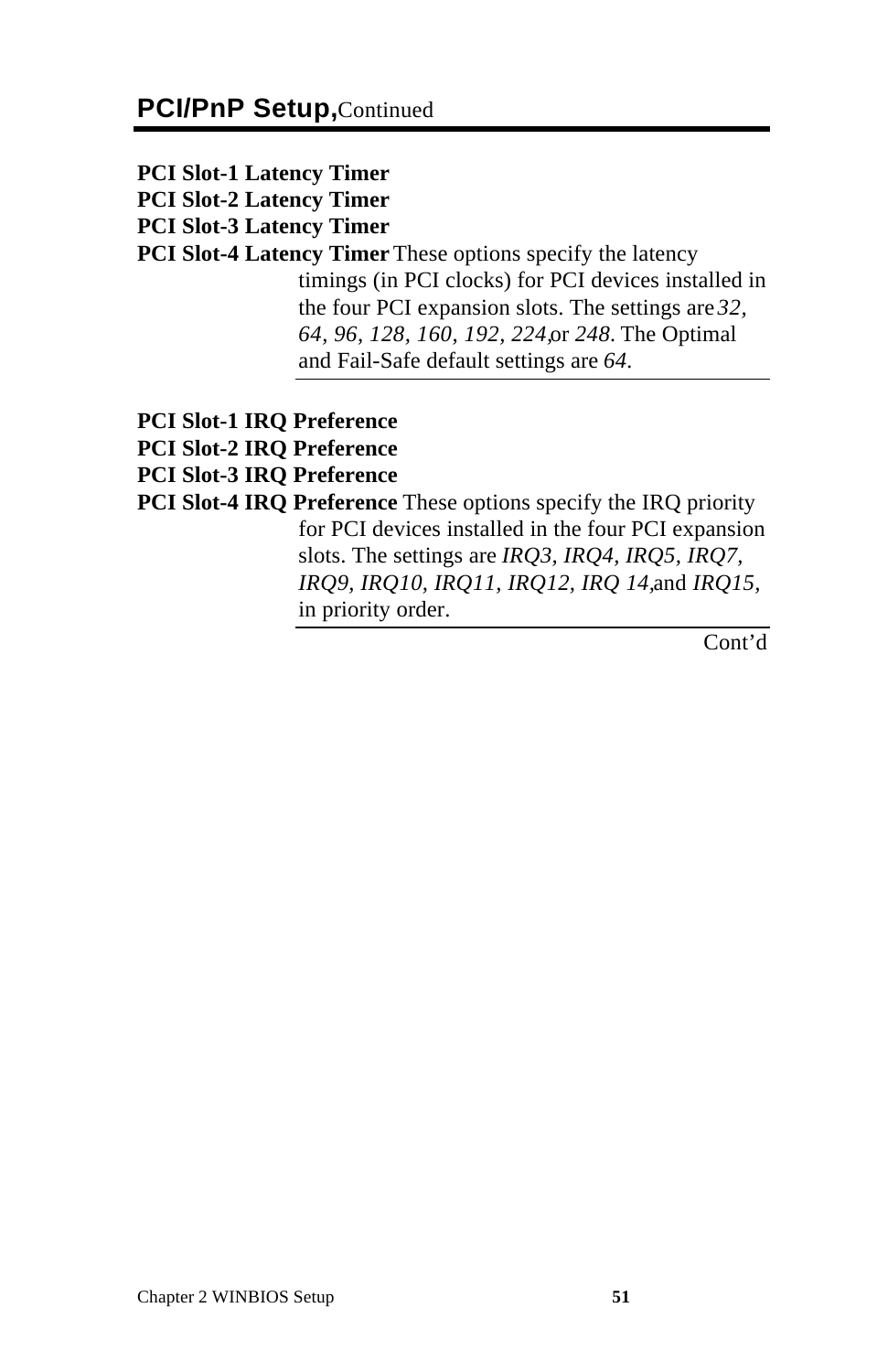### **PCI/PnP Setup, Continued**

**IRQ3 IRQ4 IRQ5 IRQ7 IRQ9 IRQ10 IRQ11 IRQ12 IRQ14**

**IRQ15** These options specify the bus that the specified IRQ line is used on. These options allow you to reserve IRQs for legacy ISA adapter cards.

> These options determine if AMIBIOS should remove an IRQ from the pool of available IRQs passed to devices that are configurable by the system BIOS. The available IRQ pool is determined by reading the ESCD NVRAM. If more IRQs must be removed from the pool, the end user can use these options to reserve the IRQ by assigning an *ISA/EISA* setting to it. Onboard I/O is configured by AMIBIOS. All IRQs used by onboard I/O are configured as *PCI/PnP.*

IRQ14 and 15 will not be available if the onboard Triton PCI IDE is enabled. If all IRQs are set to ISA/EISA and IRQ14 and 15 are allocated to the onboard PCI IDE, IRQ9 will still be available for PCI and PnP devices, because at least one IRQ must be available for PCI and PnP devices.

The settings are *ISA/EISA* or *PCI/PnP.* The Optimal and Fail-Safe default settings for IRQ3 through 7 are *ISA/EISA.* The Optimal and Fail-Safe default settings for IRQ0 through 15 are *PCI/PnP.*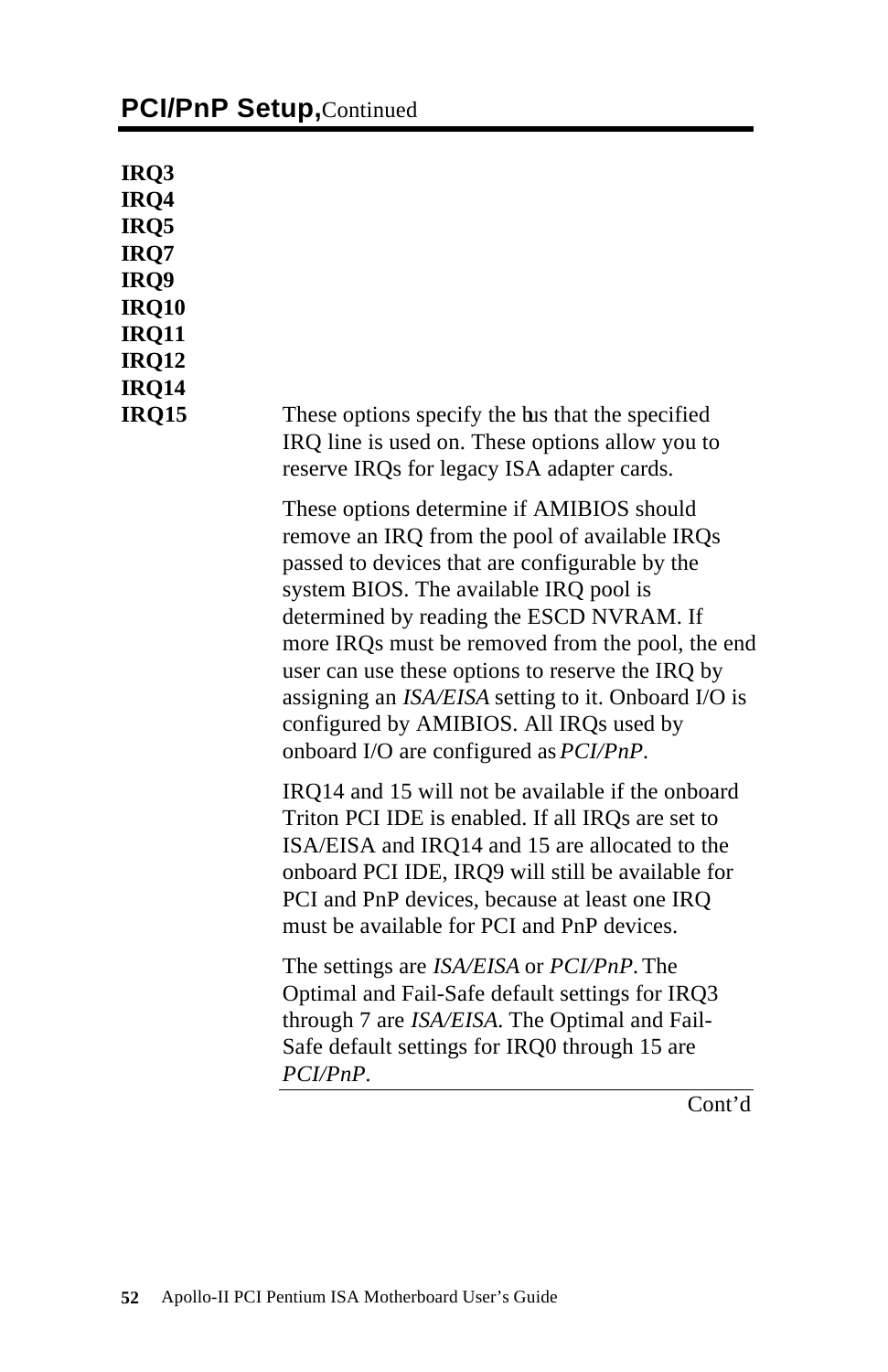**Reserved Memory Size** This option specifies the size of the memory area reserved for legacy ISA adapter cards. The settings are *Disabled, 16K, 32K,* or *64K.* The Optimal and Fail-Safe default settings are *Disabled.*

**Reserved Memory Address** This option specifies the beginning address (in hex) of the reserved memory area. The specified ROM memory area is reserved for use by legacy ISA adapter cards.

> The settings are *C0000, C4000, C8000, CC000, D0000, D4000, D8000,* or *DC000.* The Optimal and Fail-Safe default settings are *C8000.*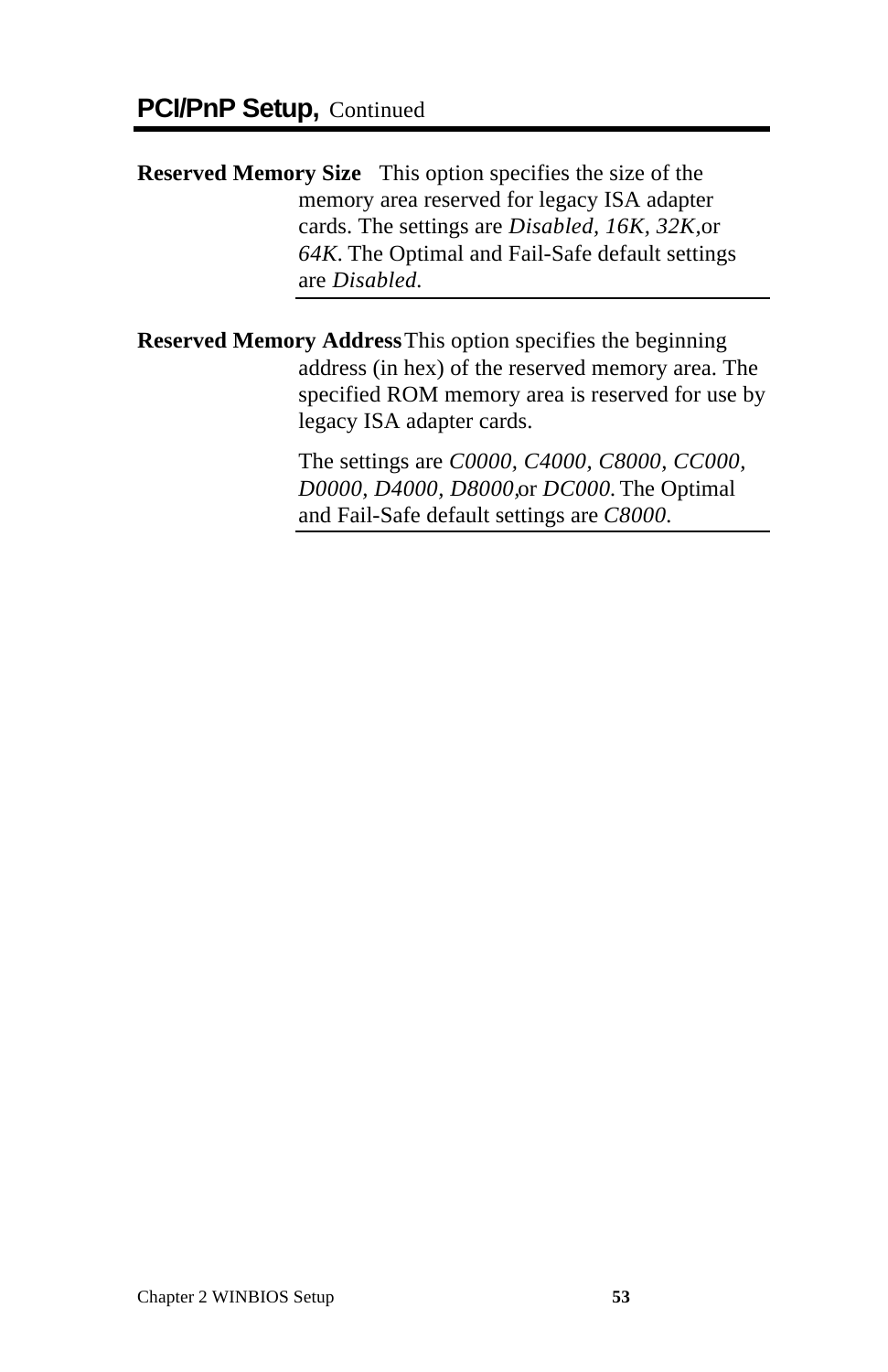Choose the Peripheral Setup icon from the WINBIOS Setup screen to display the Peripheral Setup options, described below.

**Onboard Floppy Controller** Set this option to *Enabled* to enable the floppy drive controller on the motherboard. The settings are *Auto (AMIBIOS automatically determines if the floppy controller should be enabled), Enabled,* or *Disabled.* The Optimal and Fail-Safe default settings are *Enabled.*

**Onboard Primary/Secondary IDE** This option specifies the IDE channel used by the onboard IDE controller. The settings are *Disabled, Primary, Secondary,* or *Both.* The Optimal and Fail-Safe default settings are *Disabled.*

**Onboard IDE Bus Master** Set this option to *Enabled* if the onboard IDE controller is a PCI bus mastering device. The settings are *Enabled* or *Disabled.* The Optimal and Fail-Safe default settings are *Enabled.*

**Offboard PCI/ISA IDE Card** This option specifies the expansion slot that the offboard PCI or ISA IDE Controller adapter card is installed in. The **Onboard Primary/Secondary IDE** option must be set to Disabled if this option is set to any value except *Disabled.*

> The settings are *N/A, ISA,* or *PCI/PnP.* The Optimal and Fail-Safe default settings are *N/A*.

**Offboard Primary/Secondary** This option specifies the IDE channel used by the offboard IDE Card (if installed). The settings are *Primary, Secondary*, or *Both.* The Optimal and Fail-Safe default settings are *N/A.*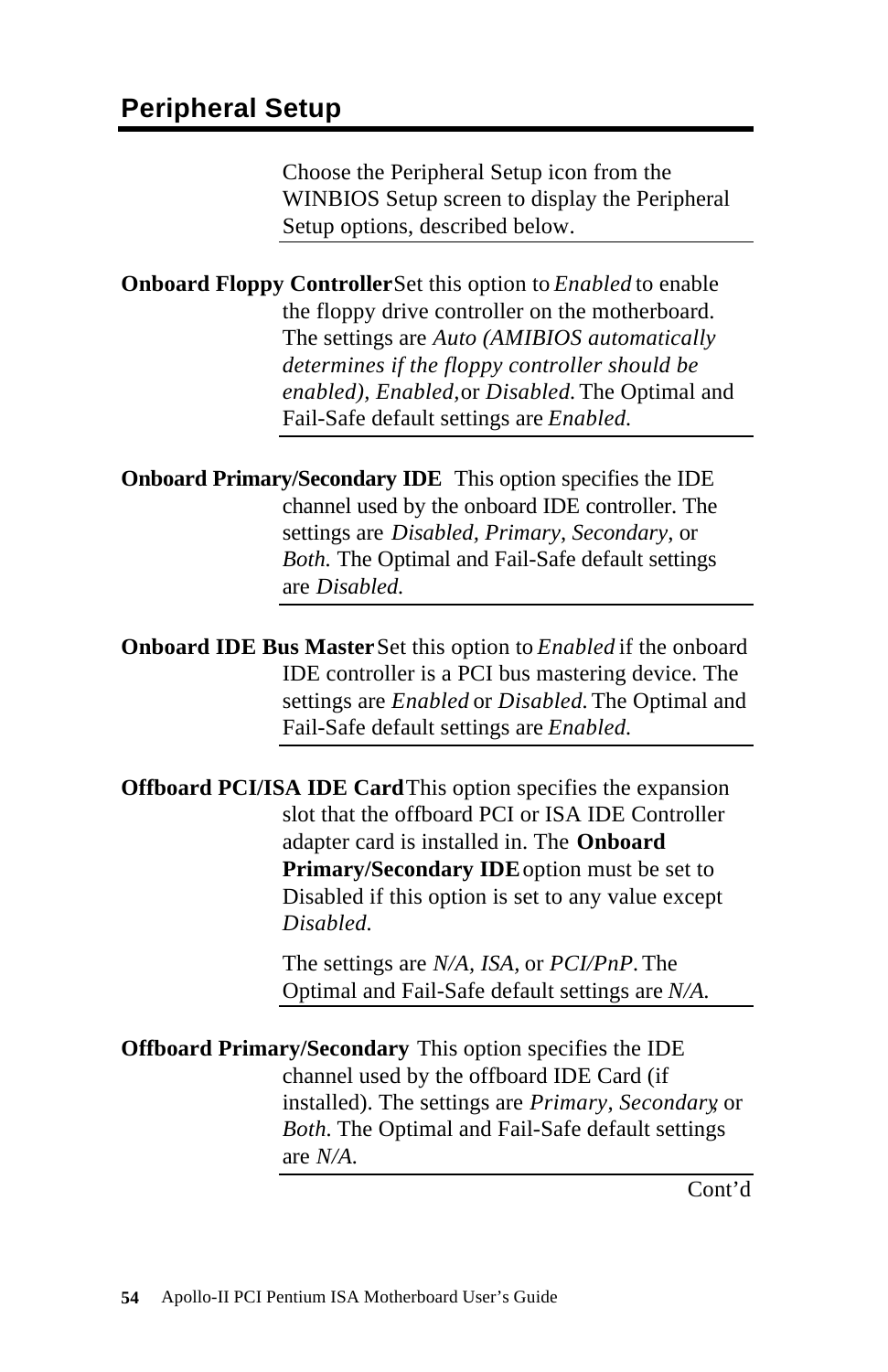### **Offboard PCI IDE Primary IRQ**

**Offboard PCI IDE Secondary IRQ** These options specify the PCI interrupt used by the primary and secondary IDE channels if an offboard IDE controller is installed in the computer. The settings are *Disabled, Hardwired, INTA, INTB, INTC, or INTD. The* Optimal and Fail-Safe default settings are *Disabled.*

**Serial Port1 IRQ** This option specifies the IRQ used by serial port1. The settings are *Disabled, IRQ 3,* or *IRQ 4.* The Optimal default setting is IRQ 4. The Fail-Safe default setting is *Disabled.*

**Serial Port1 Address** This option specifies the base I/O port address of serial port 1. The settings are *Auto (AMIBIOS automatically determines the correct base I/O port address*), *Disabled, 3F8h, 2F8h, 2E8hor 3E8h.* The Optimal default setting is *3F8h.* The Fail-Safe default setting is *Disabled.*

**Serial Port1 FIFO** Set this option to *Enabled* to enable the First-In, First-Out (FIFO) buffer for serial port 1. The settings are *Enabled* or *Disabled*. The Optimal and Fail-Safe default settings are *Disabled.*

**Serial Port2 IRQ** This option specifies the IRQ used by serial port 2. The settings are *Disabled, IRQ 3,* or *IRQ 4.* The Optimal default setting is IRQ 4. The Fail-Safe default setting is *Disabled.*

**Serial Port2 Address** This option specifies the base I/O port address of serial port 2. The settings are *Auto (AMIBIOS automatically determines the correct base I/O port address), Disabled, 3F8h, 2F8h, 2E8h,* or *3E8h.* The Optimal default setting is *3F8h.* The Fail-Safe default setting is *Disabled.*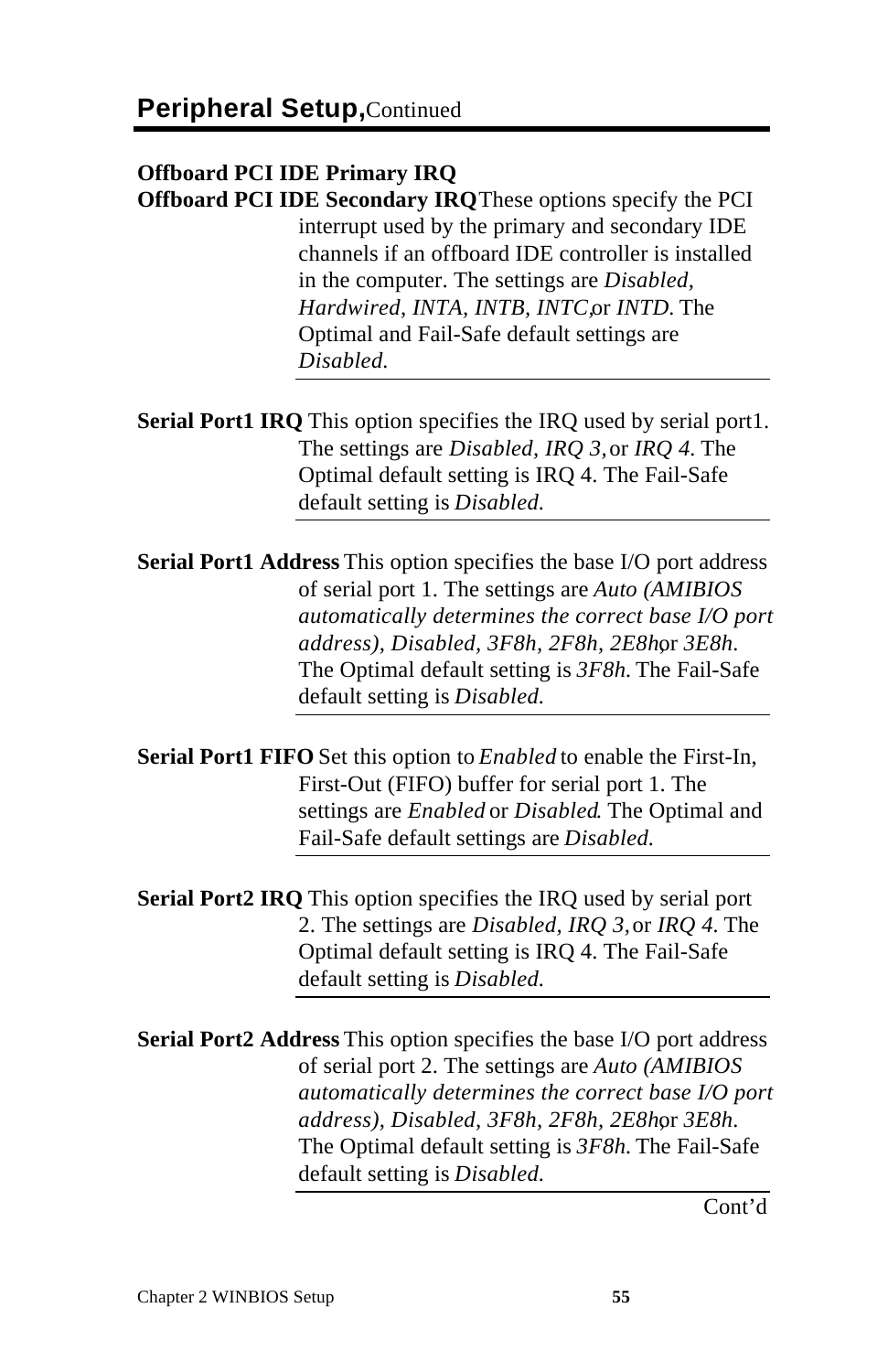**Serial Port2 FIFO** Set this option to *Enabled* to enable the First-In, First-Out (FIFO) buffer for serial port 2. The settings are *Enabled* or *Disabled*. The Optimal and Fail-Safe default settings are *Disabled.*

**Parallel Port Address** This option specifies the base I/O port address of the parallel port on the motherboard. The settings are *Auto (AMIBIOS automatically determines the correct base I/O port address), Disabled, 378h, 278h,* or *3BCh.* The Optimal and Fail-Safe default settings are *378h.*

**Parallel Port Mode** This option specifies the parallel port mode. The Optimal and Fail-Safe default settings are *Normal.* The settings are:

| <b>Setting</b> | <b>Description</b>                                                                                                                                                                                                                                                    |
|----------------|-----------------------------------------------------------------------------------------------------------------------------------------------------------------------------------------------------------------------------------------------------------------------|
| <b>Normal</b>  | The normal parallel port mode is used.                                                                                                                                                                                                                                |
| $Bi-Dir$       | Use this setting to support bidirectional transfers on the<br>parallel port.                                                                                                                                                                                          |
| EPP            | The parallel port can be used with devices that adhere to the<br>Enhanced Parallel Port (EPP) specification. EPP uses the<br>existing parallel port signals to provide asymmetric<br>bidirectional data transfer driven by the host device.                           |
| <b>ECP</b>     | The parallel port can be used with devices that adhere to the<br>Extended Capabilities Port (ECP) specification. ECP uses the<br>DMA protocol to achieve data transfer rates up to 2.5 Megabits<br>per second. ECP provides symmetric bidirectional<br>communication. |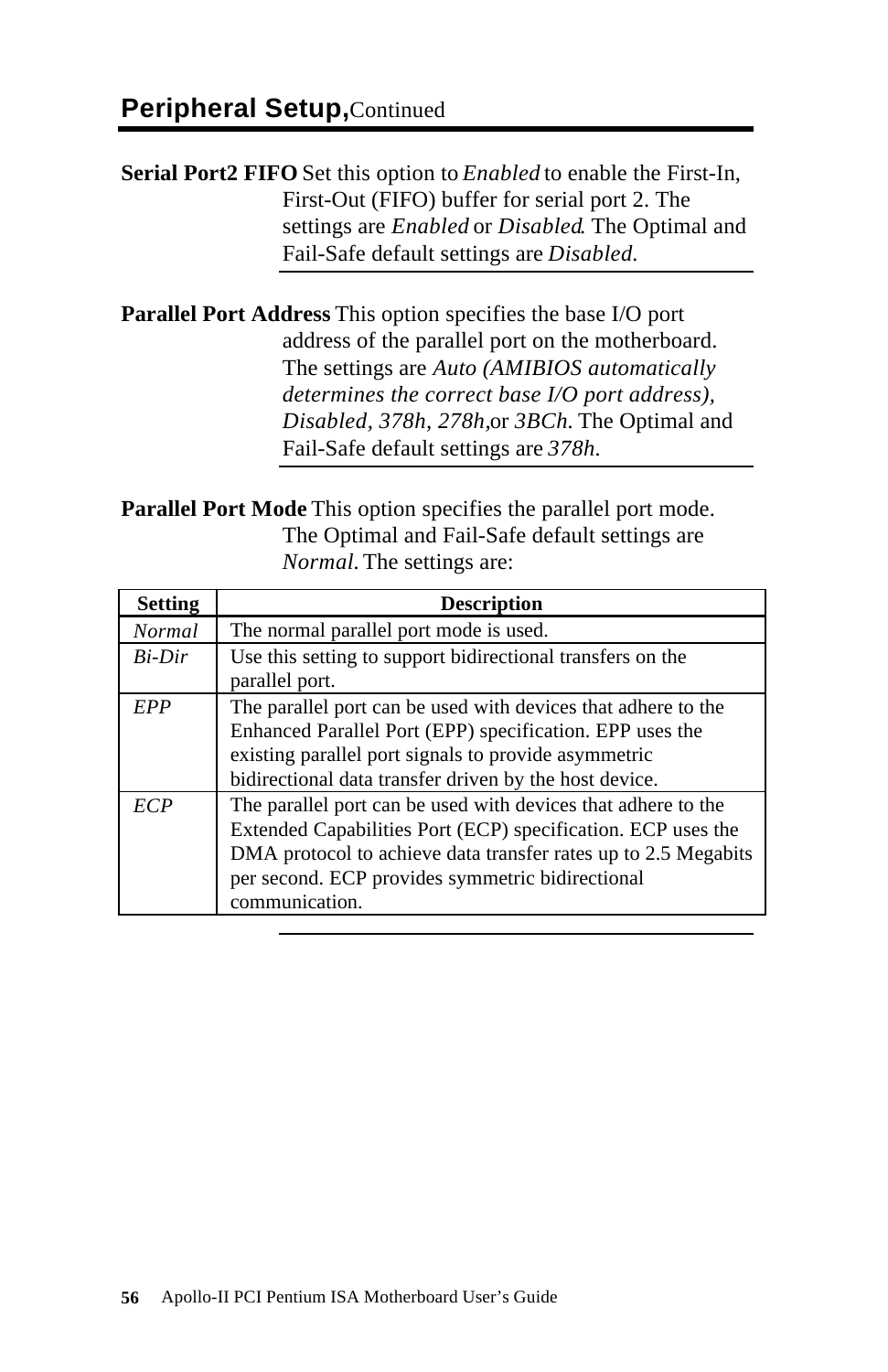# **Section 2 Security**

Three icons appear in this part of the WINBIOS Setup screen:

- Supervisor (Password),
- User (Password), and
- Anti-Virus (see page 59).

**Two Levels of Passwords** Both the Supervisor and the User icons configure password support. If you use both, the Supervisor password must be set first.

> The system can be configured so that all users must enter a password every time the system boots or when WINBIOS Setup is executed, using either or both the Supervisor password or User password.

#### **AMIBIOS Password Support**

The Supervisor and User icons activate two different levels of password security. If

WINBIOS Setup has an optional password feature. The system can be configured so that all users must enter a password every time the system boots or when WINBIOS Setup is executed.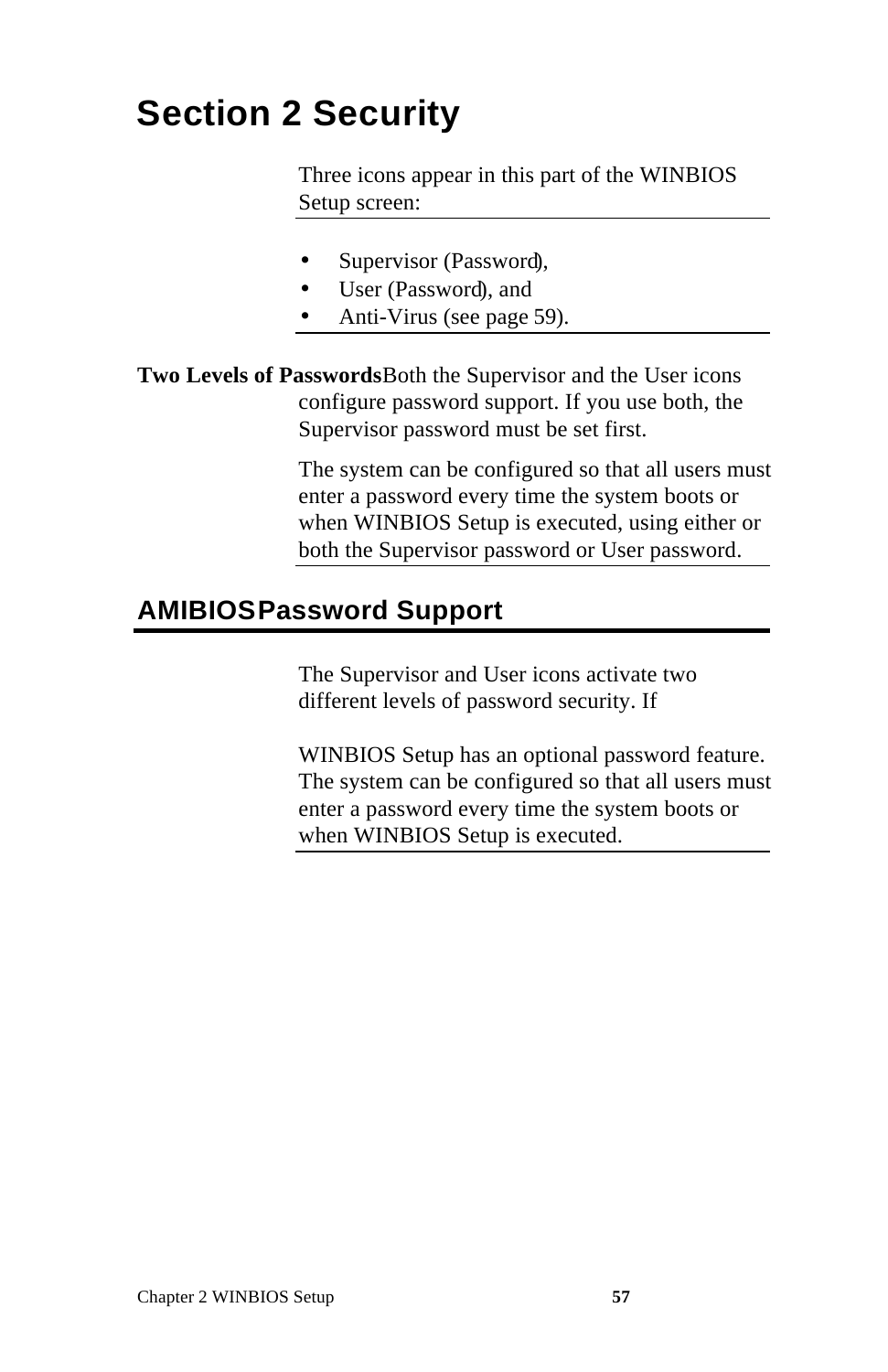The password check option is enabled in Advanced Setup (see page 41) by choosing either *Always* (the password prompt appears every time the system is powered on) or *Setup* (the password prompt appears only when WINBIOS is run). The password is encrypted and stored in NVRAM.



As shown on the above screen, you are prompted for a  $1 - 6$  character password. You can either type the password on the keyboard or select each letter of the password, one at a time, using the mouse. The password does not appear on the screen when typed. Make sure you write it down. If you forget it, you must drain NVRAM and reconfigure.

**If You Do Not Want to Use a Password** Just press <Enter> when the password prompt appears.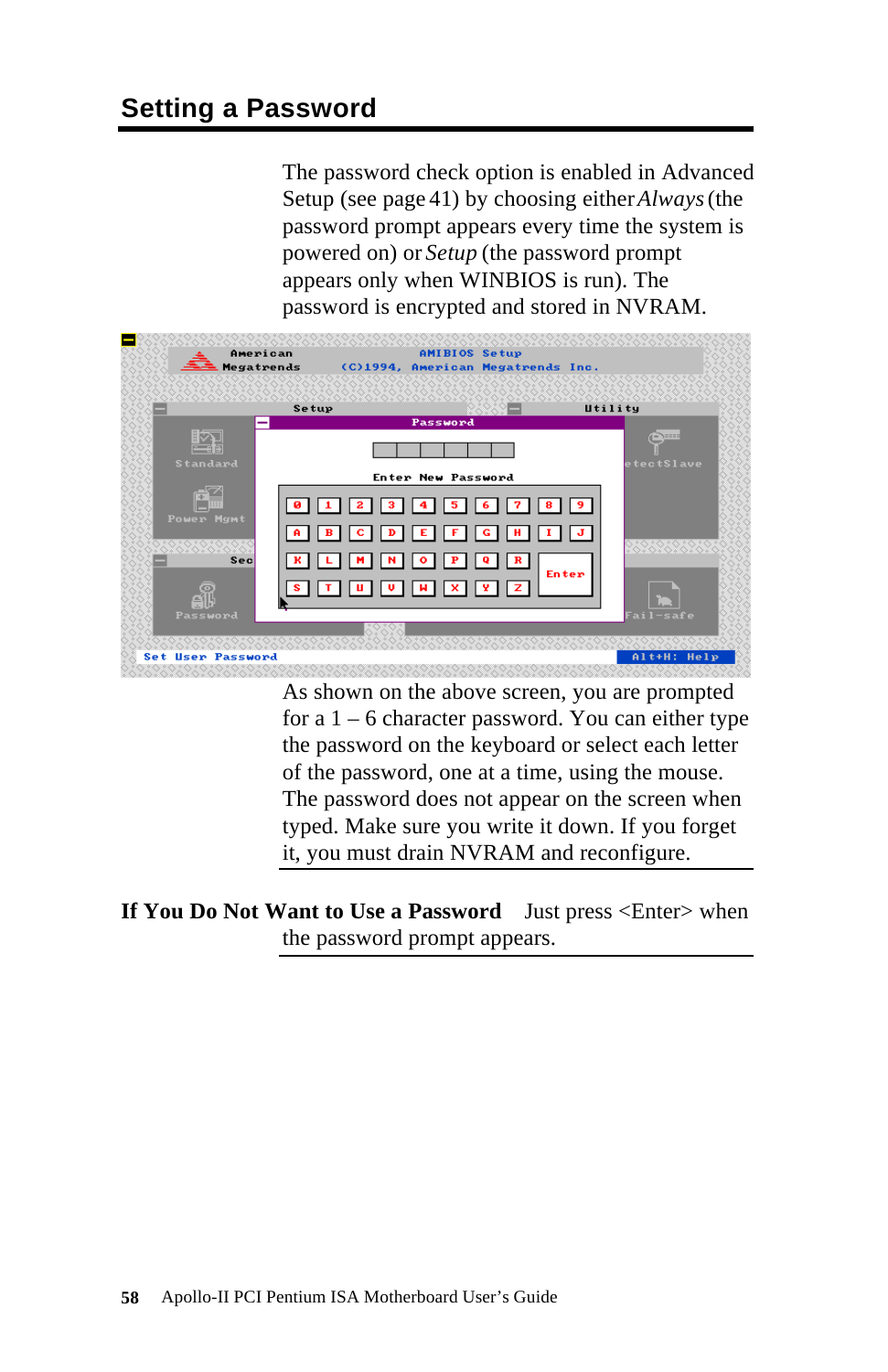Select the *Supervisor* or *Use*r icon from the Security section of the WINBIOS Setup main menu. Enter the password and press <Enter>. The screen does not display the characters entered. After the new password is entered, retype the new password as prompted and press <Enter>.

If the password confirmation is incorrect, an error message appears. If the new password is entered without error, press <Esc>. The password is stored in NVRAM after WINBIOS completes. The next time the system boots, a password prompt appears if the password function is present and enabled.

**Remember the Password**Keep a record of the new password when the password is changed. If you forget the password, you must erase the system configuration information in NVRAM (Non-Volatile Random Access Memory). See page 19 for information about erasing system configuration information.

### **Anti-Virus**

When this icon is selected from the Security section of the WINBIOS Setup main menu, AMIBIOS issues a warning when any program (or virus) issues a Disk Format command or attempts to write to the boot sector of the hard disk drive. The settings are *Enabled* or *Disabled.* If enabled, the following appears when a write is attempted to the boot sector. You may have to type<sup> $N$ </sup> several times to prevent the boot sector write.

```
Boot Sector Write!!!
Possible VIRUS: Continue (Y/N)? _
```
The following appears after any attempt to format any cylinder, head, or sector of any hard disk drive via the BIOS INT 13 Hard Disk Drive Service:

Format!!! Possible VIRUS: Continue (Y/N)? \_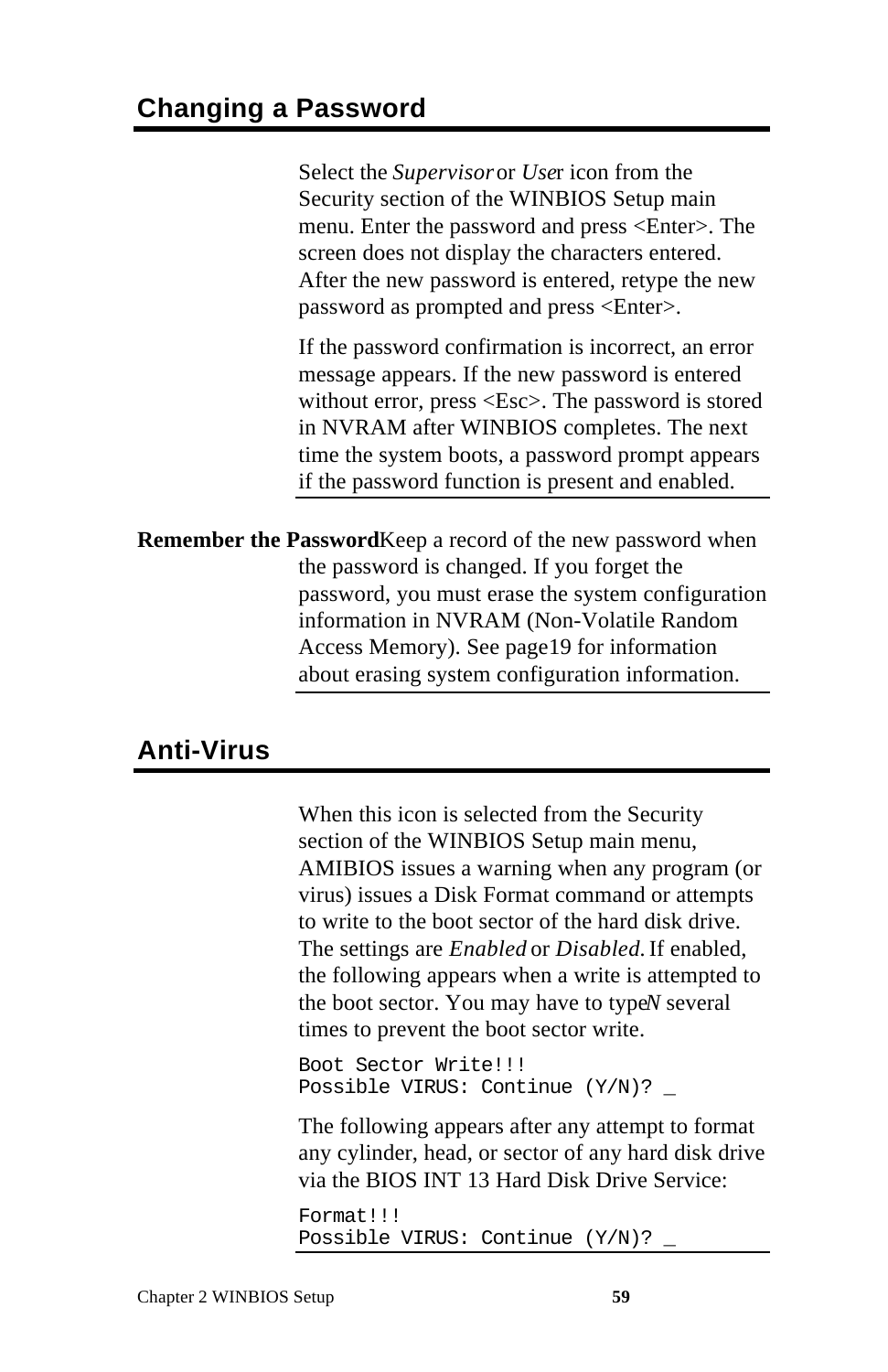# **Section 3 Utility**

The following icons appear in this section of the WINBIOS Setup main screen:

| <b>Color Set</b> | Color Set sets the Setup screen colors.                                                       |
|------------------|-----------------------------------------------------------------------------------------------|
| Language         | If this feature is enabled, you can select WINB IOS<br>Setup messages in different languages. |

# **Section 4 Default**

|           | The icons in this section permit you to select a<br>group of settings for all WINBIOS Setup options.<br>Not only can you use these icons to quickly set<br>system configuration parameters, you can choose a<br>group of settings that have a better chance of<br>working when the system is having configuration-<br>related problems. |
|-----------|-----------------------------------------------------------------------------------------------------------------------------------------------------------------------------------------------------------------------------------------------------------------------------------------------------------------------------------------|
| Original  | Choose the Original icon to return to the system<br>configuration values present in WINBIOS Setup<br>when you first began this WINBIOS Setup session.                                                                                                                                                                                   |
| Optimal   | You can load the optimal default settings<br>for the WINBIOS by selecting the Optimal icon.<br>The Optimal default settings are best-case values<br>that should optimize system performance. If<br>NVRAM is corrupted, the Optimal settings are<br>loaded automatically.                                                                |
| Fail-Safe | You can load the Fail-Safe WINBIOS Setup option<br>settings by selecting the Fail-Safe icon from the<br>Default section of the WINBIOS Setup main menu.                                                                                                                                                                                 |
|           | The Fail-Safe settings provide far from optimal<br>system performance, but are the most stable<br>settings. Use this option as a diagnostic aid if the<br>system is behaving erratically.                                                                                                                                               |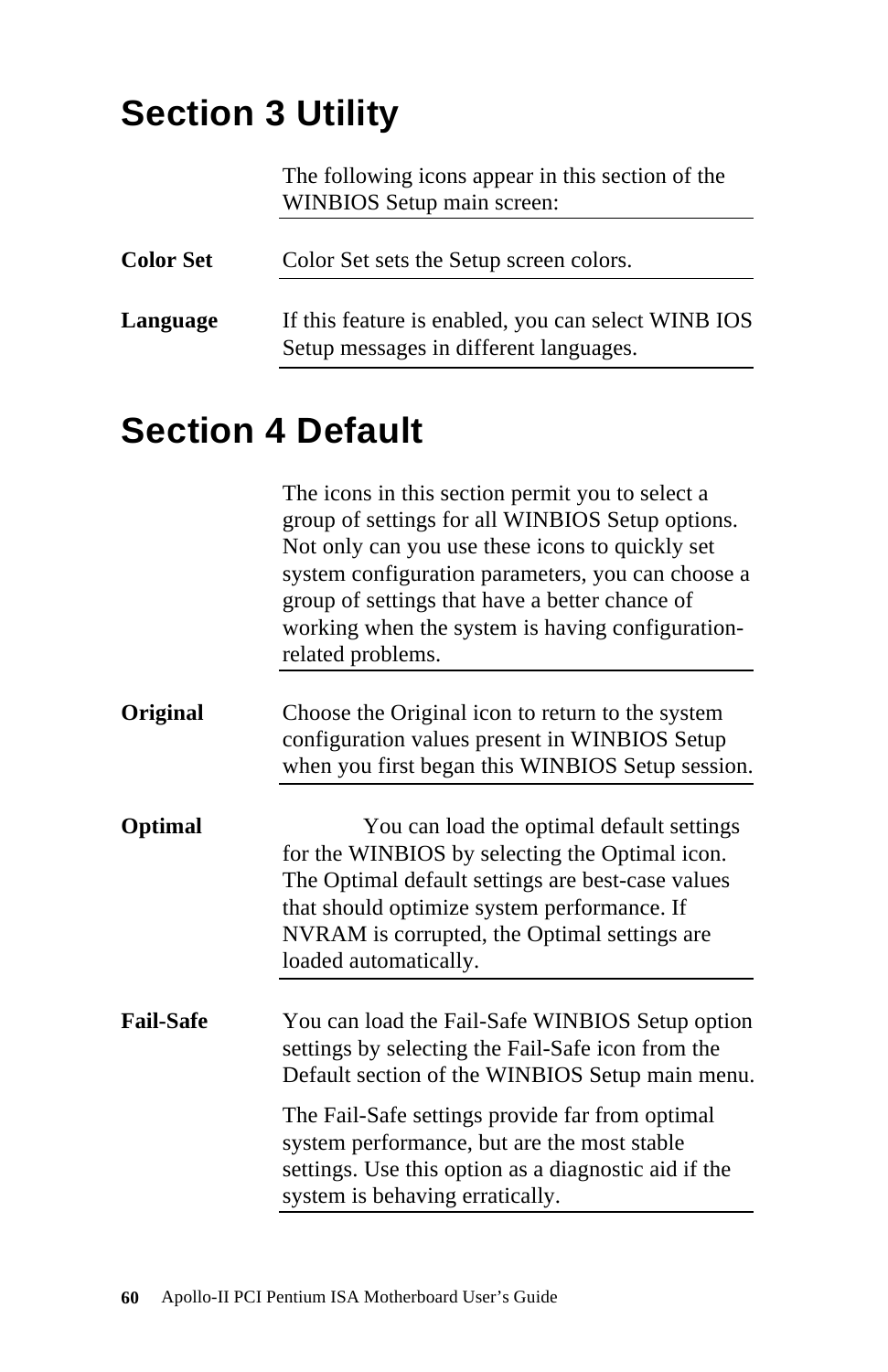# **3 Programming the Flash ROM**

All versions of the Apollo II motherboard use Flash EPROM to store the system BIOS. The advantage of Flash EPROM is the EPROM chip does not have to be replaced to update the BIOS. The end user can actually reprogram the BIOS, using a ROM file supplied by American Megatrends.

#### **Programming the Flash EPROM**

| <b>Step</b> | Action                                                                                                                                                                                                                          |
|-------------|---------------------------------------------------------------------------------------------------------------------------------------------------------------------------------------------------------------------------------|
|             | Turn power off. Make sure the computer has a working speaker.                                                                                                                                                                   |
| 2           | Insert the floppy disk with the S742P.ROM file in drive A:.                                                                                                                                                                     |
| 3           | Before DOS boots, press and hold down the <ctrl> and<br/><home> keys to reprogram the Flash EPROM-based AMIBIOS.<br/>The bootblock code immediately reads the A: drive, looking for<br/>the new BIOS information.</home></ctrl> |
|             |                                                                                                                                                                                                                                 |
|             | When the flash ROM has successfully been programmed, the<br>computer will reboot.                                                                                                                                               |

**Bootblock BIOS Actions**When you reprogram from system boot, the bootblock BIOS code:

> Reads S742P.ROM from the root directory of the floppy disk in drive A:.

Erases the Flash EPROM.

Programs the Flash EPROM with the data read from the floppy disk in drive A:.

Generates a CPU reset, rebooting the computer.

The bootblock part of the Flash EPROM is not programmed. Should you inadvertently open the disk drive door or turn power off to the computer while programming the Flash EPROM, the bootblock will be unaffected. Simply turn power back on and begin the Flash ROM programming process again.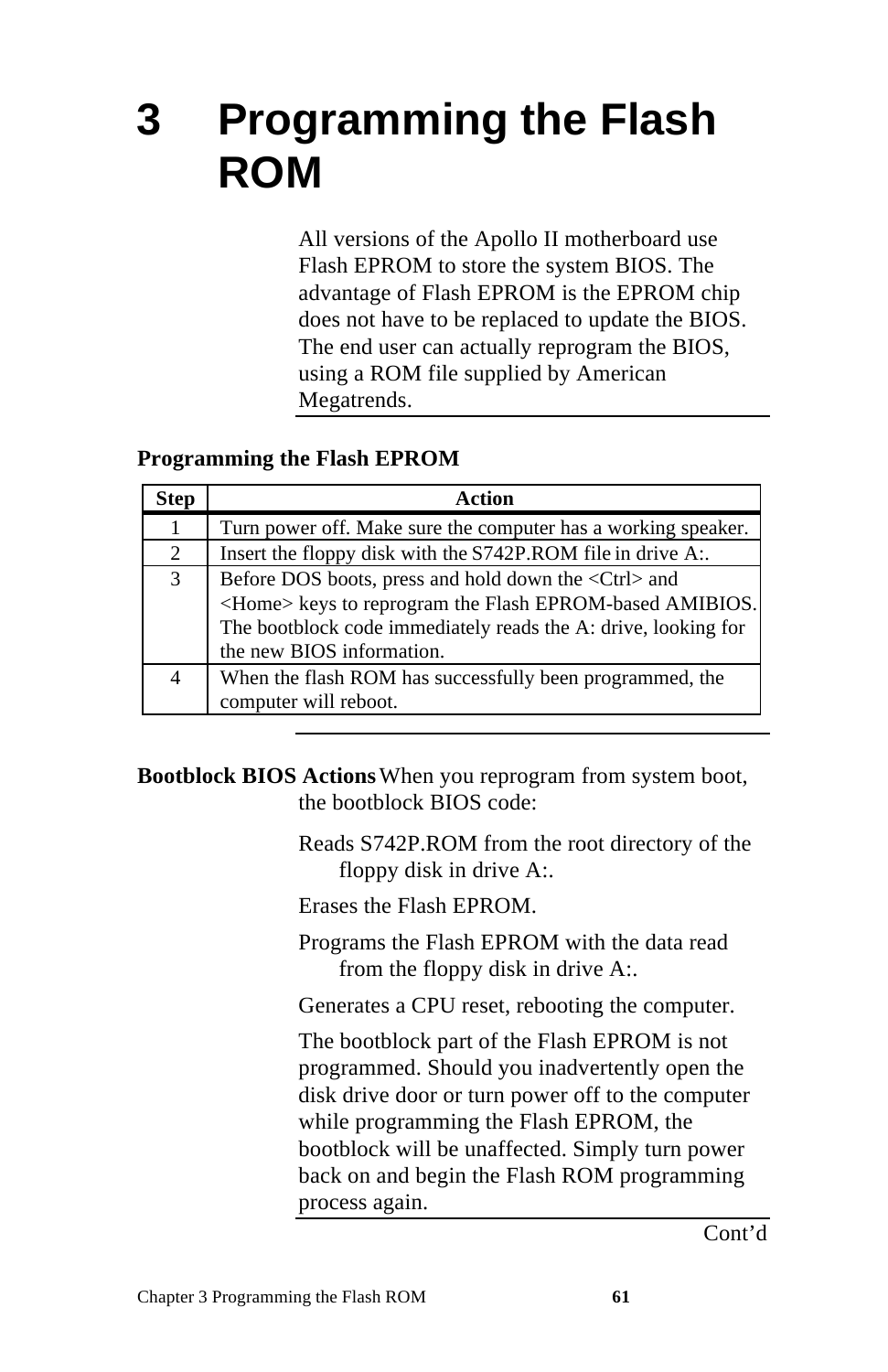### **Programming the Flash ROM**Continued

#### **S742P.ROM** S742P.ROM resides on a floppy disk and contains the updated main BIOS code. American Megatrends will provide this file when the AMIBIOS for the Apollo II ISA motherboard must be updated.

S742P.ROM must be present in the root directory of the floppy disk before the onboard Flash EPROM can be reprogrammed. The file that has the main BIOS code must be named S742P.ROM.

**Sequence of Operation** The sequence of operation and expected behavior of the bootblock BIOS code is:

| Step                  | <b>Expected behavior</b>                      |
|-----------------------|-----------------------------------------------|
| 1 Look for floppy     | The system beeps one time before the BIOS     |
| disk.                 | attempts to read from floppy drive A:.        |
| 2 Look for            | S742P.ROM must be in the root directory of    |
| S742P.ROM on the      | the floppy disk in drive A:. There is no beep |
| floppy disk.          | if successful.                                |
| 3 Read the floppy     | The floppy disk is read. There is no beep if  |
| disk.                 | this step is successful.                      |
| 4 Check for BIOS file | The BIOS file size is checked. There is no    |
| size.                 | beep if this step is successful.              |
| 5 Check for Flash     | The BIOS looks for an Intel i28F001BX-T       |
| EPROM.                | Flash EPROM. It does not beep if this step is |
|                       | successful.                                   |
| 6 Erase the Flash     | Two beeps sound when the BIOS begins          |
| EPROM.                | erasing the Flash EPROM.                      |
| 7 Program the Flash   | Three beeps sound when the AMIFlash Code      |
| EPROM.                | begins reprogramming the Flash EPROM.         |
| 8 Continue            | Four beeps sound when reprogramming has       |
| programming the       | been successfully completed.                  |
| Flash EPROM.          |                                               |
| 9 AMIFlash does a     | A CPU reset is generated to reboot the        |
| reset.                | computer.                                     |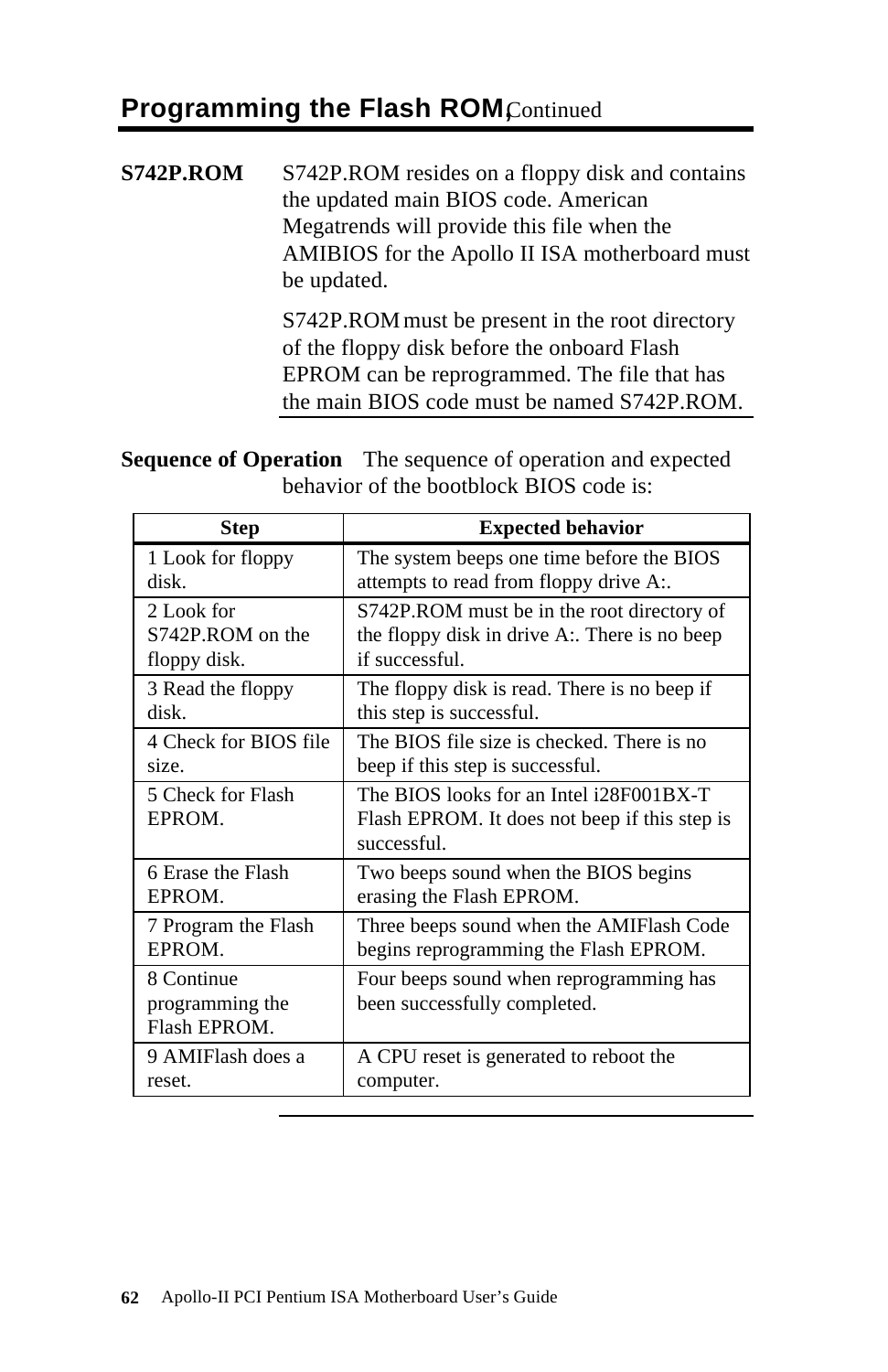## **Programming the Flash ROM**Continued

| <b>Beep Codes</b> | The bootblock code produces a series of beeps<br>during Flash ROM programming to: |
|-------------------|-----------------------------------------------------------------------------------|
|                   | signify completion of a step (as shown on the<br>previous page), or to            |
|                   | signal an error.<br>$\bullet$                                                     |
|                   | Error beeps are arranged in a coded sequence and                                  |

have different meanings depending on when they occur. The error beep codes and when they can occur are:

| Number of      | <b>Description</b>                                       |
|----------------|----------------------------------------------------------|
| <b>Beeps</b>   |                                                          |
|                | Insert diskette in floppy drive A:.                      |
| $\mathfrak{D}$ | The AMIBOOT.ROM file was not found in the root directory |
|                | of the diskette in floppy drive A:.                      |
| $\mathcal{F}$  | Base memory error.                                       |
| $\overline{4}$ | Flash program successful.                                |
| 5              | Floppy read error.                                       |
| 6              | Keyboard controller BAT command failed.                  |
|                | No Flash EPROM detected.                                 |
| 8              | Floppy controller failure.                               |
| 9              | Boot Block BIOS checksum error.                          |
| 10             | Flash erase error.                                       |
| 11             | Flash program error.                                     |
| 12             | AMIBOOT.ROM file size error.                             |
| Continuous     | Flash Programming successful. Turn power off. The turn   |
| beep           | power on again to restart.                               |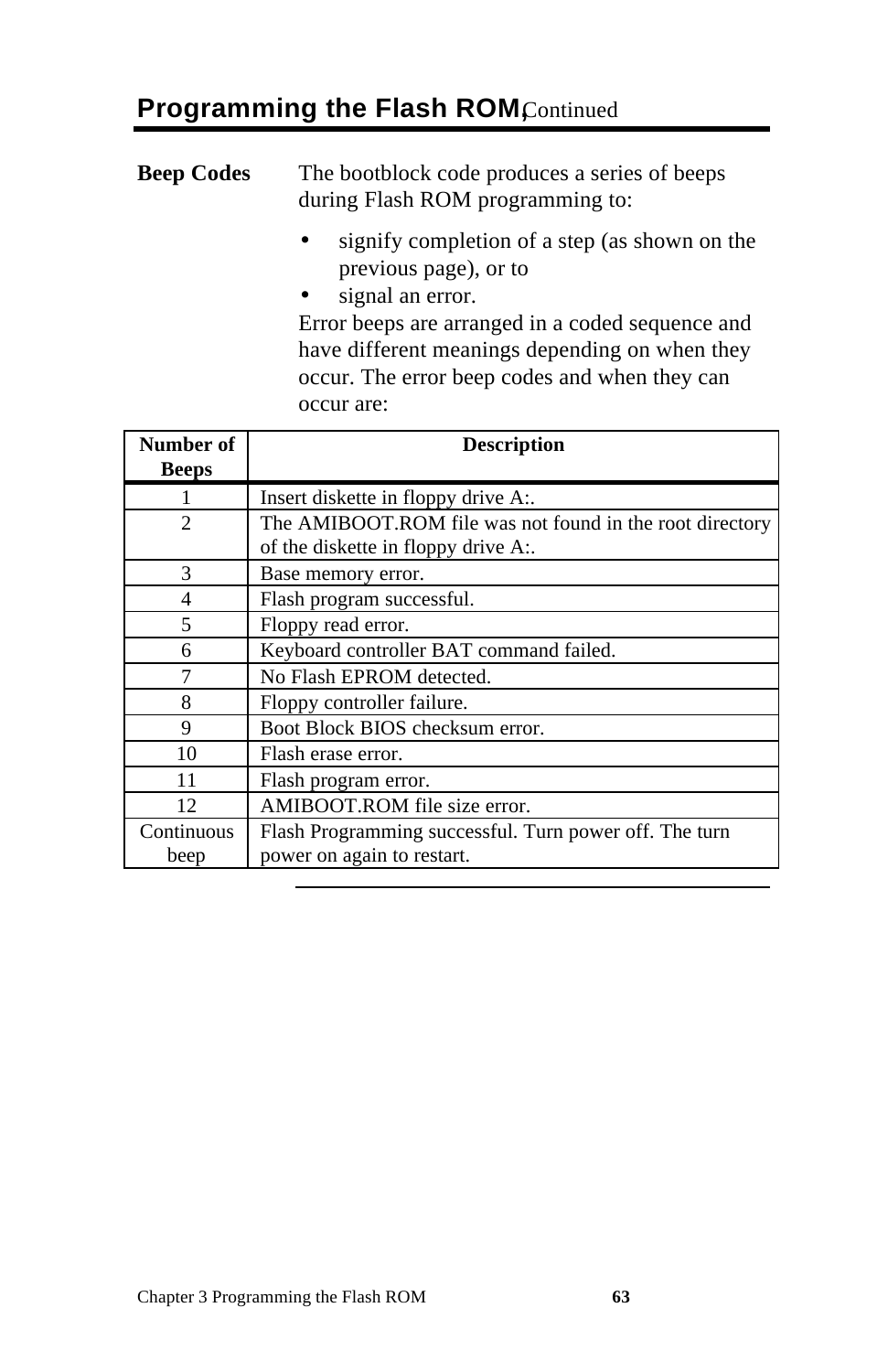# **Bootblock Code Checkpoint Codes**

| Verify the bootblock BIOS checksum. Disable the internal<br>E <sub>0</sub> h<br>cache, DMA, and interrupt controllers. Initialize the<br>system timer. Start memory refresh.<br>E1h<br>Initialize the chipset registers. Set the BIOS size to 128K.<br>Make the 512 KB base memory available.<br>Test the base 64 KB of system memory. Send the BAT<br>E2h<br>command to the keyboard controller. Make sure that<br><ctrl> <home> was pressed. Verify the main system<br/>BIOS checksum.<br/>E<sub>3</sub>h<br/>The main system BIOS is good. Transfer control to the<br/>main system BIOS.<br/>E4h<br/>Start the memory test.<br/>The memory test is over. Initialize the interrupt vector<br/>E5h<br/>table.<br/>E6h<br/>Initialize the DMA and interrupt controllers.<br/>E7h<br/>Determine the CPU internal clock frequency.<br/>E8h<br/>Initialize the I/O chipset, if any.<br/>Program the CPU clock-dependent chip set parameters.<br/>E9h<br/>EAh<br/>Enable the timer and the floppy diskette interrupt. Enable<br/>the internal cache. Copy the bootblock BIOS and pass<br/>control to the bootblock BIOS in the 0000h segment.<br/>EDh<br/>Initialize the floppy drive.<br/>Look for a diskette in drive A:. Read the first sector of the<br/>EEh<br/>diskette.<br/>EFh<br/>Floppy read error.<br/>Search for AMIBOOT.ROM in the root directory of the<br/>F<sub>0h</sub><br/>floppy diskette in drive A:.<br/>F1h<br/>The AMIBOOT.ROM file is not in the root directory.<br/>Read the FAT. Analyze the FAT to find the clusters<br/>F2h<br/>occupied by the AMIBOOT.ROM.<br/>F3h<br/>Start reading the AMIBOOT.ROM file, cluster by cluster.<br/>The AMIBOOT.ROM file is not the correct size.<br/>F4h<br/>F5h<br/>Disable the internal cache. Raise the Vpp. Enable Flash<br/>write and reset the Flash ROM.<br/>FBh<br/>Detect the flash type.<br/>FCh<br/>Start erasing flash blocks.<br/>Program the Flash ROM in the E0000-EFFFFh region.<br/>FDh<br/>Start programming Flash at F0000-FFFFF region.<br/>FEh</home></ctrl> | Code | <b>Description</b>                                     |
|---------------------------------------------------------------------------------------------------------------------------------------------------------------------------------------------------------------------------------------------------------------------------------------------------------------------------------------------------------------------------------------------------------------------------------------------------------------------------------------------------------------------------------------------------------------------------------------------------------------------------------------------------------------------------------------------------------------------------------------------------------------------------------------------------------------------------------------------------------------------------------------------------------------------------------------------------------------------------------------------------------------------------------------------------------------------------------------------------------------------------------------------------------------------------------------------------------------------------------------------------------------------------------------------------------------------------------------------------------------------------------------------------------------------------------------------------------------------------------------------------------------------------------------------------------------------------------------------------------------------------------------------------------------------------------------------------------------------------------------------------------------------------------------------------------------------------------------------------------------------------------------------------------------------------------------------------------------------------------------------------------------------------------------------|------|--------------------------------------------------------|
|                                                                                                                                                                                                                                                                                                                                                                                                                                                                                                                                                                                                                                                                                                                                                                                                                                                                                                                                                                                                                                                                                                                                                                                                                                                                                                                                                                                                                                                                                                                                                                                                                                                                                                                                                                                                                                                                                                                                                                                                                                             |      |                                                        |
|                                                                                                                                                                                                                                                                                                                                                                                                                                                                                                                                                                                                                                                                                                                                                                                                                                                                                                                                                                                                                                                                                                                                                                                                                                                                                                                                                                                                                                                                                                                                                                                                                                                                                                                                                                                                                                                                                                                                                                                                                                             |      |                                                        |
|                                                                                                                                                                                                                                                                                                                                                                                                                                                                                                                                                                                                                                                                                                                                                                                                                                                                                                                                                                                                                                                                                                                                                                                                                                                                                                                                                                                                                                                                                                                                                                                                                                                                                                                                                                                                                                                                                                                                                                                                                                             |      |                                                        |
|                                                                                                                                                                                                                                                                                                                                                                                                                                                                                                                                                                                                                                                                                                                                                                                                                                                                                                                                                                                                                                                                                                                                                                                                                                                                                                                                                                                                                                                                                                                                                                                                                                                                                                                                                                                                                                                                                                                                                                                                                                             |      |                                                        |
|                                                                                                                                                                                                                                                                                                                                                                                                                                                                                                                                                                                                                                                                                                                                                                                                                                                                                                                                                                                                                                                                                                                                                                                                                                                                                                                                                                                                                                                                                                                                                                                                                                                                                                                                                                                                                                                                                                                                                                                                                                             |      |                                                        |
|                                                                                                                                                                                                                                                                                                                                                                                                                                                                                                                                                                                                                                                                                                                                                                                                                                                                                                                                                                                                                                                                                                                                                                                                                                                                                                                                                                                                                                                                                                                                                                                                                                                                                                                                                                                                                                                                                                                                                                                                                                             |      |                                                        |
|                                                                                                                                                                                                                                                                                                                                                                                                                                                                                                                                                                                                                                                                                                                                                                                                                                                                                                                                                                                                                                                                                                                                                                                                                                                                                                                                                                                                                                                                                                                                                                                                                                                                                                                                                                                                                                                                                                                                                                                                                                             |      |                                                        |
|                                                                                                                                                                                                                                                                                                                                                                                                                                                                                                                                                                                                                                                                                                                                                                                                                                                                                                                                                                                                                                                                                                                                                                                                                                                                                                                                                                                                                                                                                                                                                                                                                                                                                                                                                                                                                                                                                                                                                                                                                                             |      |                                                        |
|                                                                                                                                                                                                                                                                                                                                                                                                                                                                                                                                                                                                                                                                                                                                                                                                                                                                                                                                                                                                                                                                                                                                                                                                                                                                                                                                                                                                                                                                                                                                                                                                                                                                                                                                                                                                                                                                                                                                                                                                                                             |      |                                                        |
|                                                                                                                                                                                                                                                                                                                                                                                                                                                                                                                                                                                                                                                                                                                                                                                                                                                                                                                                                                                                                                                                                                                                                                                                                                                                                                                                                                                                                                                                                                                                                                                                                                                                                                                                                                                                                                                                                                                                                                                                                                             |      |                                                        |
|                                                                                                                                                                                                                                                                                                                                                                                                                                                                                                                                                                                                                                                                                                                                                                                                                                                                                                                                                                                                                                                                                                                                                                                                                                                                                                                                                                                                                                                                                                                                                                                                                                                                                                                                                                                                                                                                                                                                                                                                                                             |      |                                                        |
|                                                                                                                                                                                                                                                                                                                                                                                                                                                                                                                                                                                                                                                                                                                                                                                                                                                                                                                                                                                                                                                                                                                                                                                                                                                                                                                                                                                                                                                                                                                                                                                                                                                                                                                                                                                                                                                                                                                                                                                                                                             |      |                                                        |
|                                                                                                                                                                                                                                                                                                                                                                                                                                                                                                                                                                                                                                                                                                                                                                                                                                                                                                                                                                                                                                                                                                                                                                                                                                                                                                                                                                                                                                                                                                                                                                                                                                                                                                                                                                                                                                                                                                                                                                                                                                             |      |                                                        |
|                                                                                                                                                                                                                                                                                                                                                                                                                                                                                                                                                                                                                                                                                                                                                                                                                                                                                                                                                                                                                                                                                                                                                                                                                                                                                                                                                                                                                                                                                                                                                                                                                                                                                                                                                                                                                                                                                                                                                                                                                                             |      |                                                        |
|                                                                                                                                                                                                                                                                                                                                                                                                                                                                                                                                                                                                                                                                                                                                                                                                                                                                                                                                                                                                                                                                                                                                                                                                                                                                                                                                                                                                                                                                                                                                                                                                                                                                                                                                                                                                                                                                                                                                                                                                                                             |      |                                                        |
|                                                                                                                                                                                                                                                                                                                                                                                                                                                                                                                                                                                                                                                                                                                                                                                                                                                                                                                                                                                                                                                                                                                                                                                                                                                                                                                                                                                                                                                                                                                                                                                                                                                                                                                                                                                                                                                                                                                                                                                                                                             |      |                                                        |
|                                                                                                                                                                                                                                                                                                                                                                                                                                                                                                                                                                                                                                                                                                                                                                                                                                                                                                                                                                                                                                                                                                                                                                                                                                                                                                                                                                                                                                                                                                                                                                                                                                                                                                                                                                                                                                                                                                                                                                                                                                             |      |                                                        |
|                                                                                                                                                                                                                                                                                                                                                                                                                                                                                                                                                                                                                                                                                                                                                                                                                                                                                                                                                                                                                                                                                                                                                                                                                                                                                                                                                                                                                                                                                                                                                                                                                                                                                                                                                                                                                                                                                                                                                                                                                                             |      |                                                        |
|                                                                                                                                                                                                                                                                                                                                                                                                                                                                                                                                                                                                                                                                                                                                                                                                                                                                                                                                                                                                                                                                                                                                                                                                                                                                                                                                                                                                                                                                                                                                                                                                                                                                                                                                                                                                                                                                                                                                                                                                                                             |      |                                                        |
|                                                                                                                                                                                                                                                                                                                                                                                                                                                                                                                                                                                                                                                                                                                                                                                                                                                                                                                                                                                                                                                                                                                                                                                                                                                                                                                                                                                                                                                                                                                                                                                                                                                                                                                                                                                                                                                                                                                                                                                                                                             |      |                                                        |
|                                                                                                                                                                                                                                                                                                                                                                                                                                                                                                                                                                                                                                                                                                                                                                                                                                                                                                                                                                                                                                                                                                                                                                                                                                                                                                                                                                                                                                                                                                                                                                                                                                                                                                                                                                                                                                                                                                                                                                                                                                             |      |                                                        |
|                                                                                                                                                                                                                                                                                                                                                                                                                                                                                                                                                                                                                                                                                                                                                                                                                                                                                                                                                                                                                                                                                                                                                                                                                                                                                                                                                                                                                                                                                                                                                                                                                                                                                                                                                                                                                                                                                                                                                                                                                                             |      |                                                        |
|                                                                                                                                                                                                                                                                                                                                                                                                                                                                                                                                                                                                                                                                                                                                                                                                                                                                                                                                                                                                                                                                                                                                                                                                                                                                                                                                                                                                                                                                                                                                                                                                                                                                                                                                                                                                                                                                                                                                                                                                                                             |      |                                                        |
|                                                                                                                                                                                                                                                                                                                                                                                                                                                                                                                                                                                                                                                                                                                                                                                                                                                                                                                                                                                                                                                                                                                                                                                                                                                                                                                                                                                                                                                                                                                                                                                                                                                                                                                                                                                                                                                                                                                                                                                                                                             |      |                                                        |
|                                                                                                                                                                                                                                                                                                                                                                                                                                                                                                                                                                                                                                                                                                                                                                                                                                                                                                                                                                                                                                                                                                                                                                                                                                                                                                                                                                                                                                                                                                                                                                                                                                                                                                                                                                                                                                                                                                                                                                                                                                             |      |                                                        |
|                                                                                                                                                                                                                                                                                                                                                                                                                                                                                                                                                                                                                                                                                                                                                                                                                                                                                                                                                                                                                                                                                                                                                                                                                                                                                                                                                                                                                                                                                                                                                                                                                                                                                                                                                                                                                                                                                                                                                                                                                                             |      |                                                        |
|                                                                                                                                                                                                                                                                                                                                                                                                                                                                                                                                                                                                                                                                                                                                                                                                                                                                                                                                                                                                                                                                                                                                                                                                                                                                                                                                                                                                                                                                                                                                                                                                                                                                                                                                                                                                                                                                                                                                                                                                                                             |      |                                                        |
|                                                                                                                                                                                                                                                                                                                                                                                                                                                                                                                                                                                                                                                                                                                                                                                                                                                                                                                                                                                                                                                                                                                                                                                                                                                                                                                                                                                                                                                                                                                                                                                                                                                                                                                                                                                                                                                                                                                                                                                                                                             |      |                                                        |
|                                                                                                                                                                                                                                                                                                                                                                                                                                                                                                                                                                                                                                                                                                                                                                                                                                                                                                                                                                                                                                                                                                                                                                                                                                                                                                                                                                                                                                                                                                                                                                                                                                                                                                                                                                                                                                                                                                                                                                                                                                             |      |                                                        |
|                                                                                                                                                                                                                                                                                                                                                                                                                                                                                                                                                                                                                                                                                                                                                                                                                                                                                                                                                                                                                                                                                                                                                                                                                                                                                                                                                                                                                                                                                                                                                                                                                                                                                                                                                                                                                                                                                                                                                                                                                                             |      |                                                        |
|                                                                                                                                                                                                                                                                                                                                                                                                                                                                                                                                                                                                                                                                                                                                                                                                                                                                                                                                                                                                                                                                                                                                                                                                                                                                                                                                                                                                                                                                                                                                                                                                                                                                                                                                                                                                                                                                                                                                                                                                                                             |      |                                                        |
|                                                                                                                                                                                                                                                                                                                                                                                                                                                                                                                                                                                                                                                                                                                                                                                                                                                                                                                                                                                                                                                                                                                                                                                                                                                                                                                                                                                                                                                                                                                                                                                                                                                                                                                                                                                                                                                                                                                                                                                                                                             |      |                                                        |
|                                                                                                                                                                                                                                                                                                                                                                                                                                                                                                                                                                                                                                                                                                                                                                                                                                                                                                                                                                                                                                                                                                                                                                                                                                                                                                                                                                                                                                                                                                                                                                                                                                                                                                                                                                                                                                                                                                                                                                                                                                             |      |                                                        |
|                                                                                                                                                                                                                                                                                                                                                                                                                                                                                                                                                                                                                                                                                                                                                                                                                                                                                                                                                                                                                                                                                                                                                                                                                                                                                                                                                                                                                                                                                                                                                                                                                                                                                                                                                                                                                                                                                                                                                                                                                                             |      |                                                        |
|                                                                                                                                                                                                                                                                                                                                                                                                                                                                                                                                                                                                                                                                                                                                                                                                                                                                                                                                                                                                                                                                                                                                                                                                                                                                                                                                                                                                                                                                                                                                                                                                                                                                                                                                                                                                                                                                                                                                                                                                                                             |      |                                                        |
|                                                                                                                                                                                                                                                                                                                                                                                                                                                                                                                                                                                                                                                                                                                                                                                                                                                                                                                                                                                                                                                                                                                                                                                                                                                                                                                                                                                                                                                                                                                                                                                                                                                                                                                                                                                                                                                                                                                                                                                                                                             |      |                                                        |
|                                                                                                                                                                                                                                                                                                                                                                                                                                                                                                                                                                                                                                                                                                                                                                                                                                                                                                                                                                                                                                                                                                                                                                                                                                                                                                                                                                                                                                                                                                                                                                                                                                                                                                                                                                                                                                                                                                                                                                                                                                             | FFh  | Flash programming is successful. The computer reboots. |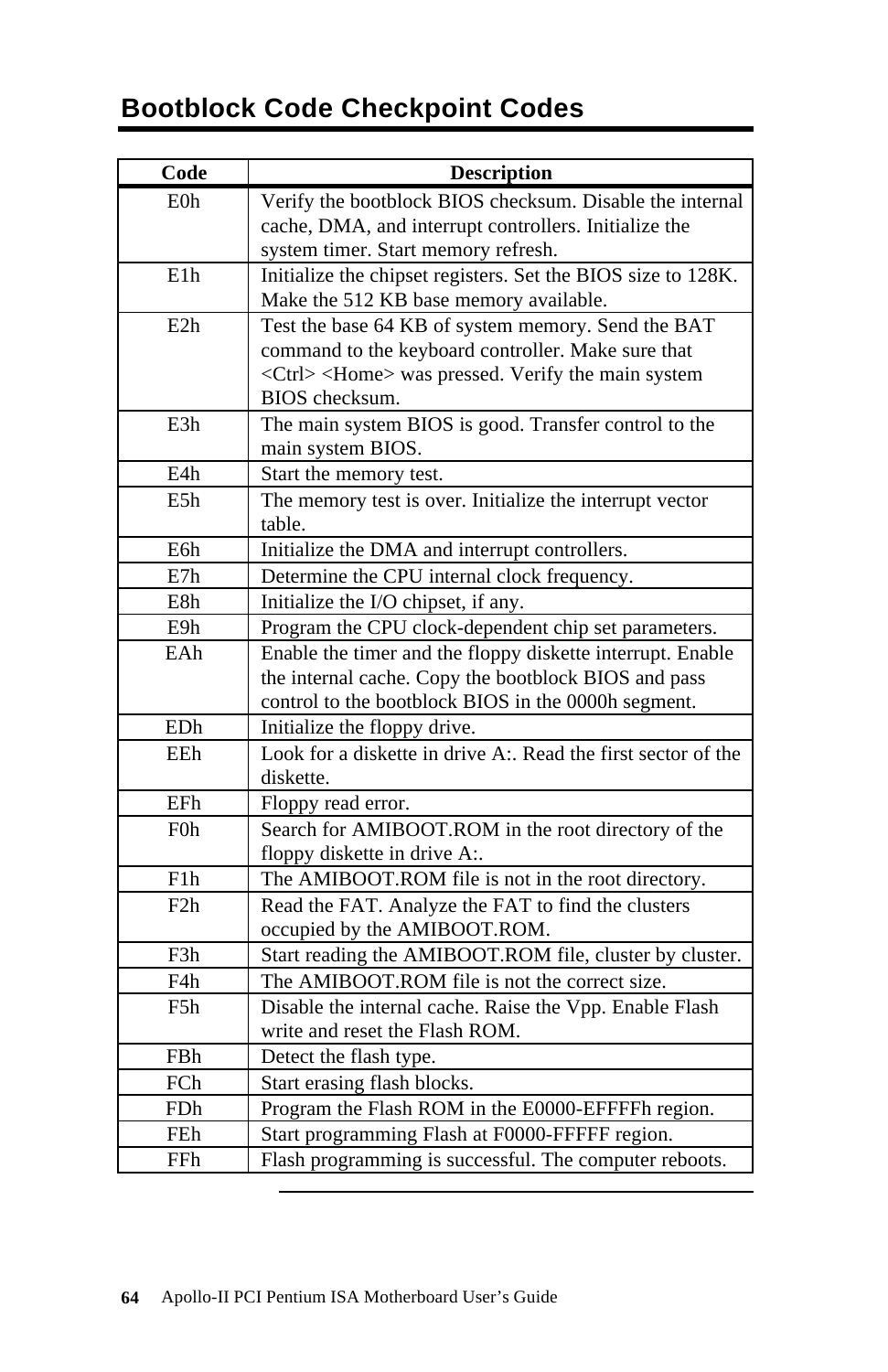# **A Specifications**

| <b>Item</b>              | <b>Description</b>                                   |
|--------------------------|------------------------------------------------------|
| <b>CPU</b>               | Intel Pentium 75, 90, 100, 120, 133, 150, 166, 180,  |
|                          | 200 MHz or higher speed CPU                          |
| <b>Expansion slots</b>   | Three ISA expansion slots                            |
|                          | Four PCI expansion slots                             |
| L1 internal cache        | The Intel Pentium has 8 KB data cache and 8 KB       |
| memory                   | instruction cache.                                   |
| L <sub>2</sub> secondary | 256 KB or 512 KB, 256 KB SRAM DIPs or a 512 KB       |
| cache memory             | Cache module.                                        |
| Cache memory             | 256 KB caches up to 64 MB of system memory           |
| /system memory           | 512 KB caches up to 128 MB of system memory          |
| Type of SRAM             | Secondary cache memory supported either through      |
|                          | SRAM DIPs or cache memory module.                    |
| System memory            | Fast page mode or Extended Data Out (EDO) SIMMs      |
|                          | operating at 70 ns.                                  |
| Memory buffer            | One level posted write memory buffer                 |
| Max. system              | 128 MB                                               |
| memory                   |                                                      |
| <b>Fast ATA</b>          | Supports the Fast ATA specification using PIO mode 4 |
|                          | and multiword DMA mode 2.                            |
| System BIOS              | This motherboard has a 128 KB AMIBIOS system         |
|                          | BIOS located on a Flash EEPROM with built-in         |
|                          | WINBIOS Setup.                                       |
| <b>BIOS</b> shadowing    | The system BIOS is always copied from ROM to RAM     |
|                          | for faster execution. The end user can shadow 16 KB  |
|                          | ROM segments from C000h - DCFFFh.                    |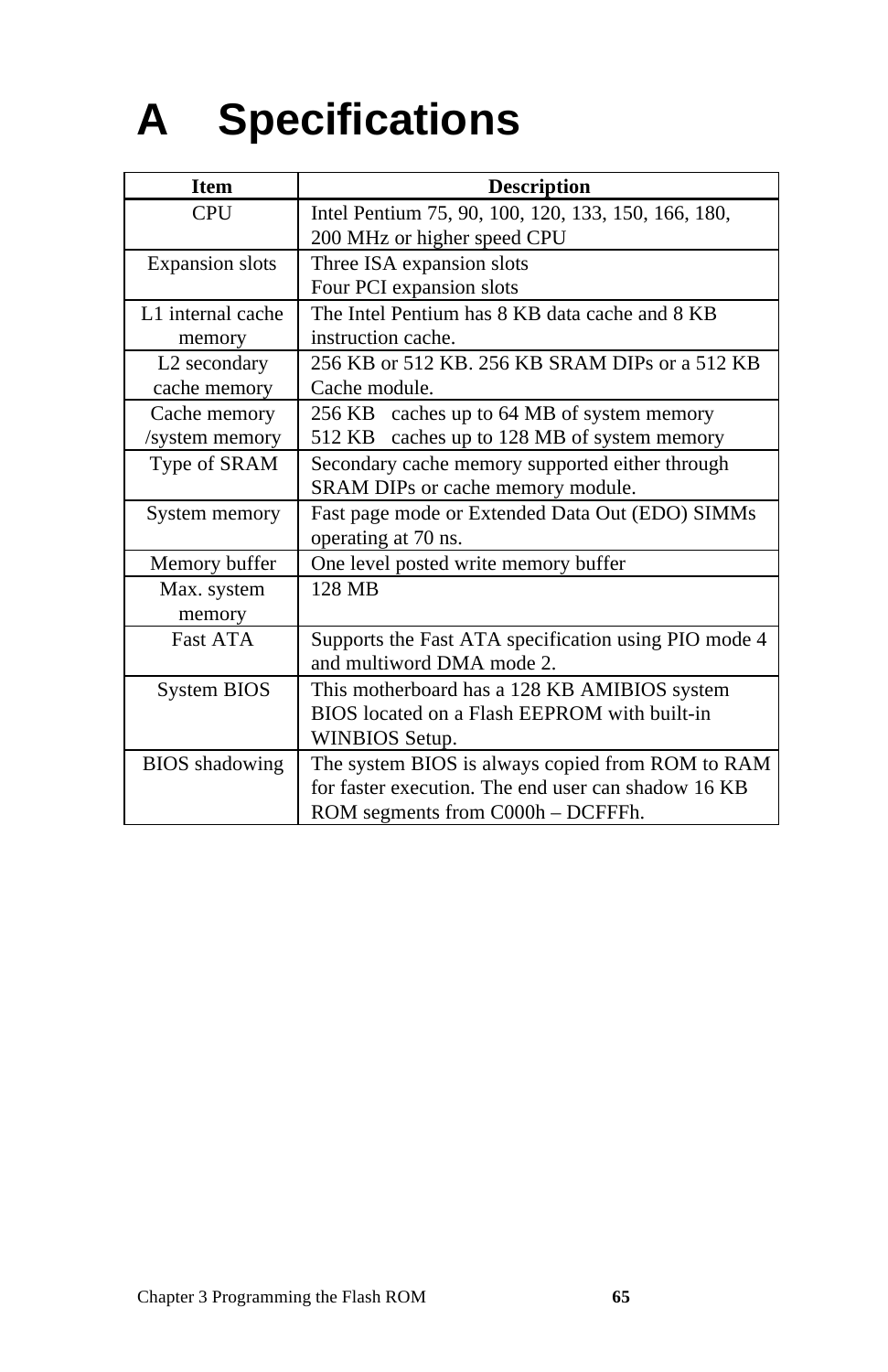| Item             | <b>Description</b>                                 |
|------------------|----------------------------------------------------|
| AMIBIOS          | IDE block mode support,                            |
| features         | IDE 32-bit data transfer support,                  |
|                  | IDE Programmed I/O mode 0, 1, 2, 3, and 4 support, |
|                  | IDE LBA mode support,                              |
|                  | APM (Advanced Power Management) and Flash BIOS     |
|                  | hooks,                                             |
|                  | EPA Green PC-compliant,                            |
|                  | PCI and Plug and Play (PnP) support, and           |
|                  | DIM (Device Initialization Manager) support,       |
|                  | DMI (Desktop Management Interface) support,        |
|                  | ATAPI support,                                     |
|                  | can boot from a CD-ROM drive,                      |
|                  | automatically detects system memory, cache memory, |
|                  | and IDE drive parameters,                          |
|                  | Intel NSP-compliant,                               |
|                  | Fast ATA IDE mode programming,                     |
|                  | Boot sector virus protection,                      |
|                  | instant-on support,                                |
|                  | automatically configures PnP and PCI devices.      |
| <b>IDE</b>       | Provides two 40-pin IDE connectors onboard that    |
|                  | support up to four IDE drives.                     |
| Floppy           | Onboard support for up to two 360 KB, 720 KB, 1.2  |
|                  | MB, 1.44 MB, or 2.88 MB floppy drives.             |
| Parallel port    | Onboard parallel port connector.                   |
| Serial ports     | Two onboard serial port connectors.                |
| Keyboard         | Includes a standard miniDIN keyboard connectors.   |
| Mouse            | Includes a 10-pin berg mouse connector.            |
| Power supply     | Includes three power supply connectors.            |
| Real time clock/ | A real time clock and 128 bytes of CMOS RAM with a |
| <b>CMOS RAM</b>  | battery backup is provided on the motherboard.     |
| Power            | Power management services include:                 |
| management       |                                                    |
|                  | Green PC LED,                                      |
|                  | power management signal to Green PC-aware power    |
|                  | supplies,                                          |
|                  | automatic IDE and video power down,                |
|                  | monitor blanking,                                  |
|                  | SMI (System Management Interrupt) support,         |
|                  | APM, and                                           |
|                  | system stop clock.                                 |
| Speaker          | Standard four-pin speaker connection.              |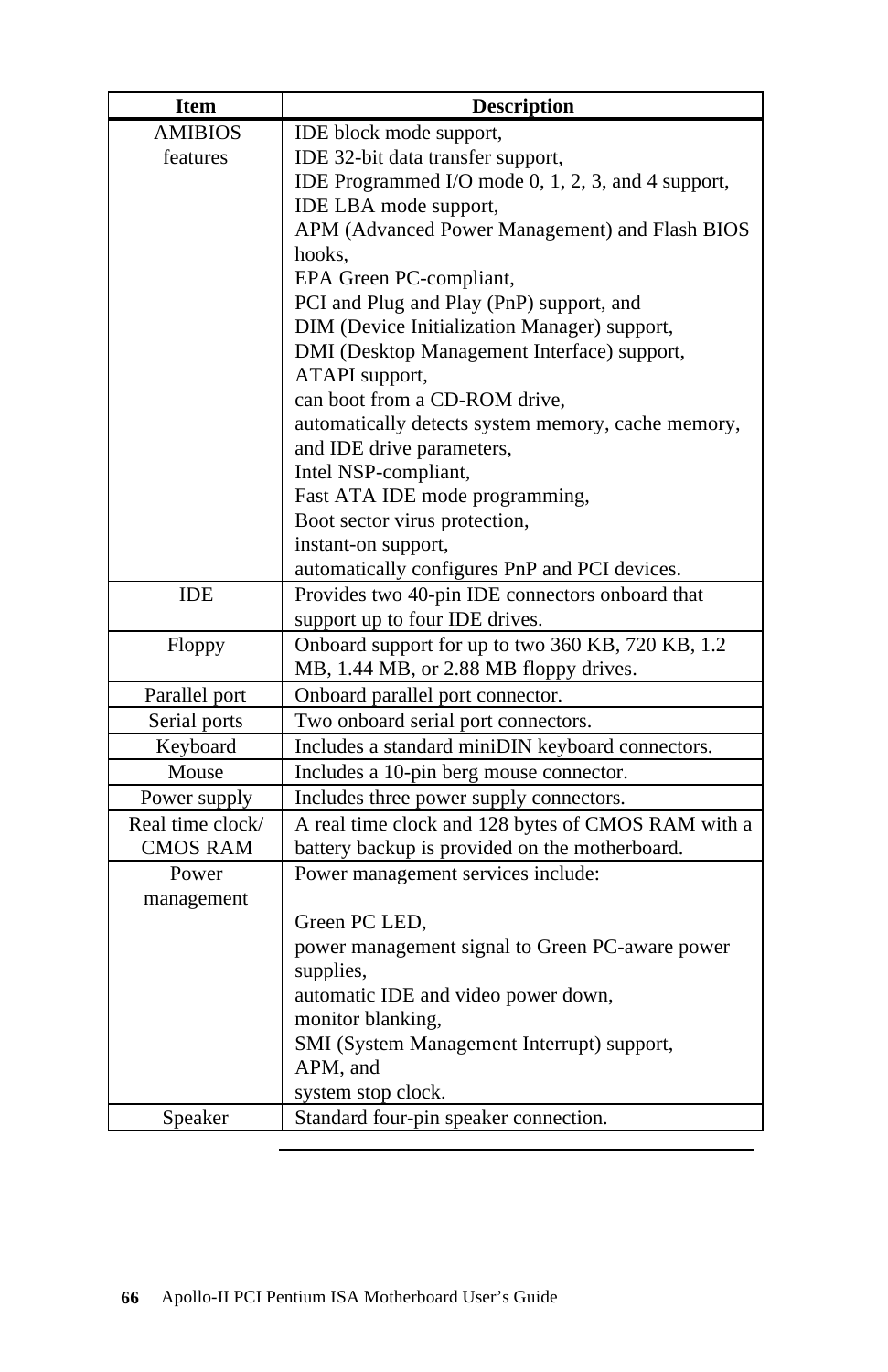# **Index**

# A

Advanced Setup, 41 AMIFlash Beep Codes, 63 Anti-Virus WINBIOS Setup, 59 Apollo II Motherboard Layout, 4

## B

BBS, v BIOS Password Support, 57 BIOS Errors, 34 Boot Up Num Lock, 41 Boot Up Sequence, 42

# C

Cables Connecting, 18, 23 Cache Memory Configuring, 13 Size, 14 Type, 14 Upgrading, 15 Cache memory jumpers, 13 Caching Controller, 43 CN4 Mouse connector, 22 CN6 Pinout, 21 CN8 Parallel Port connector, 27 CN9 floppy connector, 28 Color Set, 60 COM1, 26 COM2, 26 Configuring System, 34 Conflicts, 26

Connectors, 18 Floppy disk, 28 IDE Hard Disk Drive, 31 Keyboard, 21 Reset Switch, 24 Serial ports, 26 SIMM, 12 CPU Configuring, 6 Installing, 8 CPU Fan connector, 23 CPU Speed, 7

# D

Date/Time, 38 Default, 60 Dimensions, 2 Display Activity, 48 DRAM Configurations, 11 DRAM Speed, 45

# E

External Cache, 43

### F

Fail-Safe BIOS Setup Settings WINBIOS Setup, 60 Figures Floppy drive cable, 28 Floppy drive connector, 28 Power supply key cutting, 21 Reset switch connector, 24 Speaker connector, 24 Turbo LED connector, 25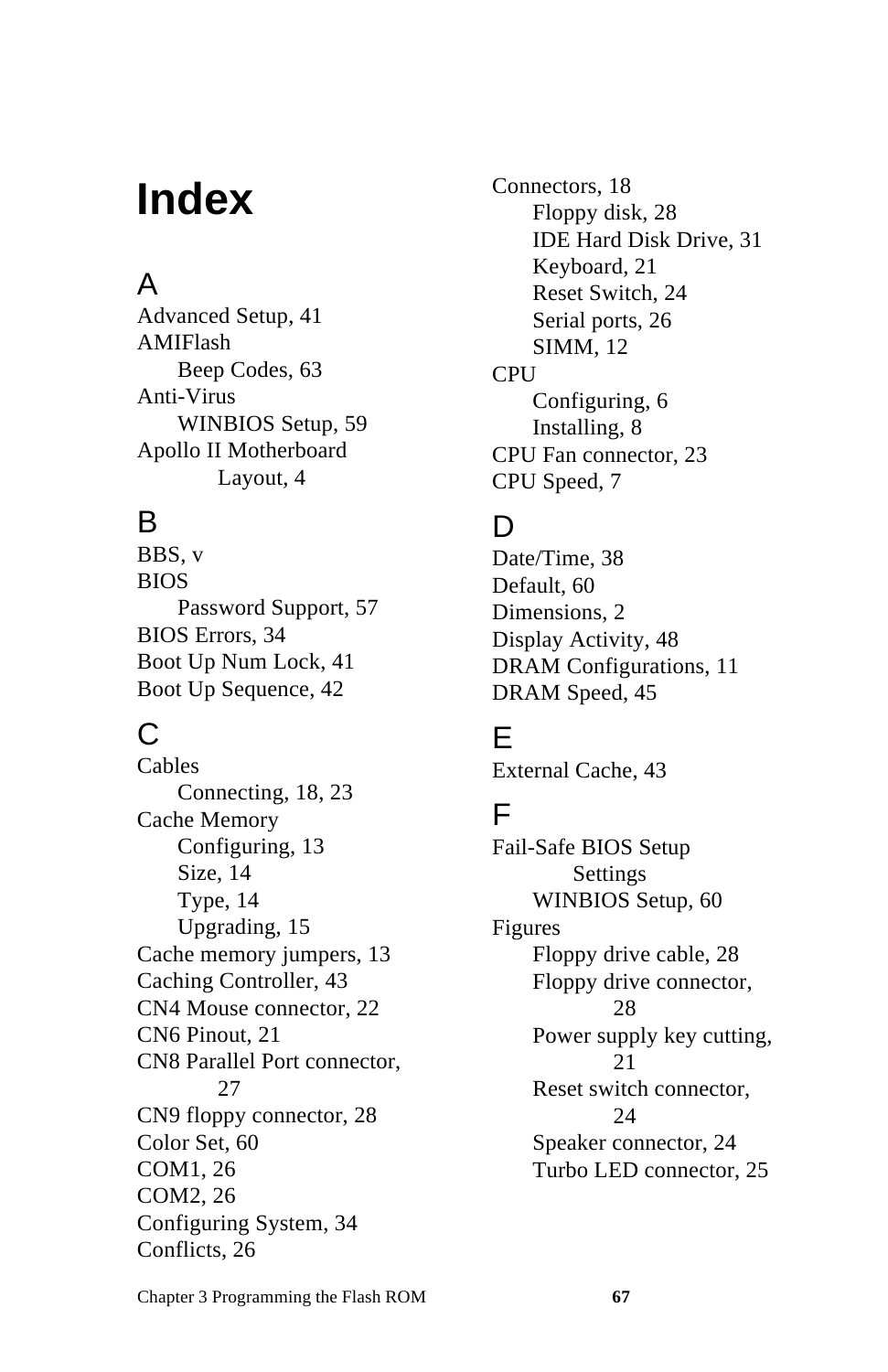Flash EPROM Programming, 61 Floppy Disk Connector Pinout, 28 Floppy Drive A: and B, 38 Floppy Drive connector Pinout, 29 Floppy Drive Swap, 42

### G

Green PC Monitor Power State, 46

### H

Hard Disk Drive Capacity, 39 Hard Disk Drive Parameters, 39 Hard Disk Power Down Mode, 47 Hard Disk Timeout (Minute**)**, 47 Height restrictions, 2

### I

IDE Activity Indicator LED, 25 IDE Drive connectors, 30 IDE drive parameters, 38 IDE Drivers, 31 IDE Hard Disk Connector, 31 IDE1 Pinout, 32 Install Memory, 10 Installation, 3 Installing Adapter Cards, 34 Installing the Motherboard, 16 Instant-On Timeout (Minute**)**, 46 Internal Cache, 43 IRQ10, 49, 52 IRQ11, 49, 52 IRQ12, 49, 52 IRQ13, 49 IRQ14, 49, 52

IRQ15, 49, 52 IRQ3, 49, 52 IRQ4, 49, 52 IRQ5, 49, 52 IRQ7, 49, 52 IRQ9, 49, 52

### J

J1 Remote Control Power, 24 J10 keyboard lock connector, 25 **J12 Reset**, 24 J4 Pinout, 33 J44 Green PC Power, 23 J5 External Battery, 24 J7 CPU Fan, 23 J9 Speaker Connector, 24 JCK1, JCK2, JC1, JC2, J6 Set CPU Speed, 7 JCP Clear Password, 19 JP1, 25 JPW1, JPW2, JPW3, JPW4 Set cache memory type, 14 JS1 Set cache memory size, 14 JVR Select CPU Voltage, 7

# K

Keyboard, 41 Keyboard Cable, 21 Keyboard connector, 21 Keyboard Lock connector, 25

#### L

Landing Zone, 39 Language, 60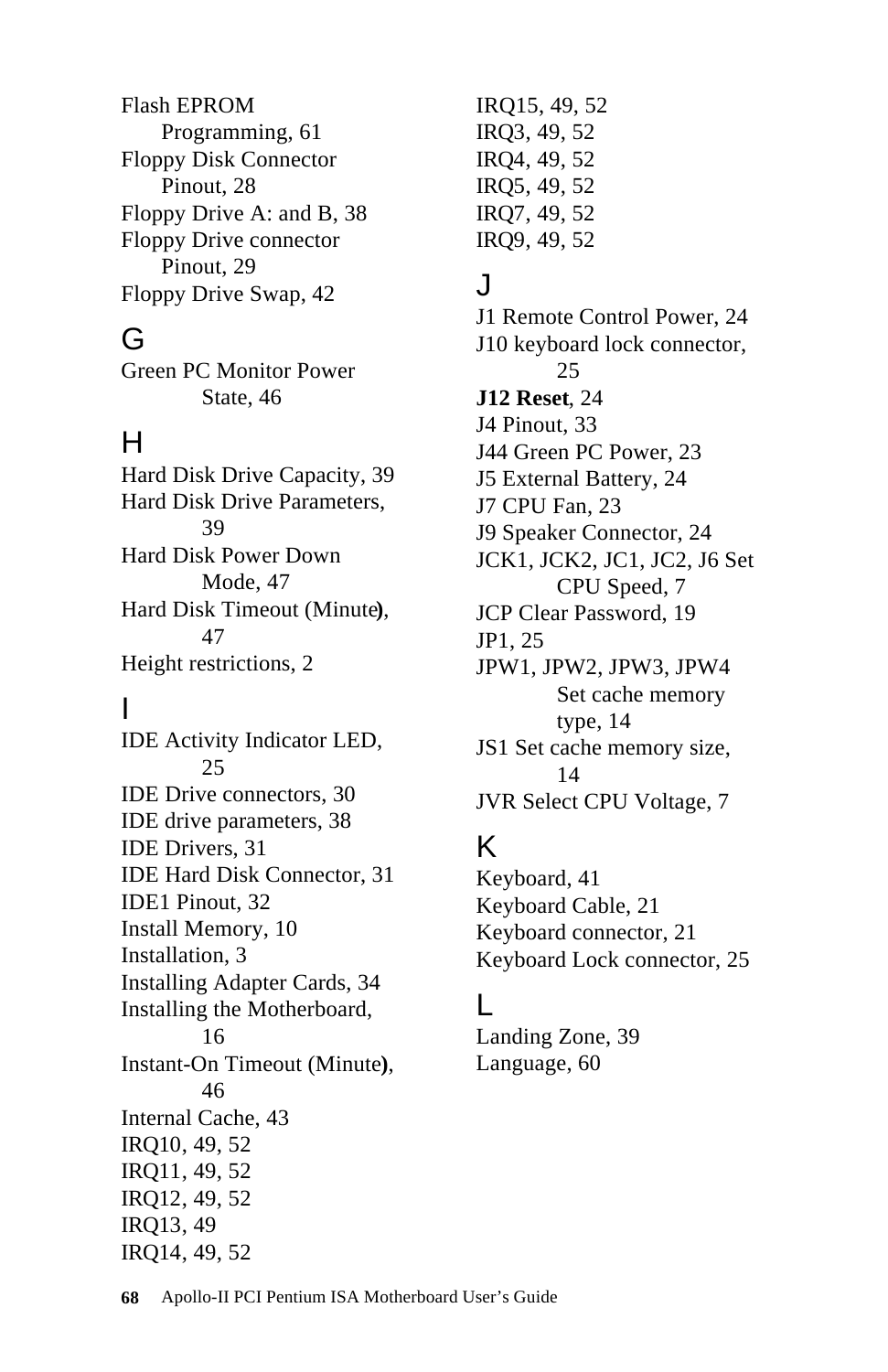## M

Memory Reporting, 10 Memory Hole, 45 Motherboard Dimensions, 2 Height restrictions, 2 Mouse Cable, 22 Mouse Support, 41

## N

Number of Cylinders, 39 Number of Heads, 39 Number of Sectors, 39

### O

Offboard PCI IDE Primary IRQ, 55 Offboard PCI IDE Secondary IRQ, 55 Offboard PCI/ISA IDE Card, 54 Offboard Primary/Secondary, 54 Onboard Adapters, 26 Onboard Floppy Controller, 54 Onboard I/O, 1 Onboard IDE Bus Master, 54 Onboard Primary/Secondary IDE, 54 Optimal default settings WINBIOS Setup, 60 Original, 60 OS/2 Compatible Mode, 42 Overview, 1

#### P

Parallel Port, 27 Parallel Port Address, 56 Parallel Port Mode, 56 Password Check, 42 Password Support

Levels of, 57 PCI Burst Mode, 45 PCI Concurrency, 45 PCI Slot-1 IRQ Preference, 51 PCI Slot-1 Latency Timer, 51 PCI Slot-2 IRQ Preference, 51 PCI Slot-2 Latency Timer, 51 PCI Slot-3 IRQ Preference, 51 PCI Slot-3 Latency Timer, 51 PCI Slot-4 IRQ Preference, 51 PCI Slot-4 Latency Timer, 51 PCI specification, 1 PCI Streaming, 45 PCI VGA Palette Snoop, 50 PCI/PnP Setup, 50 Peripheral Setup, 54 Onboard IDE, 30 Pinout J4 Secondary IDE connector, 33 Parallel Port, 27 Serial ports, 26 **Pinouts** IDE Activity Indicator, 25 Keyboard lock, 25 Reset Switch, 24 Serial ports, 26 Plug and Play-Aware OS, 50 Power Management Setup, 46 Power Management/APM, 46 Power Supply, 19 Pinouts, 21 Pri Master, 38 Pri Slave, 38 Primary Display, 41 PS/2-type mouse, 22